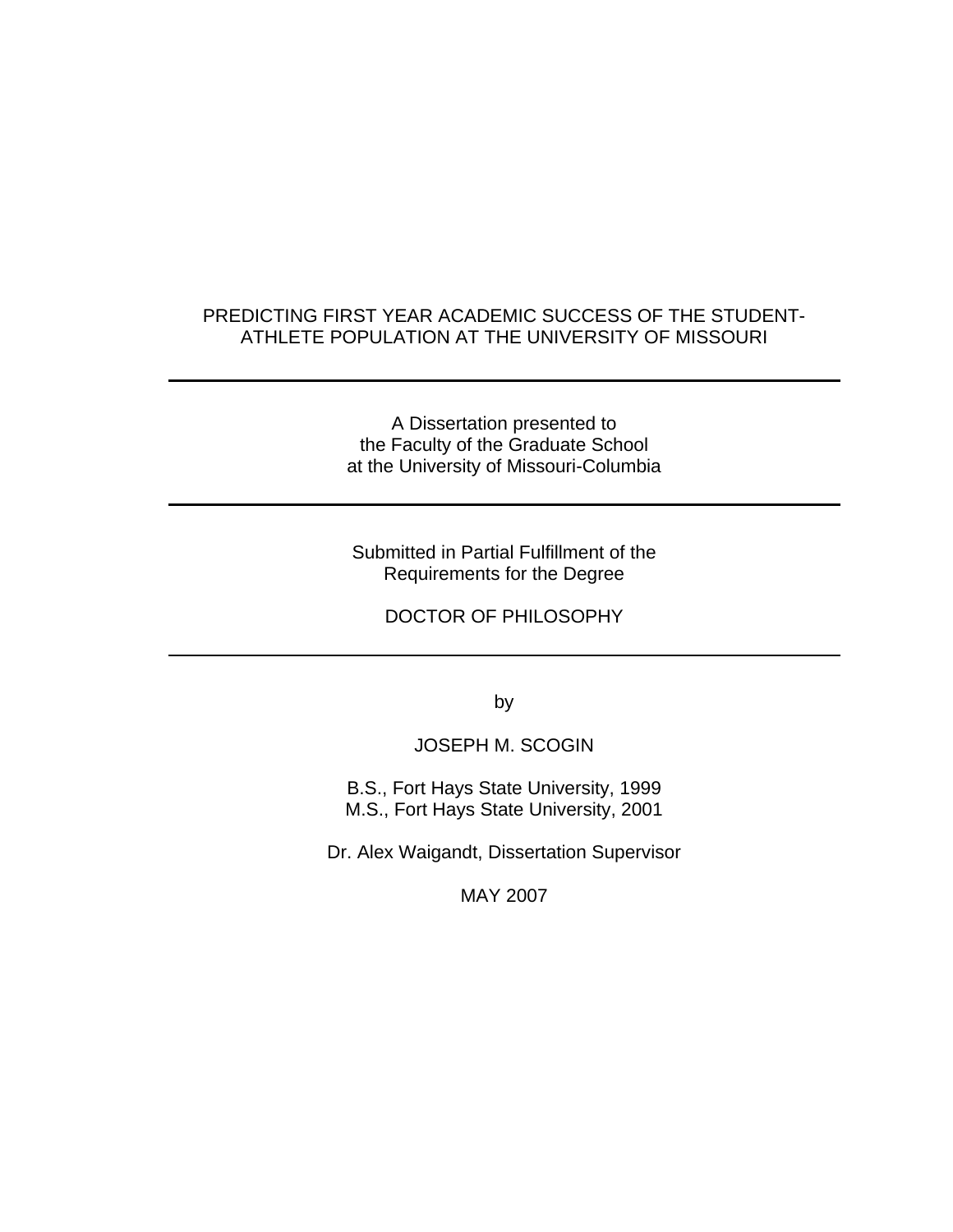The undersigned, appointed by the dean of the Graduate School, have examined the dissertation entitled:

PREDICTING FIRST YEAR ACADEMIC SUCCESS OF THE STUDENT-ATHLETE POPULATION AT THE UNIVERSITY OF MISSOURI

presented by Joseph M. Scogin, a candidate for the degree of doctor of philosophy and hereby certify that, in their opinion, it is worthy of acceptance.

> Dissertation Advisor Alex Waigandt, Ph.D.

\_\_\_\_\_\_\_\_\_\_\_\_\_\_\_\_\_\_\_\_\_\_

\_\_\_\_\_\_\_\_\_\_\_\_\_\_\_\_\_\_\_\_\_\_ Inside Department Representative Richard McGuire, Ph.D.

\_\_\_\_\_\_\_\_\_\_\_\_\_\_\_\_\_\_\_\_\_\_ Inside Department Representative Greg Holliday, Ph.D.

\_\_\_\_\_\_\_\_\_\_\_\_\_\_\_\_\_\_\_\_\_\_ Outside Department Representative Joseph Parcell, Ph.D.

> \_\_\_\_\_\_\_\_\_\_\_\_\_\_\_\_\_\_\_\_\_\_ Special Representative Sarah Reesman, J.D.

Special Representative Rex Sharp, M.S., A.T.C.

\_\_\_\_\_\_\_\_\_\_\_\_\_\_\_\_\_\_\_\_\_\_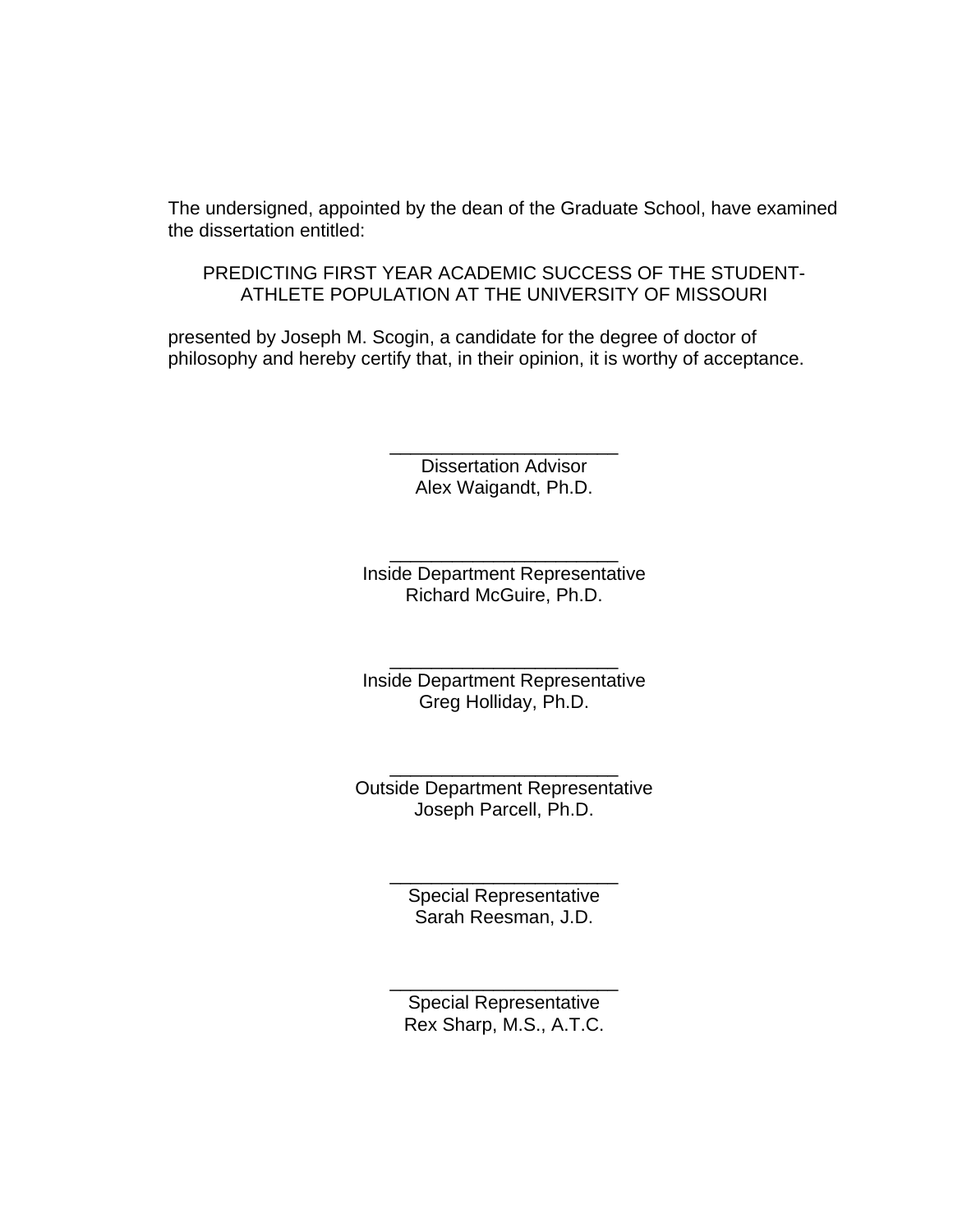## ACKNOWLEDGEMENTS

 First and foremost, I would like to thank my loving wife, Amanda, who has been everything to me during this time. She is all that you can ask for in a supportive and understanding partner. There is absolutely no way that I could have completed this program while working a full time job without her encouragement. I hope that one day I can repay her for what she has given up during this long pursuit.

 Undoubtedly, each member of my committee provided the support and direction that was needed throughout this process. The mere mention of acknowledgement does not provide the amount of gratitude that I have for each of my committee members. Knowing the quality of people that they are, it is not surprising that they gave up their already minimal free time to be on this committee. This selflessness is a testament to who they are. I could not have completed this journey without their contributions.

 To Dr. Waigandt, my advisor throughout this process, who was willing to take a chance on me and give me the opportunity to pursue this dream. His support to undertake a doctoral candidate with the time demands that my profession requires showed a tremendous amount of respect and belief. The understanding and encouragement that he provided was immeasurable.

 To Dr. Parcell, who spent nights and weekends providing direction for this project. His knowledge of the statistical procedures used in this research was

- ii -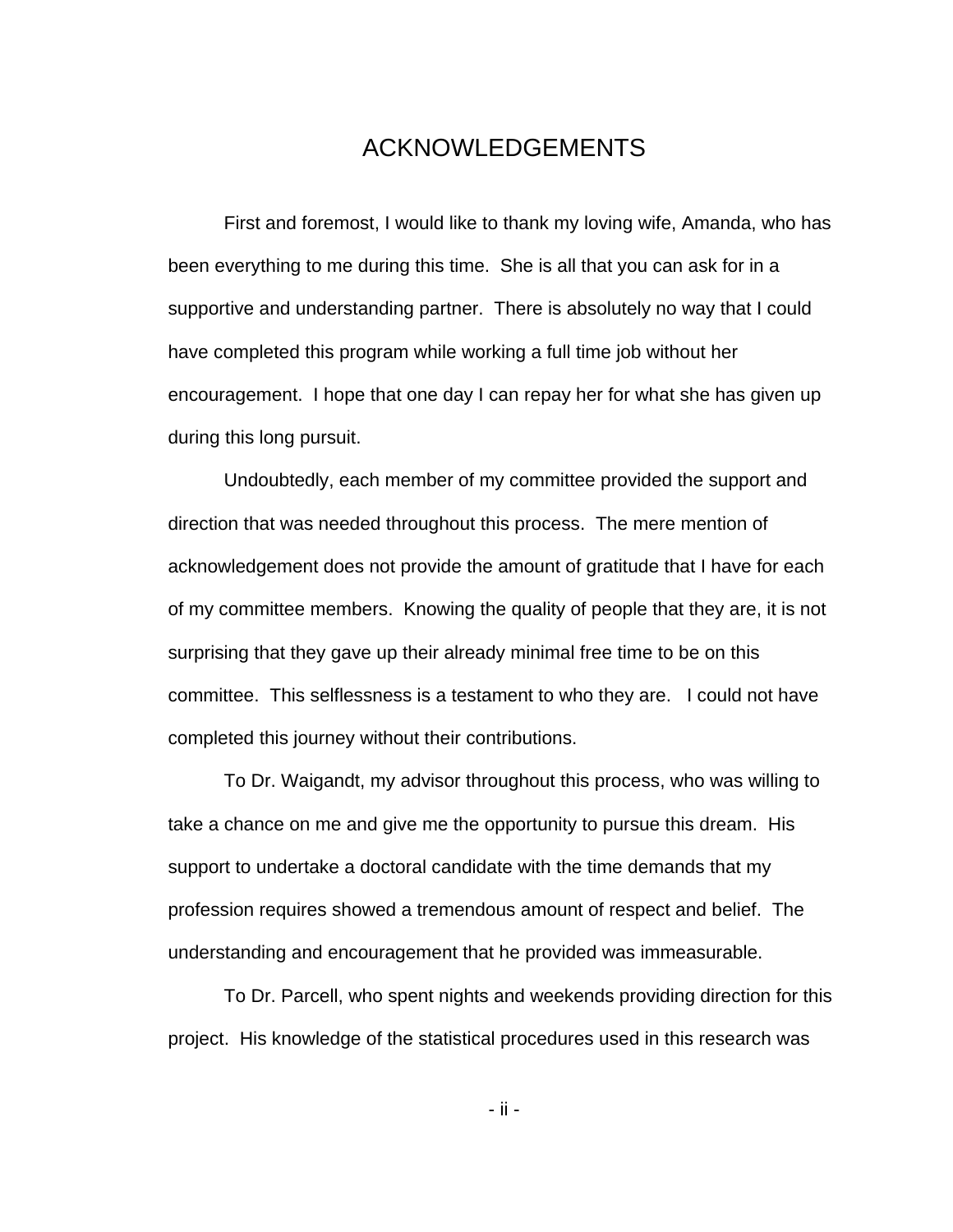invaluable. It was a personal conversation with Dr. Parcell that led me to this dissertation topic. His guidance and expertise can never be repaid.

 To Dr. McGuire, who provided a perspective that made me want to a better person. I am fortunate to have someone as distinguished as Dr. McGuire on my team.

 To Dr. Holliday, who counseled me through this process. He was always available and willing to lend a hand.

To Sarah Reesman and Rex Sharp, who supplied a wealth of knowledge and expertise in the field of athletics. Their willingness to serve on this committee proved their outstanding character.

To my two classmates, colleagues, and friends, Bryan Maggard and Randy Kennedy, who took virtually every class with me. The comfort in knowing that you have friends willing to go through the process with you was reassuring. This progression would have been increasingly difficult if I did not have them to lean on.

Last, but not least, I would like to thank my parents and family. Their love and support has provided me with the confidence and faith to follow my dreams. I hope that I can provide the same support one day.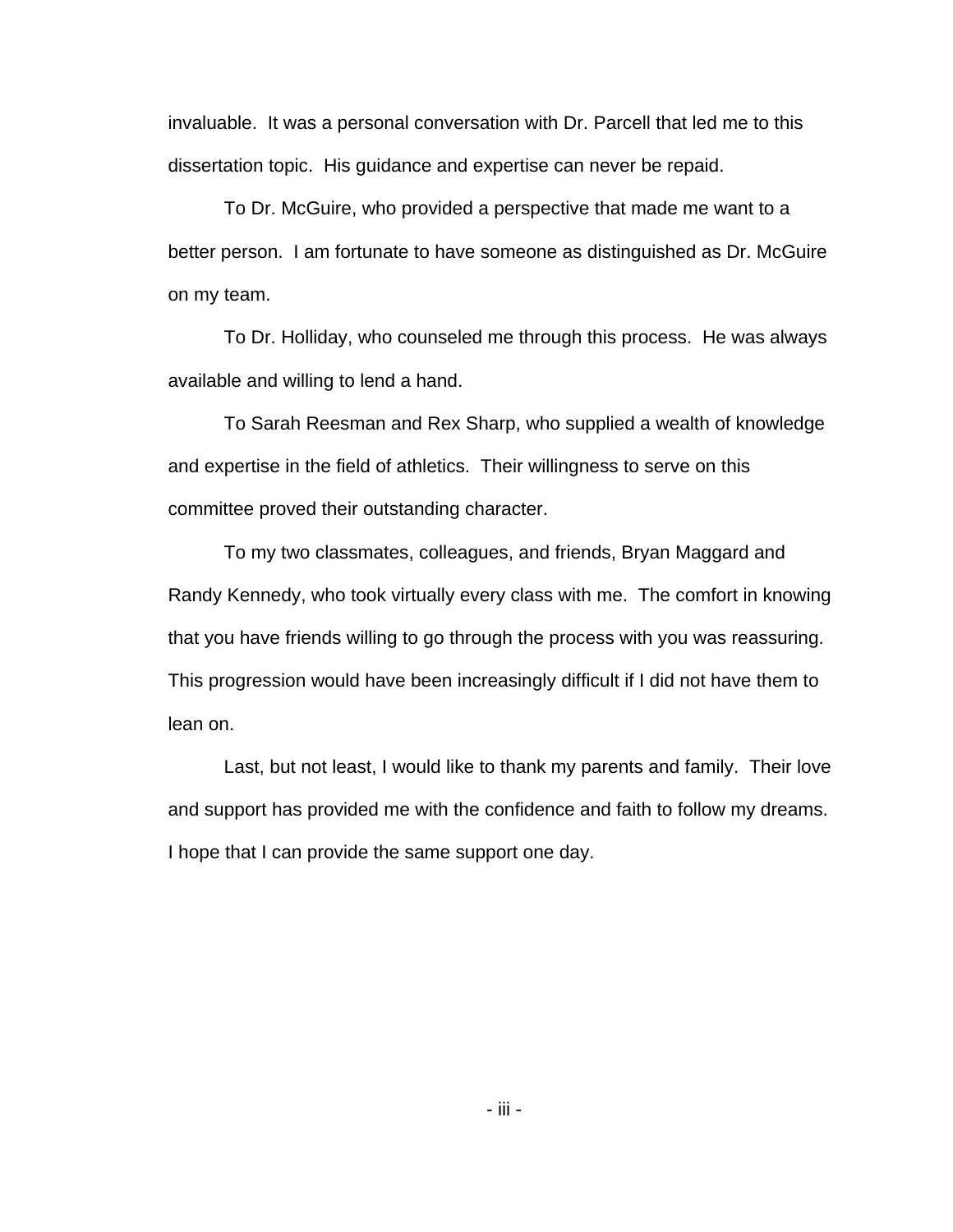## ABSTRACT

There have been long discussions on the role of athletics in higher education. The lack of academic success in the past by student-athletes has led the National Collegiate Athletic Association (NCAA) to mandate upgraded academic requirements for this particular student population. The two main components of this academic reform package are progress towards degree (eligibility) and retention. The NCAA's main goal is to increase student athlete graduation rates and the committee's research concluded that these two components will lead to this increase.

Past research shows that certain academic variables, such as high school grade point average (GPA) and American College Test (ACT) scores are accurate predictors of first year academic success (DeBerard, 2004). Past research also shows a high relationship between first year academic success and retention (Segner, 1978). These two components, academic success and retention, make up the largest percentage of the new NCAA academic reform package. Higher first year GPA and retention is thought to increase the probability of student athlete graduation, thus fulfilling the NCAA's main goal.

This study compared the Office of University Admission's predicted first year grade point average to actual first year performance for the student athlete population at the University of Missouri. The Office of University Admissions uses high school GPA, high school class rank, and ACT composite to predict first year academic performance for all students entering the University. The 2002-

- iv -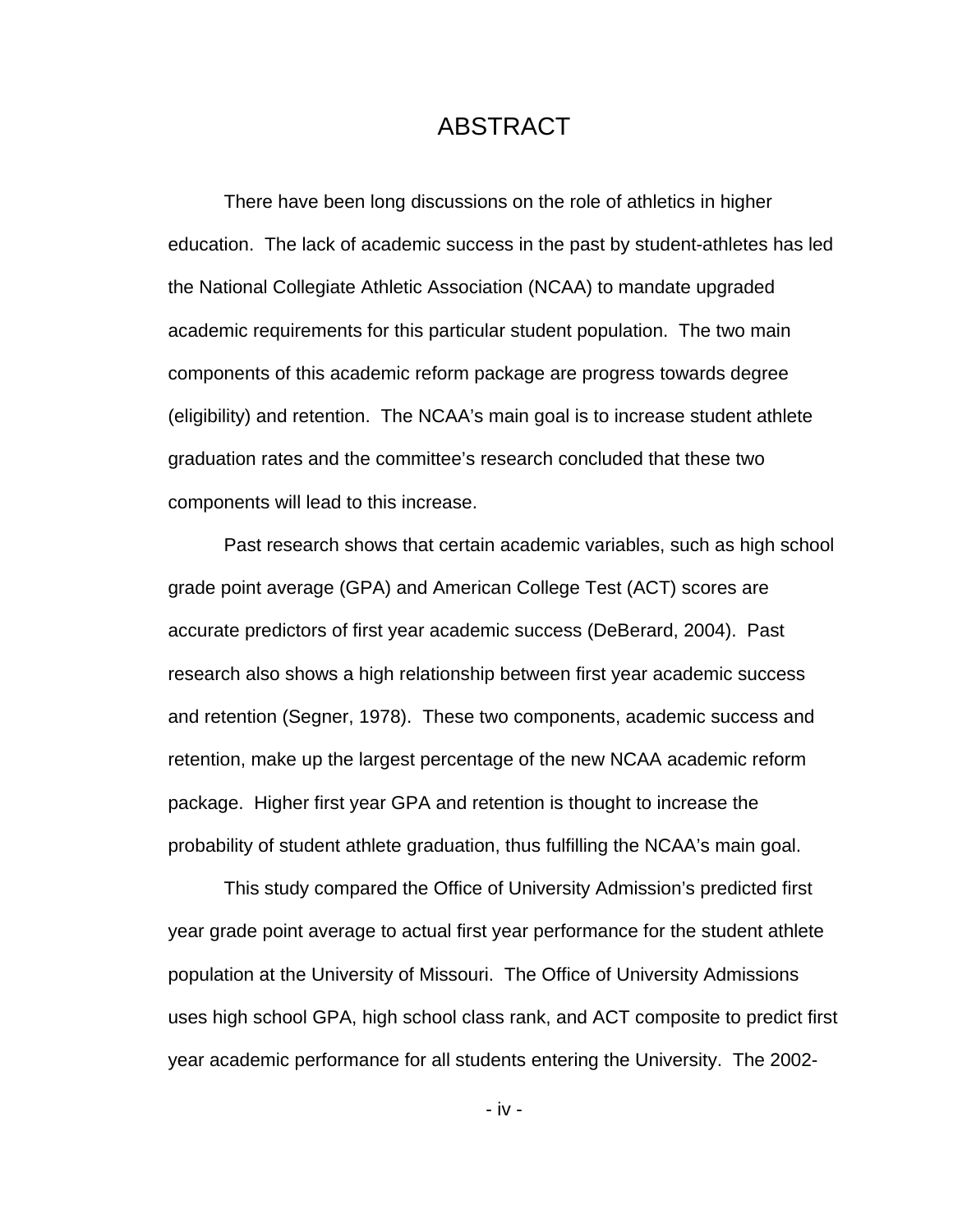2006 incoming freshman class was used in this project. The outcome is used to evaluate first year academic performance within a context of incoming academic ability. Much of the related research compares the academic performance of student athletes to the general student body without taking incoming ability into account. The generally accepted prediction for all students at the University of Missouri will provide a basis for comparison.

This study found that in almost every category, a majority of student athletes outperformed the campus predicted GPA. Overall, student athletes performed .201 grade points better than the campus formula predicted. In addition, approximately 70% of students performed above the campus predicted GPA while 30% performed below.

It was suggested that the prediction model used by the Office of University Admissions was inaccurate for this population. The student athlete population has interesting dynamics which prevent the admissions office equation from accurately predicting first year GPA for the student athlete population. This study used a stepwise regression analysis to predict first year GPA for all incoming freshman student athletes at the University of Missouri. An increased number of variables were identified in an attempt to provide a more accurate model.

The research identified an alternative model that accounts for 50% of the variance in first year GPA. High school GPA (42%), ACT composite (5%), and aid status (2.5%) were significant predictors of first year academic performance for student athletes at the University of Missouri. The hope is that an accurate model could assist the campus administration and academic support staff to

- v -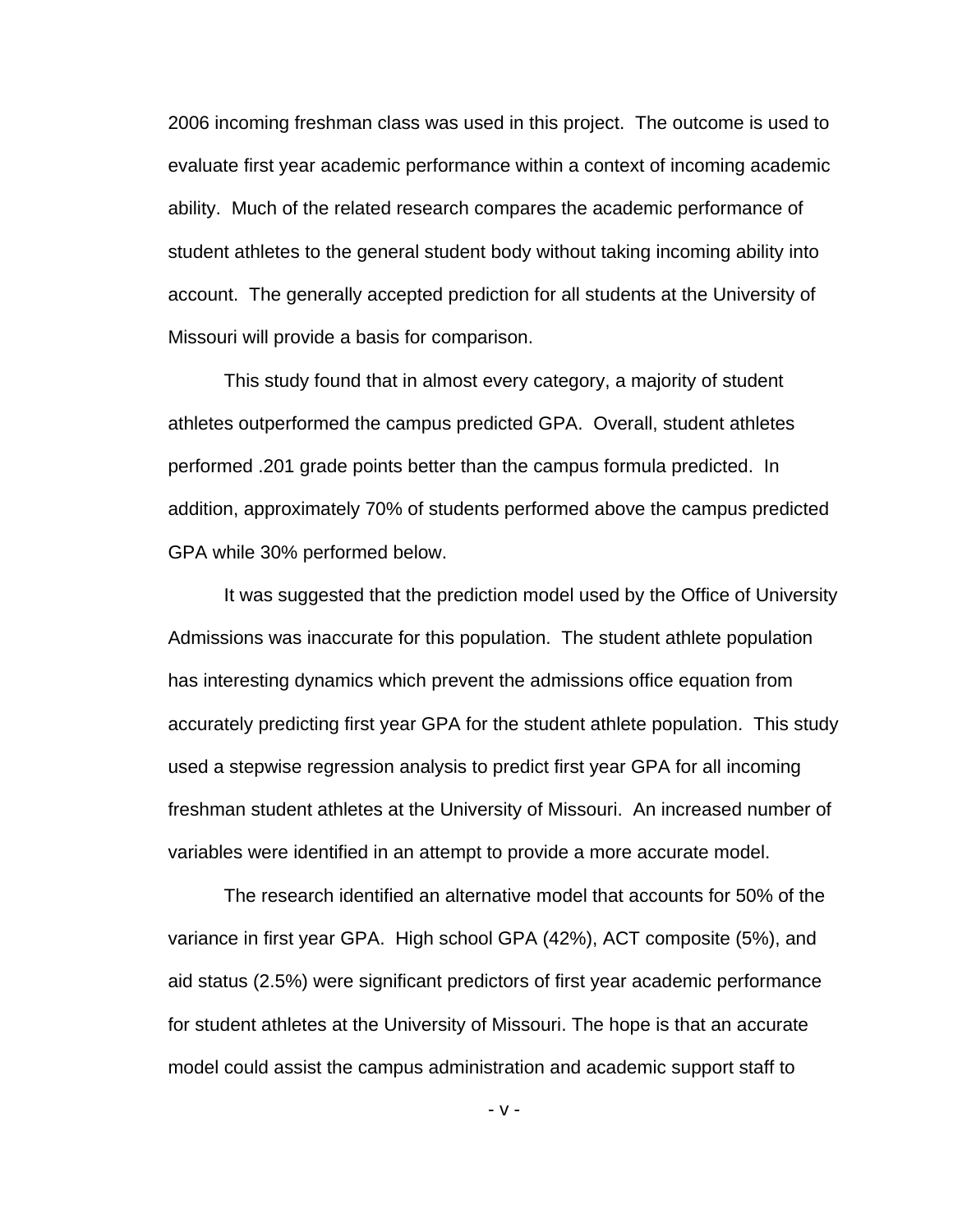provide adequate programming in an effort to help this population academically succeed during their time at the University of Missouri.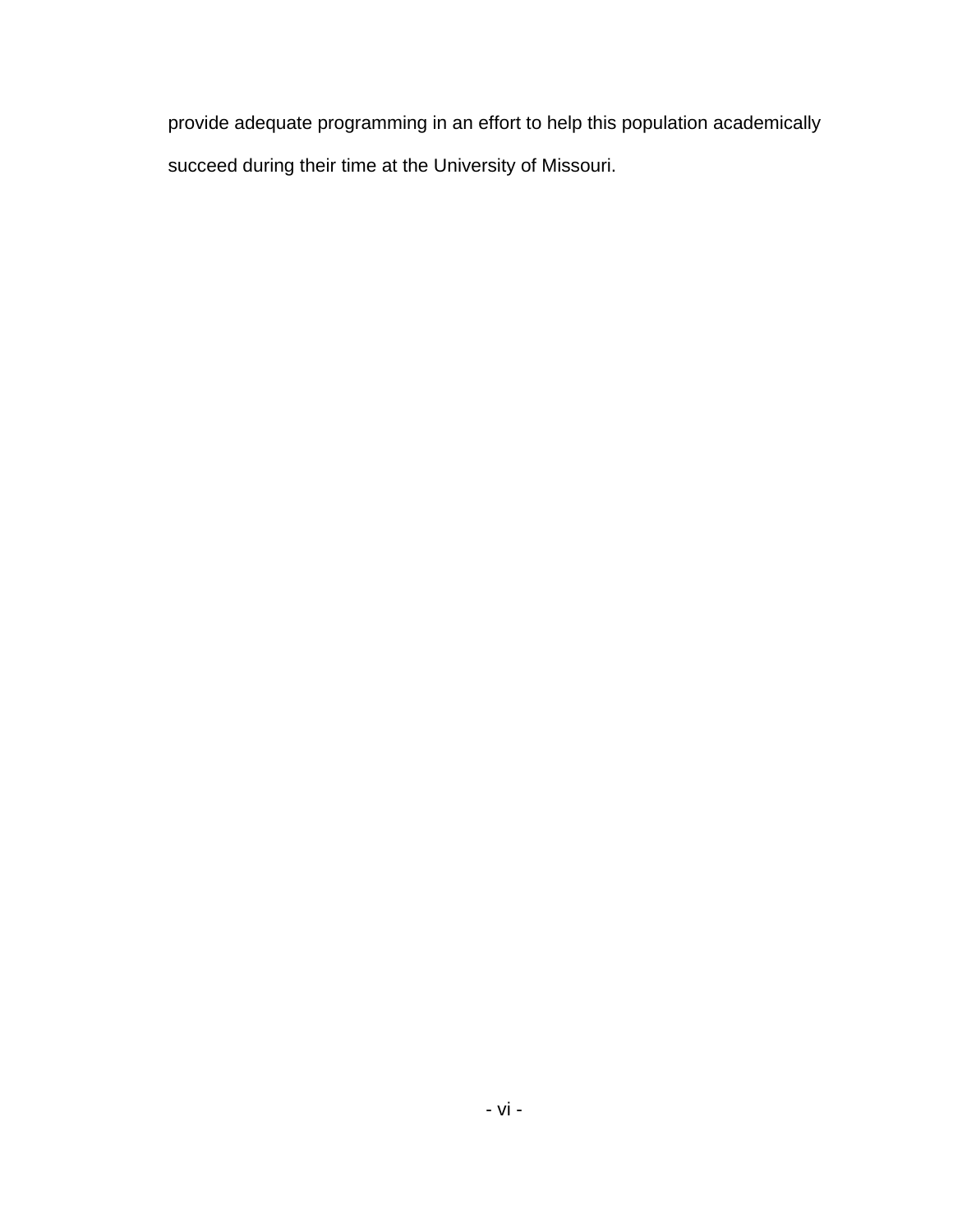## TABLE OF CONTENTS

| Summary, Findings, Discussion, Conclusions, and Recommendations  64 |  |
|---------------------------------------------------------------------|--|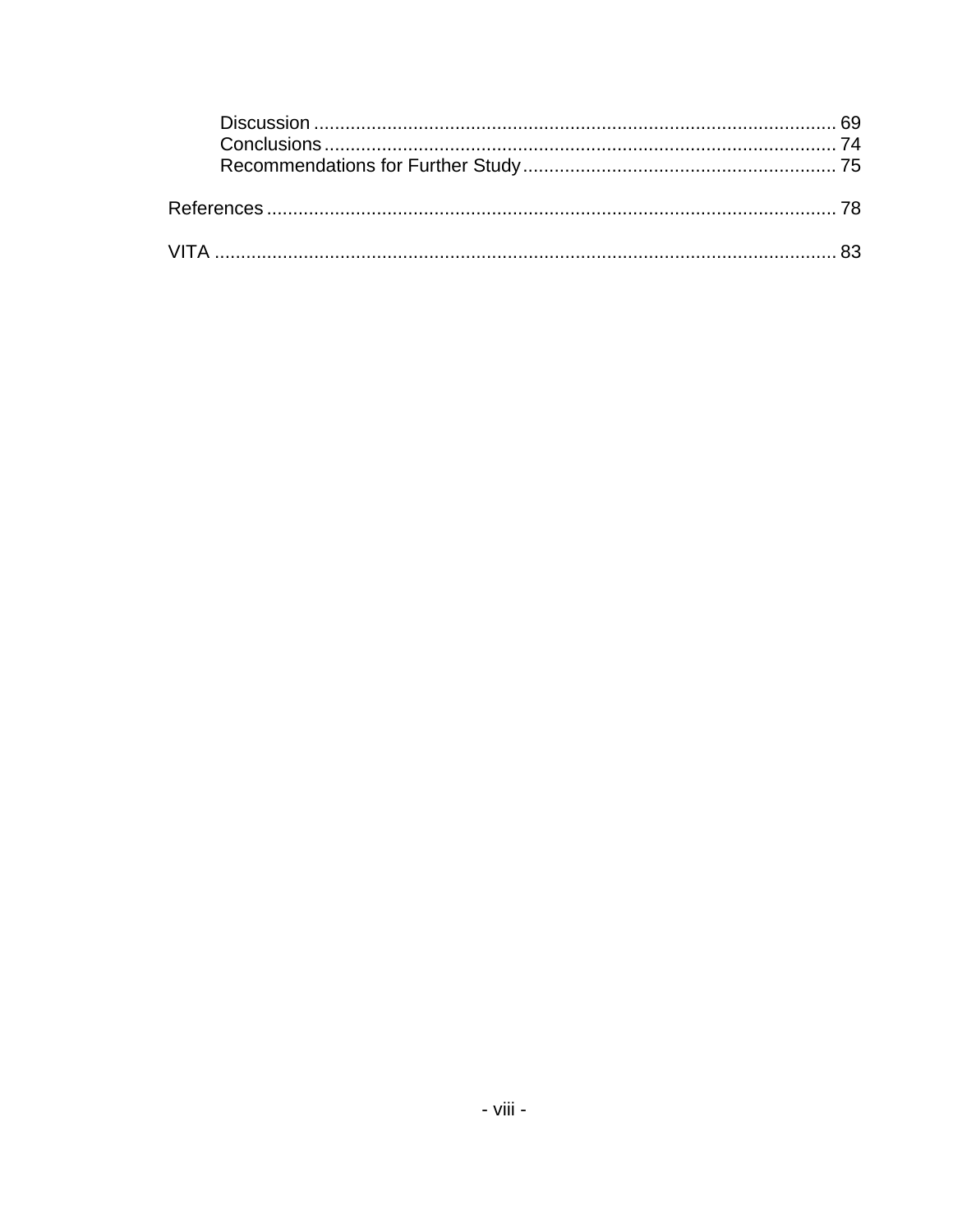## LIST OF TABLES

| Table 1-17 - Mean difference between campus predicted GPA and actual GPA  40 |  |
|------------------------------------------------------------------------------|--|
|                                                                              |  |
|                                                                              |  |
|                                                                              |  |
|                                                                              |  |
|                                                                              |  |
|                                                                              |  |
|                                                                              |  |
|                                                                              |  |
|                                                                              |  |
|                                                                              |  |
|                                                                              |  |
|                                                                              |  |
| Table 13 - Based on Gender, Sport Code, and Aid Status  52                   |  |
| Table 14 - Based on Gender Aid Status, and Admit Status  53                  |  |
| Table 15 - Based on Gender, Sport Code, and Admit Status  54                 |  |
| Table 16 – Based on Sport Code, Aid Status, and Admit Status 55              |  |
| Table 17 - Based on Sport Code, Aid Status, Admit Status, and Gender  57     |  |
|                                                                              |  |
|                                                                              |  |
|                                                                              |  |
|                                                                              |  |
|                                                                              |  |
|                                                                              |  |
|                                                                              |  |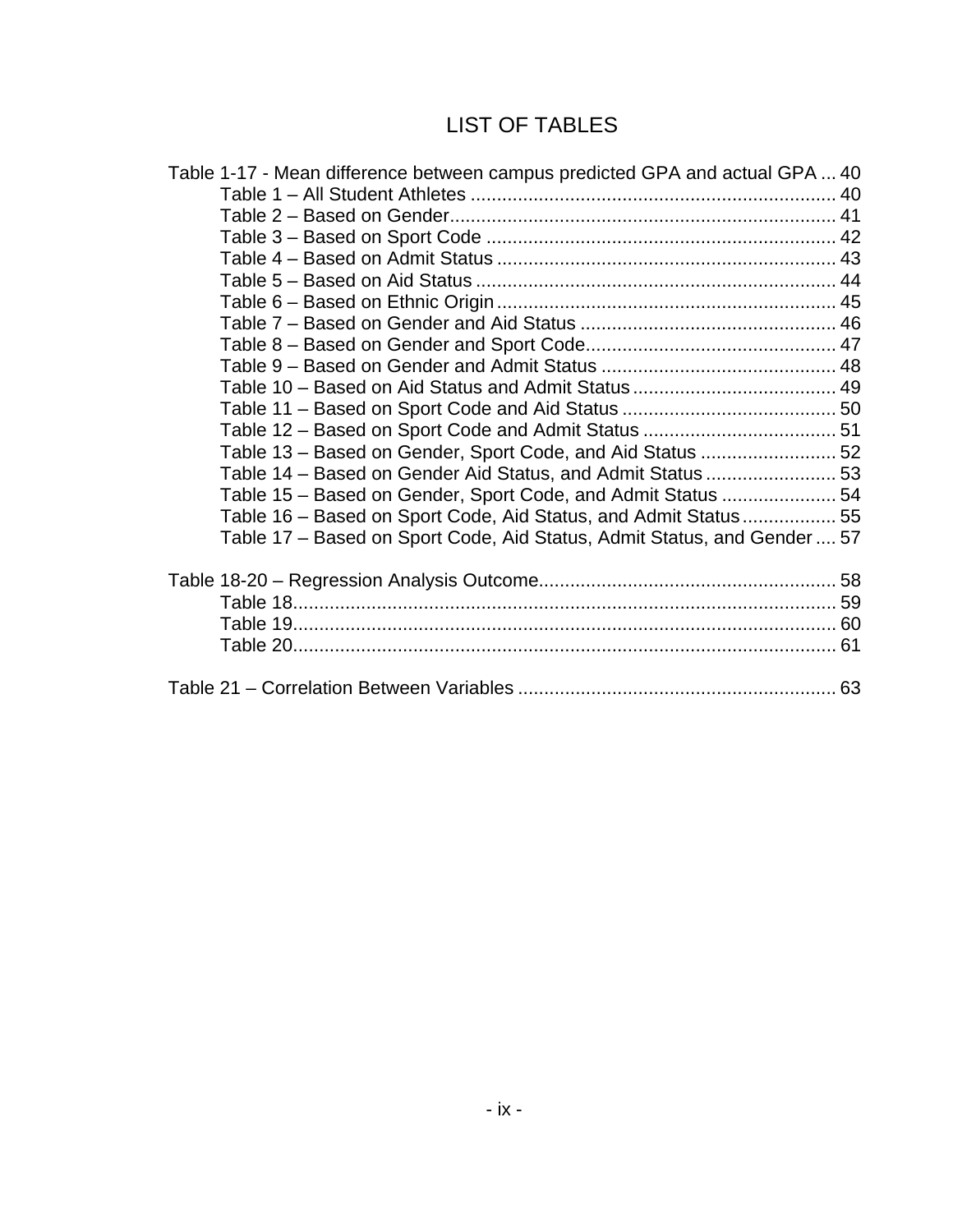# CHAPTER I INTRODUCTION

For many years, there has been a negative stereotype surrounding the academic success of student athletes. For instance, Engstrom and Sedlacek (1991) reported that students and faculty alike tend to have negative stereotypes of student athlete academic performance. This stereotype was well deserved for some time as overall, student athlete classroom performance left much to be desired. The relative lack of standout athlete interest toward gaining an education and the acceptance of that attitude from faculty and staff led to the culturally approved naming of the 'dumb jock', regardless of the student's individual academic abilities (Shulman & Bowen 2001). Just like most stereotypes, student athletes have had a difficult time shaking this label.

Due to the overwhelming concern regarding the academic progress of student athletes, the NCAA has implemented an inclusive academic reform package that holds institutions accountable for the academic performance of the student. The NCAA believes that each institution should be committed to educating the students that are recruited and admitted. Included in the NCAA's mission statement is the interest in maintaining the value and integrity of intercollegiate athletics as an integral part of the academic mission (NCAA, 2006). In 2004, the NCAA developed a metric that rates the academic success of each sport program and each educational institution. This metric, called

- 1 -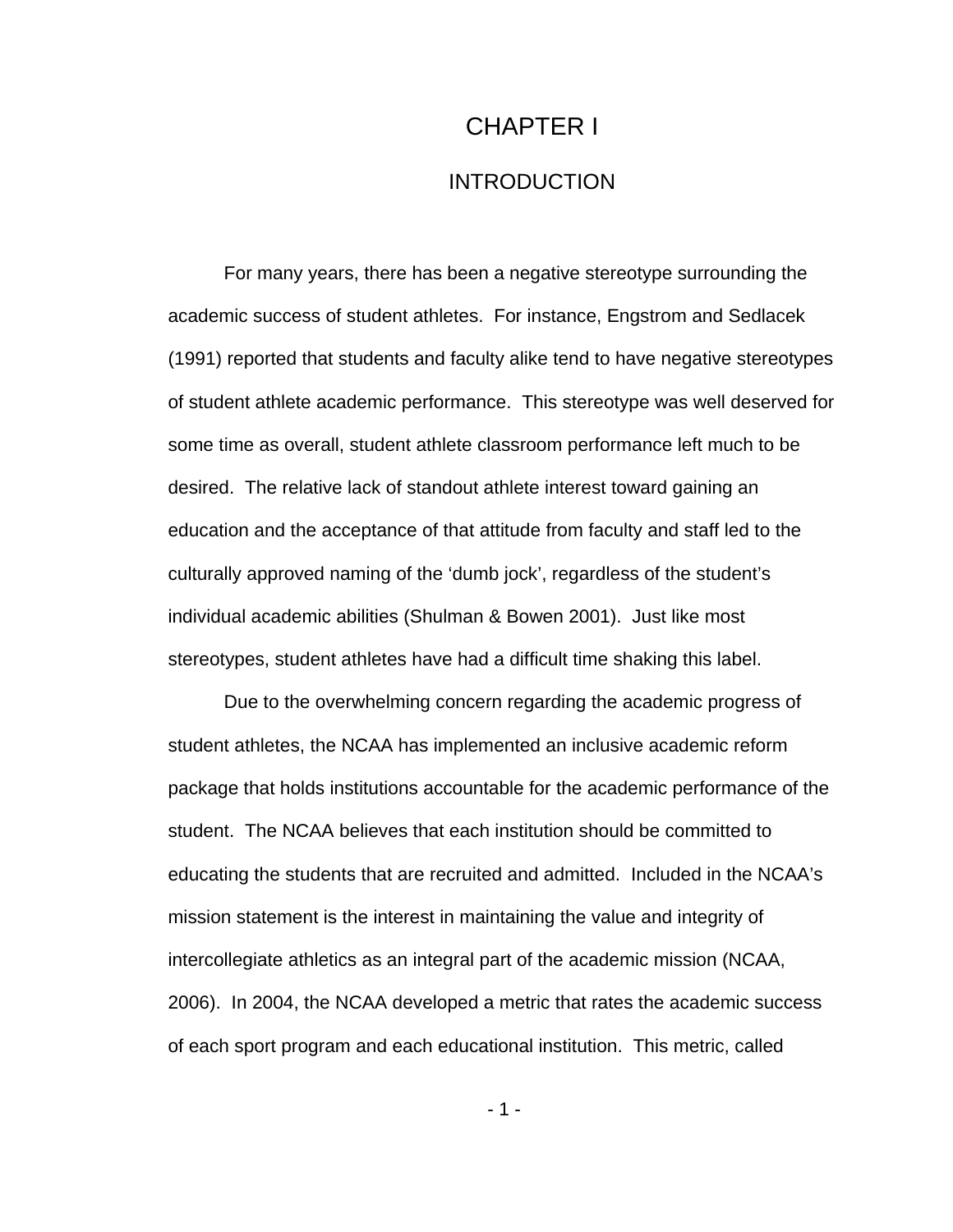Academic Progress Rate (APR), awards one point each term to every scholarship student athlete who meets pre-set progress towards degree requirements as well as one point if the student returns to the institution (Shontz, 2005). Each team has an APR score that is calculated by taking the total points earned and dividing by the total points possible. Two sets of penalties have been put in place for teams that fail to reach the minimum score. A cutoff score of 925 (or 92.5%) has been set as the minimum cut point to avoid contemporaneous penalties and a score of 900 (or 90.0%) has been set as the minimum cut point to avoid historical penalties (Brown, 2005). Contemporaneous penalties are handed out on a yearly basis and include the amount of financial aid offered to any player that failed to earn both of the two points available during the previous year, up to a 10% maximum scholarship loss. Historical penalties are for teams that habitually fail to meet the minimum cutoff score. Some historical penalties include recruiting restrictions, postseason restrictions and restricted membership status (Brown, 2005). The NCAA leadership's goal is that institutions will commit to the education of the student and emphasize the retention and graduation of these students.

Most institutions have minimum standards in place when determining admission. These standards typically include high school grades and standardized test scores. Some believe that these standards are not adequate variables when deciding if a student should be able to attend college. To combat this debate, some institutions identify other areas that will affect the admissions decision. One development that has provided opportunities for many who may

 $-2 -$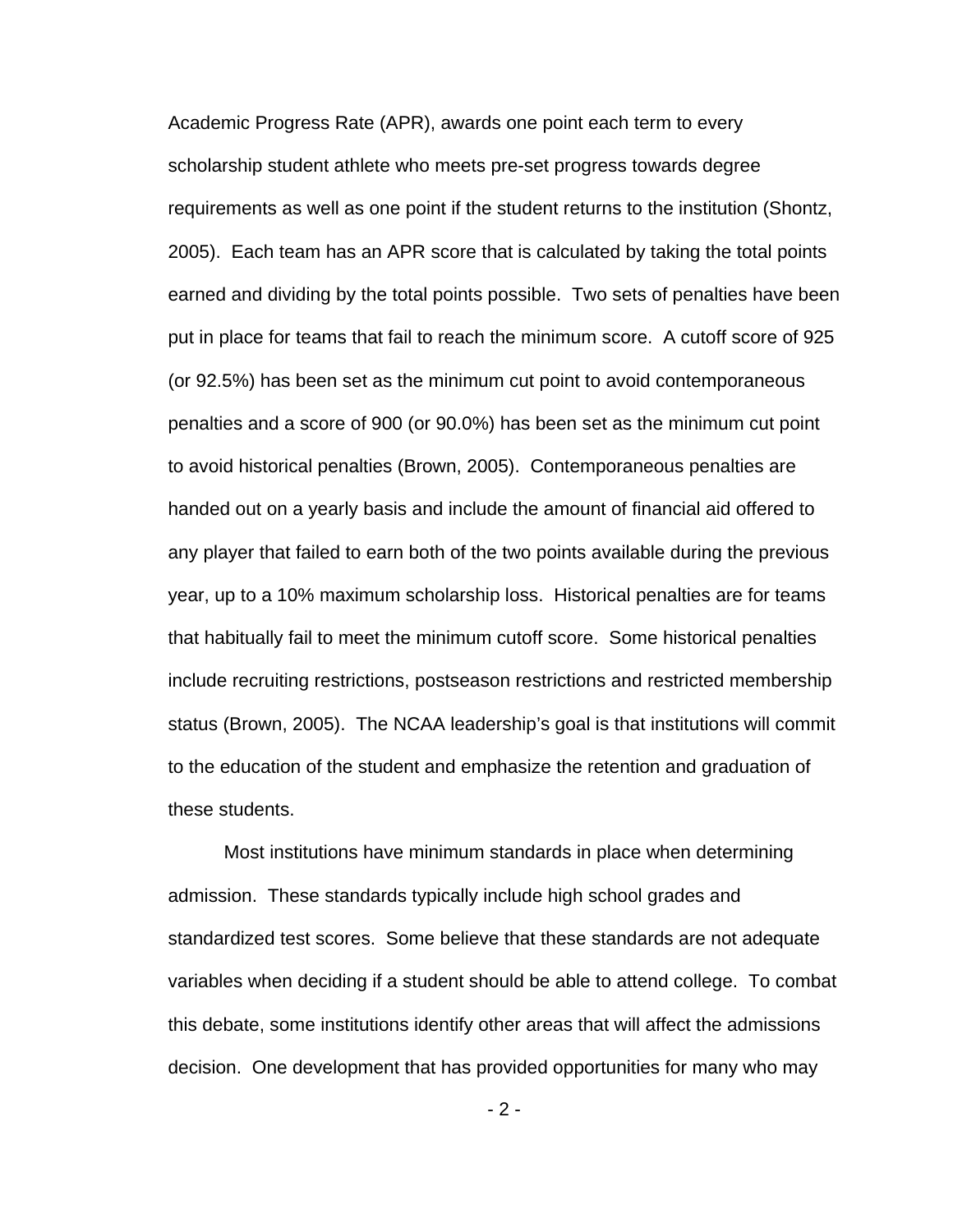not have been able to attend college is the creation of the special admit (Ting, 1997). For some time now, institutions of higher education have relaxed the admission standards for students who bring characteristics to the institution outside the traditional sense. Due to the affect that athletics has on an institution, a number of student athletes fall into this category and have been admitted to the institution on probationary status (White, 1986). These students tend to be academically under prepared when entering the university setting, further crippling the likelihood of academic success. Coupled with the negative stereotype that has typically followed these students, athletes are at an increased risk of falling into the generally accepted norm that student athletes do not care about classroom performance. Increased academic support is a must for specially admitted students. Currently, the academic support staff has little information to go off of when predicting the academic preparedness of incoming student athletes. The hope is that this study can provide the University of Missouri with the information needed to provide the appropriate services to student athletes.

The generally accepted belief is that student athletes do not perform as well academically as the general student body. There has been one glaring problem in the research surrounding the academic performance of student athletes. Most previous studies that compare athletes to non-athletes compare the two populations as equals (Shulman & Bowen 2001). Researchers compared the graduation rates, grade point averages and progress towards a degree without taking into account the academic preparedness of each student.

- 3 -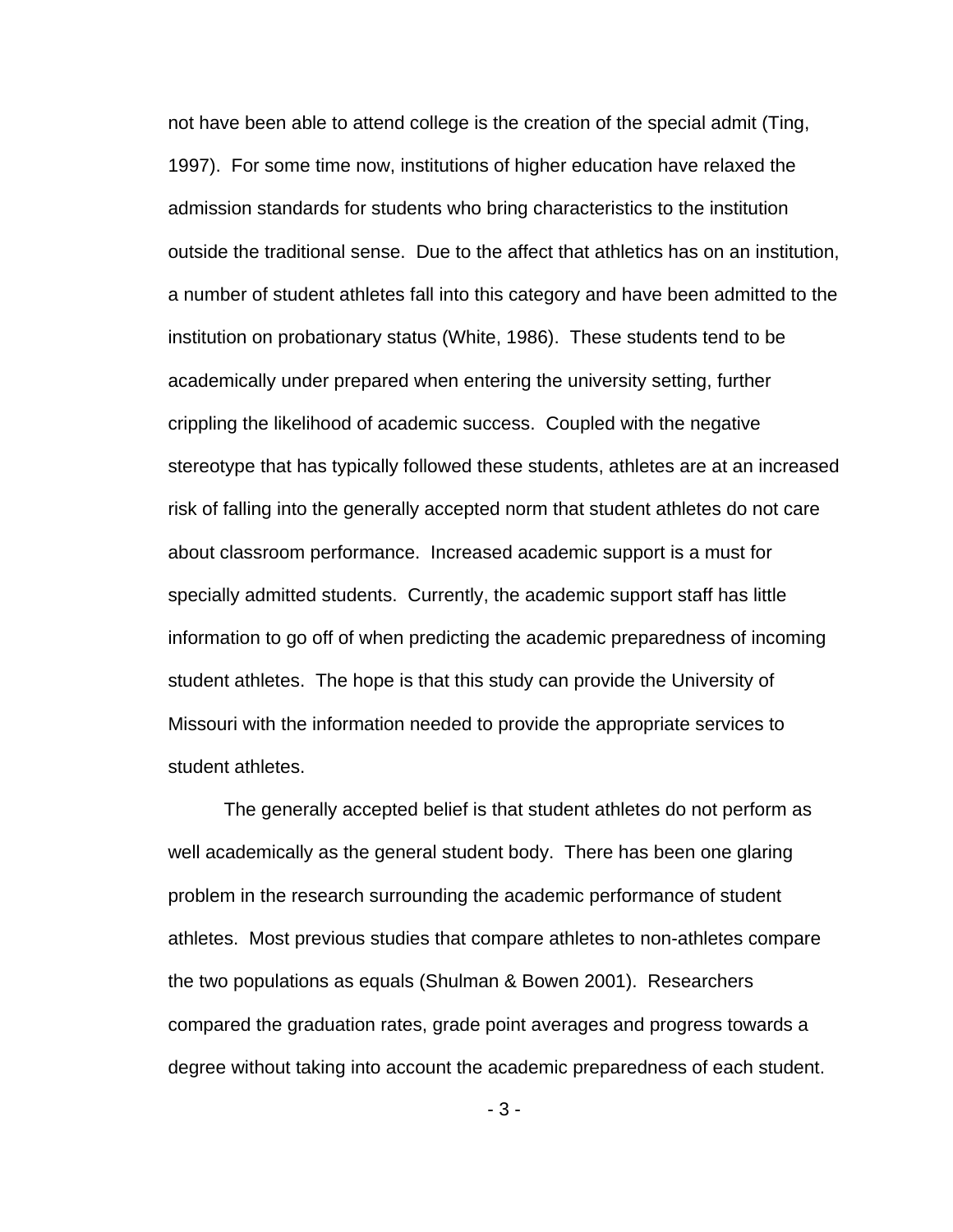Comparing the two groups as equals is like comparing the same groups in a fitness test and making the wide generalization that the institution has an obese, unhealthy population without taking into account the difference between groups. This overgeneralization may not be the fault of the University or even the researcher. Many institutions lack the number of non-student athletes who were admitted with similar academic credentials as these student athletes, thus leaving them with a lack of equally prepared students to compare. Unfortunately, this has only aided in the continuation of the stereotype that student athletes do not perform adequately in the classroom.

One way that an institution can evaluate each student individually is to provide an academic expectation of each student and see if the student is meeting the University's standards. At the University of Missouri-Columbia (From here on called the University of Missouri), the Office of University Admissions has created a way to do this. A regression equation using high school GPA, high school class rank, and ACT composite is used to predict first year GPA for each incoming student. Evaluating first year performance based on this predicted GPA would allow the institution to compare students with varying degrees of preparation. The researcher has hypothesized that the equation prepared for the general student body is not valid for the student athlete population due to the unique characteristics of this population, the academic support offered to student athletes, and the services that are provided by the athletic academic support staff.

- 4 -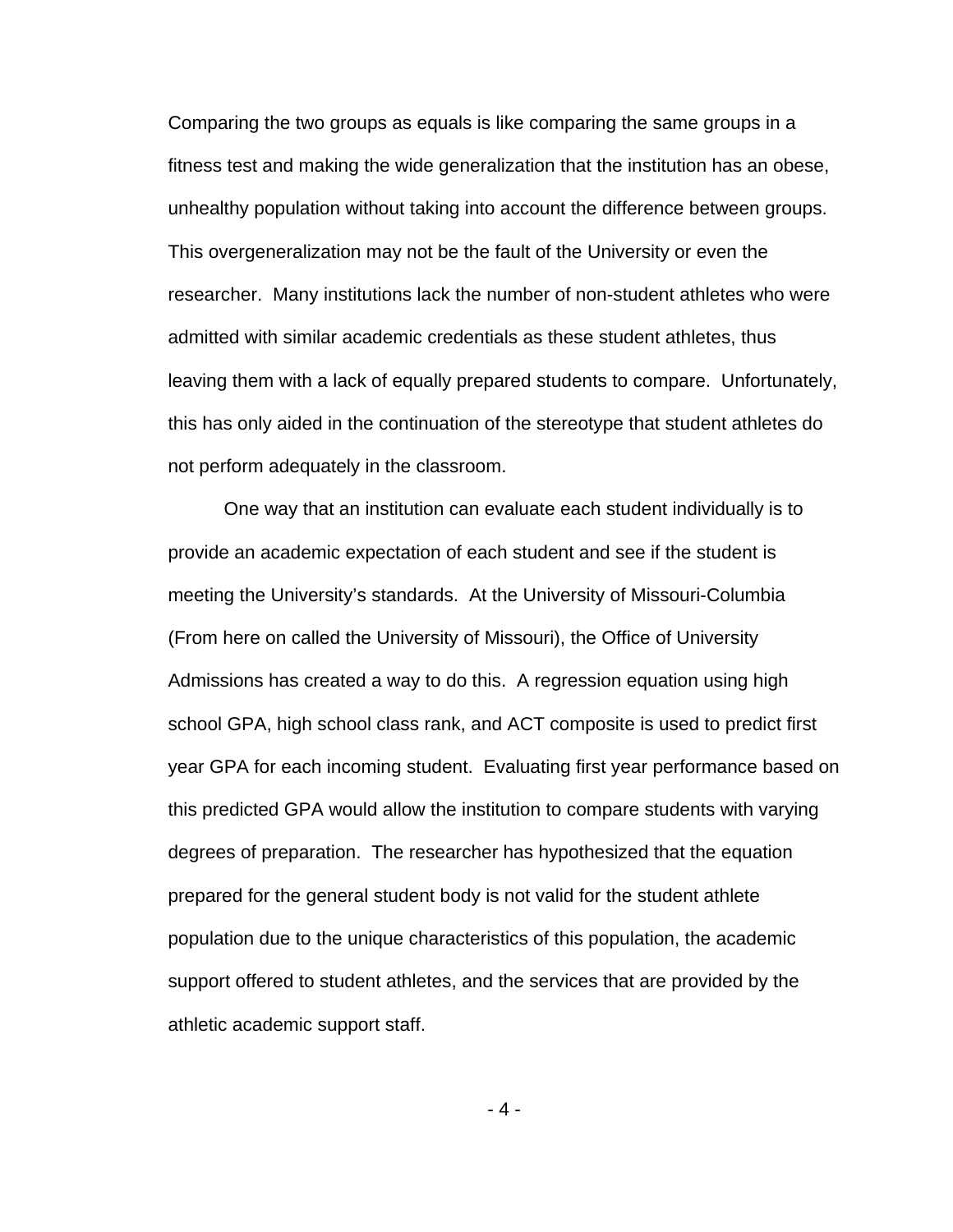#### Purpose of the Study

 The purpose of this study is to (1) analyze the predictive validity of the Office of University Admission's model to predict first year GPA for student athletes and (2) investigate the ability of selected predictor variables to accurately predict first year academic performance of student athletes at the University of Missouri.

Initially, the difference between campus' predicted first year GPA and actual first year GPA of the student athlete population will be analyzed. If it is determined that the regression model used by the Office of University Admissions is inaccurate, an attempt will be made to identify a more accurate model. Variables will be identified that explain a significant amount of the variance in first year GPA among student-athletes.

An accurate formula such as this will benefit the institution two-fold. First, this research will allow the institution to use identified predictor variables to determine if a recruited student athlete can be academically successful at the University of Missouri, thus continuing the efforts to admit students who can successfully graduate from the University. Along with the University's administration, this research would prove beneficial to the athletic administration at the University. If a sport program is in danger of falling below the NCAA APR cutoff for penalties, the coaches have an option to use this equation to determine if it is necessary to continue recruiting a potentially academically at risk student. Second, the research will provide the athletic academic support staff additional

- 5 -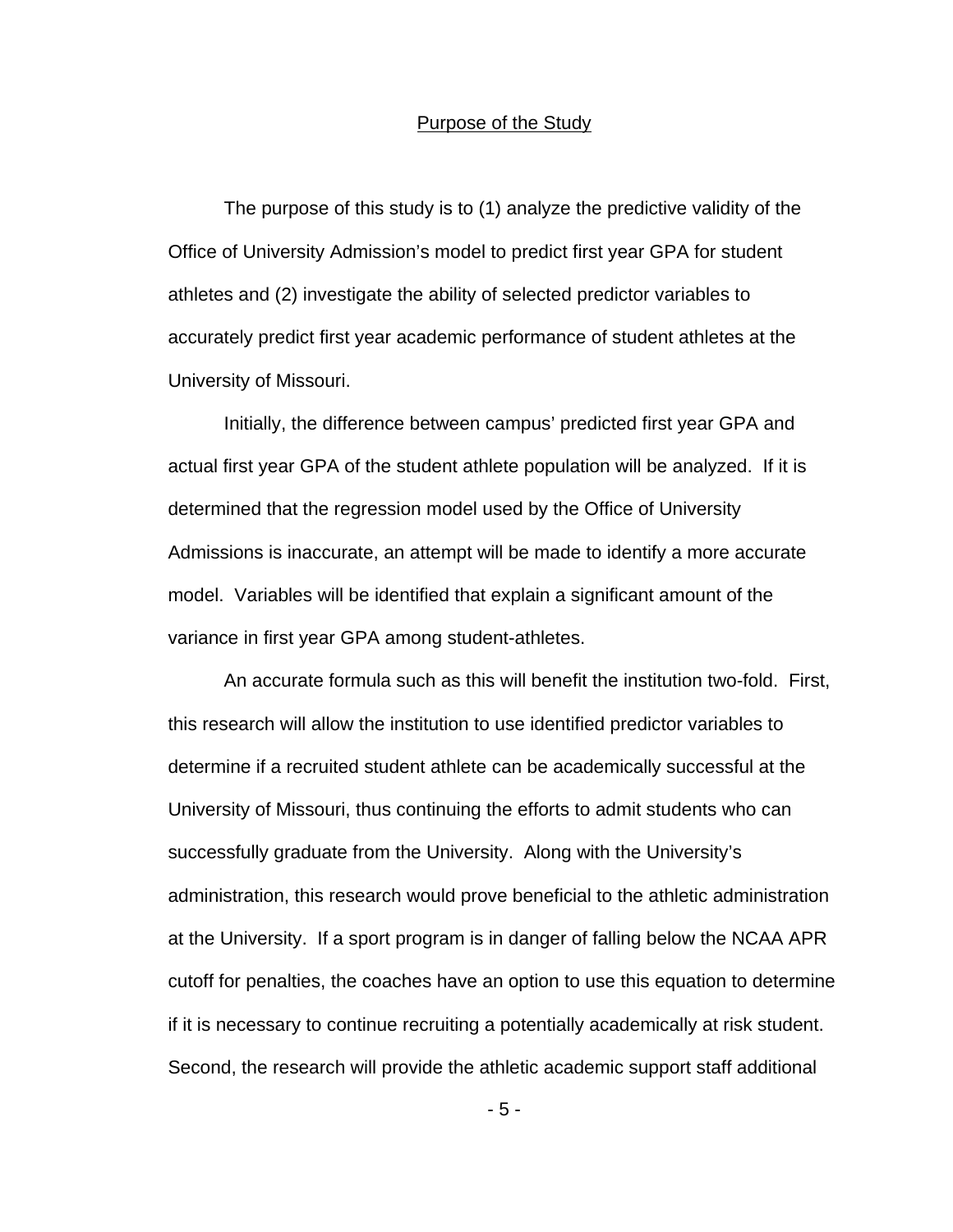information to use when counseling and deciding on potential programming for incoming student athletes.

## Hypothesis/Questions

- 1. How do student athletes perform compared to the respective predicted first year GPA provided by the Office of University Admissions at the University of Missouri?
- 2. If the descriptive data suggests that the above null hypothesis is rejected, can a more accurate model be developed to accurately predict the variance in first year GPA for student athletes at the University of Missouri?
- 3. The variables relevant for this study are as follows:
	- a. High School GPA
	- b. ACT Composite Score
	- c. ACT English Score
	- d. ACT Math Score
	- e. High School Class Rank
	- f. Gender
	- g. Race
	- h. Sport Code (Revenue vs. Non-Revenue)
	- i. Aid Status (Scholarship vs. Non-Scholarship)
	- j. Admit Status (Special Admit vs. Regular Admit)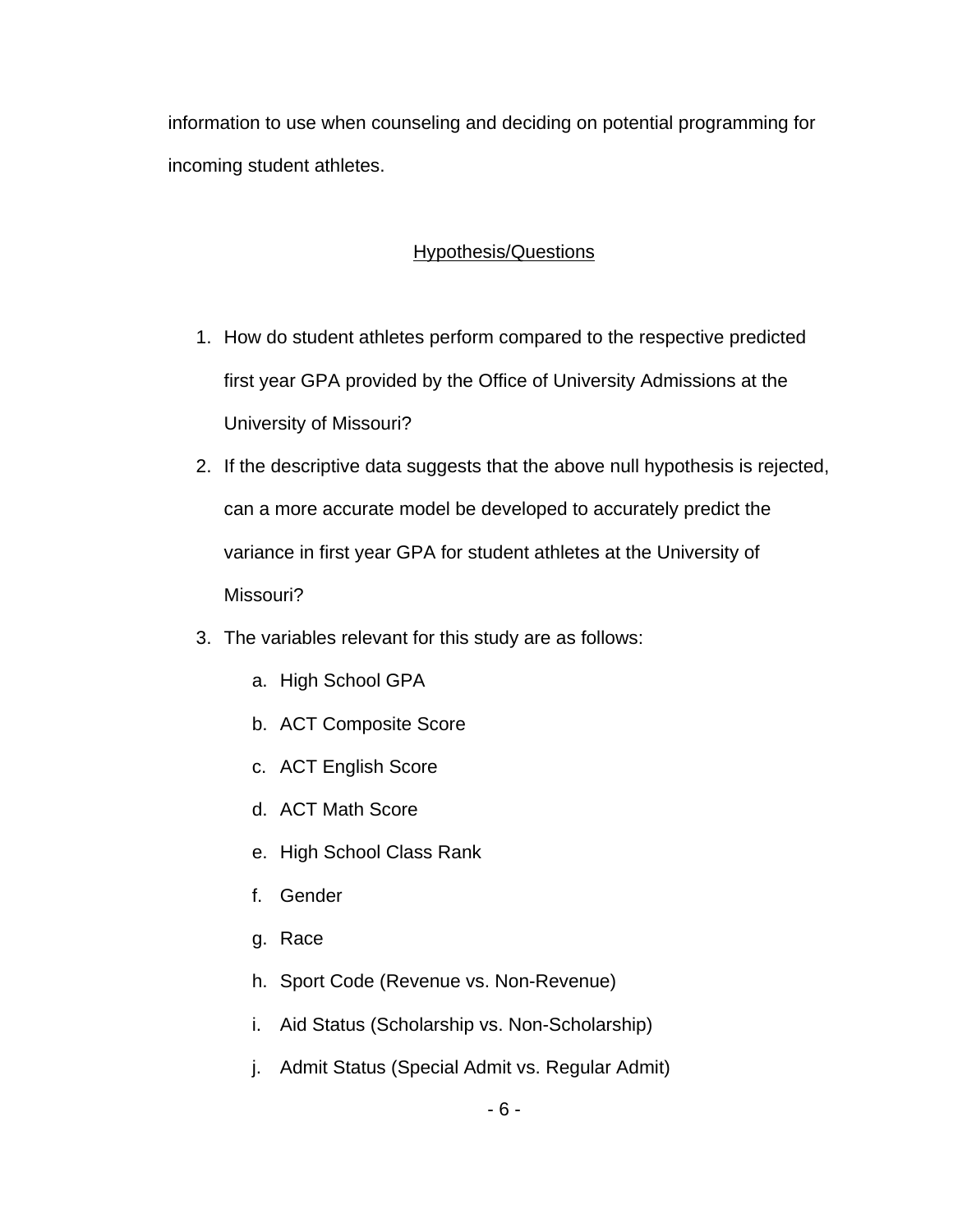## Definition of Terms

The following terms are defined as they will be used in the study:

| First Year GPA:              | The cumulative grade point average at the end of the     |
|------------------------------|----------------------------------------------------------|
|                              | first academic year as provided from the Office of the   |
|                              | University Registrar. This is equal to the total quality |
|                              | points earned divided by total number of graded hours    |
|                              | attempted during the first academic year. The            |
|                              | University of Missouri uses a 4.0 scale.                 |
| APR:                         | Academic Progress Rate as defined by the NCAA.           |
| <b>Academic Eligibility:</b> | The ability to compete in intercollegiate competition    |
|                              | based on grade point average and progress toward         |
|                              | degree requirements.                                     |
| Retention:                   | Whether the student returned to the University in the    |
|                              | subsequent term.                                         |
| <b>High School GPA:</b>      | High School GPA according to the Office of the           |
|                              | University Registrar.                                    |
| <b>ACT Composite Score:</b>  | A student's composite score on the American College      |
|                              | Test according to the Office of the University           |
|                              | Registrar.                                               |
| <b>ACT English Score:</b>    | A student's English score on the American College        |
|                              | Test according to the Office of the University           |
|                              | Registrar.                                               |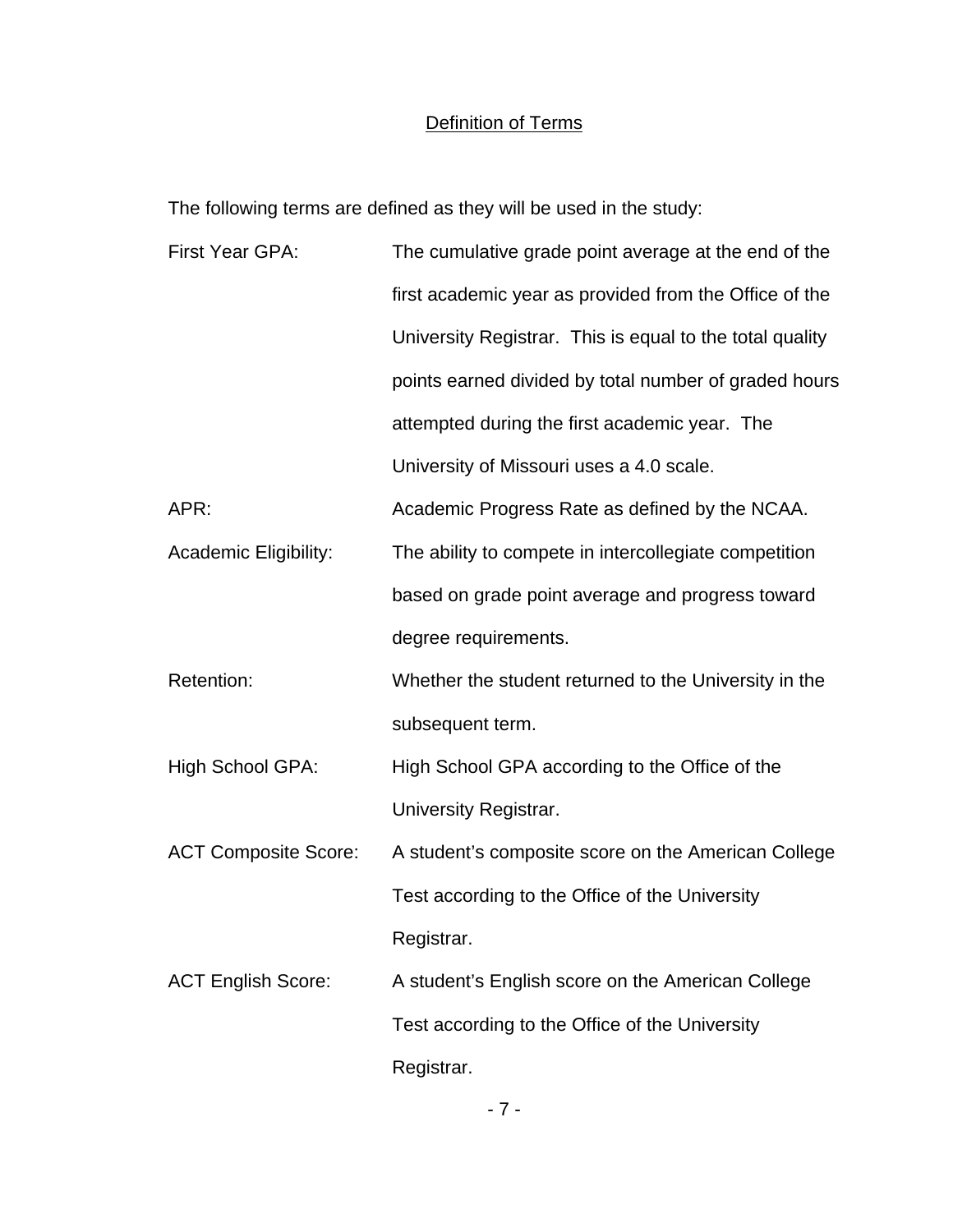| <b>ACT Math Score:</b> | A student's math score on the American College Test    |
|------------------------|--------------------------------------------------------|
|                        | according to the Office of the University Registrar.   |
| <b>HS Class Rank:</b>  | A student's high school rank in class upon graduation  |
|                        | according to the Office of the University Registrar.   |
| Race:                  | Students are broken into ethnic categories of          |
|                        | Caucasian, African American, Hispanic, American        |
|                        | Indian, and Asian.                                     |
| Sport Code:            | Type of sport that each student participates in        |
|                        | (Revenue and Non Revenue).                             |
| <b>Revenue Sport:</b>  | Sports that generate money for the athletic program.   |
|                        | These sports are identified as Football, Men's         |
|                        | Basketball and Women's Basketball.                     |
| Non-Revenue Sport:     | Sports that do not generate money for the athletic     |
|                        | program. These are identified as all sports other than |
|                        | Football, Men's Basketball and Women's Basketball.     |
| Aid Status:            | Identifies the student as a Scholarship or Non-        |
|                        | Scholarship athlete.                                   |
| Scholarship:           | Students who receive athletic financial aid.           |
| Non-Scholarship:       | Students who do not receive athletic financial aid.    |
| <b>Admit Status:</b>   | Whether the student was accepted as a regular or       |
|                        | special admit.                                         |
| Regular Admit:         | Students who meet the minimum admission                |
|                        | requirements for the University.                       |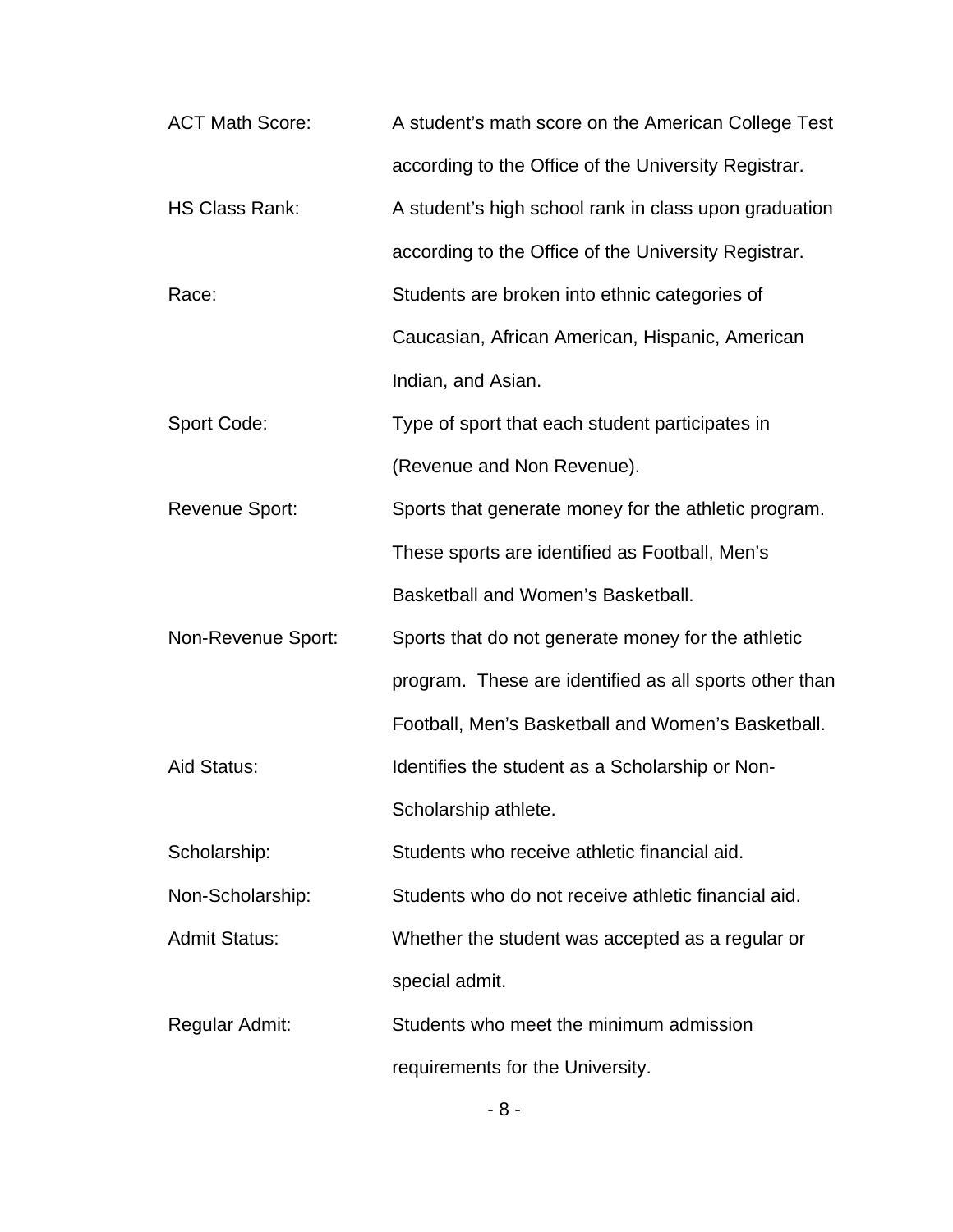Special Admit: Students who do not meet the minimum admission requirements for the University and are admitted on academic probation.

Student Athlete: Any student who was listed on the athletic participation report according to the Office of the University Registrar.

#### Significance of the Study

 The current study has important implications for institutions nationwide. The University of Missouri has special interest in this research due to the students being used. If this study is successful in identifying a prediction equation for student athletes, then the University will be able to implement the equation into their recruiting and evaluation process.

 Much of the misinterpretation surrounding intercollegiate athletics stems from the lack of knowledge from those outside of the department. This research should provide University administrators with data driven facts to discuss with campus faculty and staff rather than opinion or subjective interpretation. Further education for individuals outside of the department of athletics only helps the understanding of the campus community. In addition, this study will provide information about how student athletes are performing academically based on their campus expectation, rather than generally comparing them to the student body that is by and large better prepared for academic success. This data can

- 9 -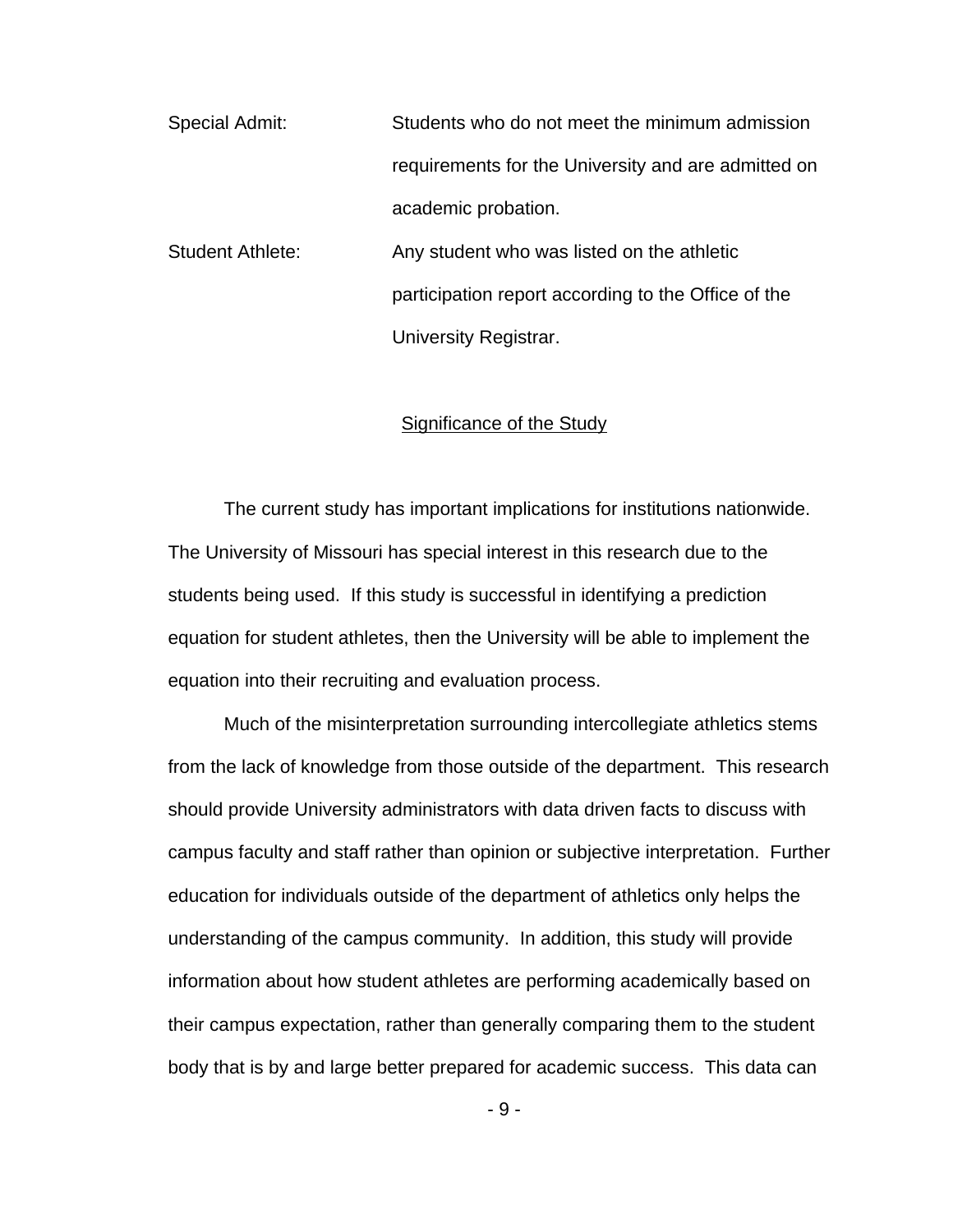also be used in justifying decisions made by the athletic staff when questioned by the University's administrators, faculty members, staff and the general public about the quality of student that is brought to the University and the respective academic performance of those students.

Upon implementation of the new academic reform package by the NCAA, institutions must continuously be aware of their standing when studying the academic progress rate of their sport programs. Although the repercussions of poor performance only directly affects the athletic department, due to the media coverage and national spotlight on college athletics, institutions across the nation are being judged and compared based on each athletic program's academic progress rate performance. One understandable goal of the NCAA was to change the recruiting philosophy in college athletics (NCAA, 2006). Athletic programs are doing an injustice to the student and the institution by recruiting and admitting students who cannot be academically successful at the respective institution. The new academic reform program developed by the NCAAA aims to reestablish the importance of recruiting capable students. This research can provide that link between the fantasy and reality of recruiting academically competent student athletes. As this philosophy changes, coaches and athletic administration can use this research to determine what is best for the institution. If a sport program is dangerously close to falling below the APR penalty cutoff, this research could provide the staff with the information necessary to make an informed decision that could potentially affect the athletic department and institution. The goal is for this research to accurately predict academic

 $-10-$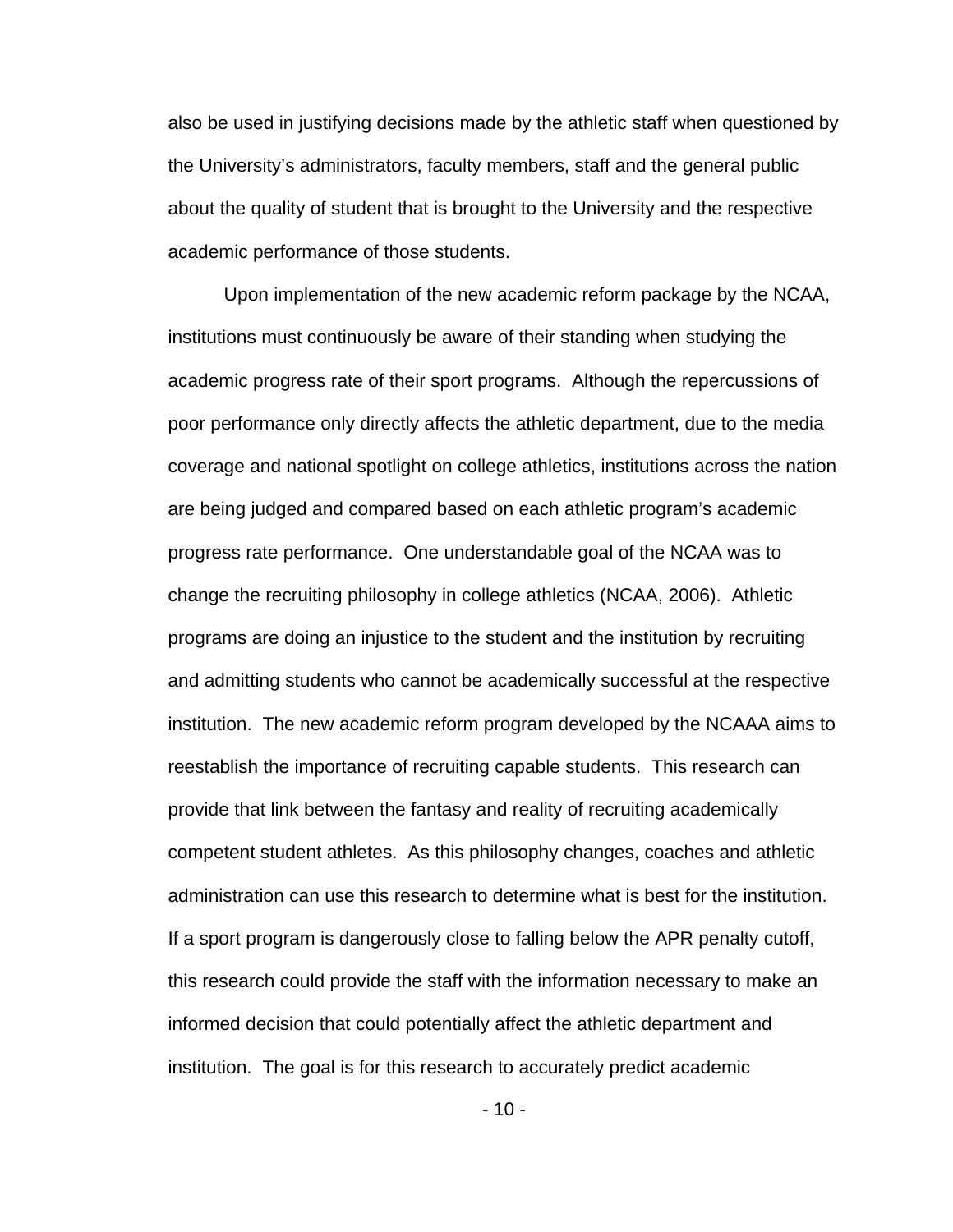performance, thus allowing the staff to make an accurate assessment the student's ability and if the student can be retained and ultimately graduate from the university. If the current research shows minimal chance of academic success, the staff will be able to better assess the risk of recruiting or offering financial support to a marginal student.

In this new era, athletic academic support staffs are strategically assessing new tools to improve the services provided for student athletes. This research will also aid the athletic academic support staff in preparing for each incoming student athlete for academic success. Any information that can provide insight into the academic capabilities of a student is extremely helpful. Along with the ability to identify potentially "at risk" students, retention and progress towards degree requirements can be improved by providing specialized services for students who are predicted to struggle in the new academic setting that college creates.

Although the exact equation produced by this research will be institution specific, other institutions of similar academic rigor can use the model as a guide to create a similar predictor equation. Typically, collegiate athletics is viewed in a competitive light. However, every academic institution has the same obligation to provide a quality education for the student athletes that are admitted. Every athletic academic support staff strives for the same goal, to provide valuable educational experiences for the student athlete while striving for academic excellence. Even though institutions compete on the playing field, all are on the same team when it comes to educating society's future leaders. With this

- 11 -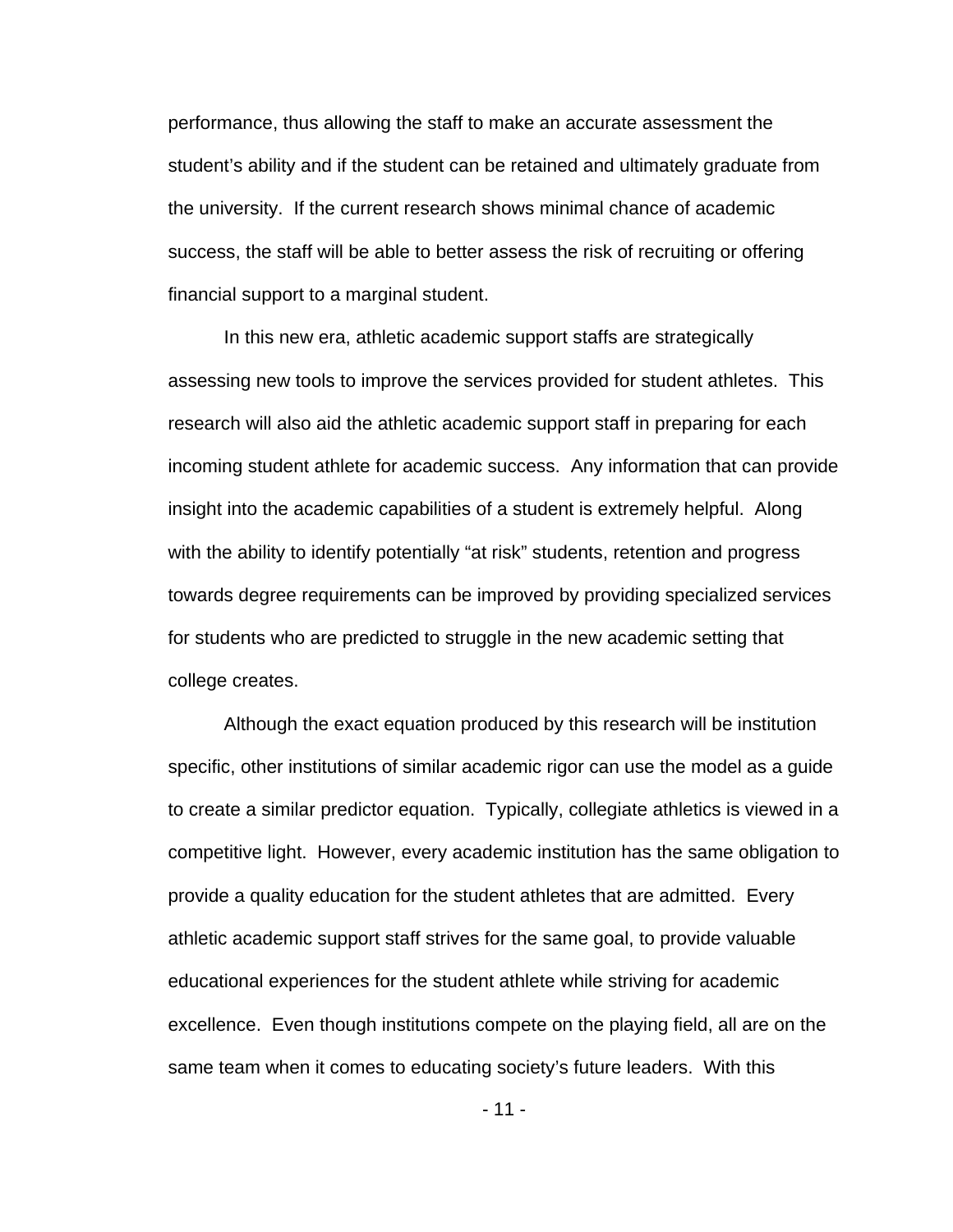understanding, many programs around the nation share effective practices in the eventual hope that academic success can be attained by all.

Last and definitely not least, this research will benefit every entering student to the institution. Strategies can be put in place to aid each student based on the student's unique characteristics. Those students who may have been unsuccessful in the past will be able to accomplish goals that they never thought possible. This will continue to change the attitude of the average student from completing what is necessary to remain eligible to conquering roadblocks on the way to earning a college degree. The research will provide each student with a sense of hope rather than another hurdle to jump. Existing predictors are not accurately showcasing the ability of student athletes and the support programs in place. This tends to feed the self-fulfilling prophecy that student athletes are below average students and there is no reason to strive for excellence. If the first thing a student hears when entering an institution is that there is no chance of academic accomplishment, why would that student strive for anything more.

#### Limitations of the Study

Since the data in this study are coming directly from student athletes at the University of Missouri, results may not be generalized to the student athlete population at other institutions.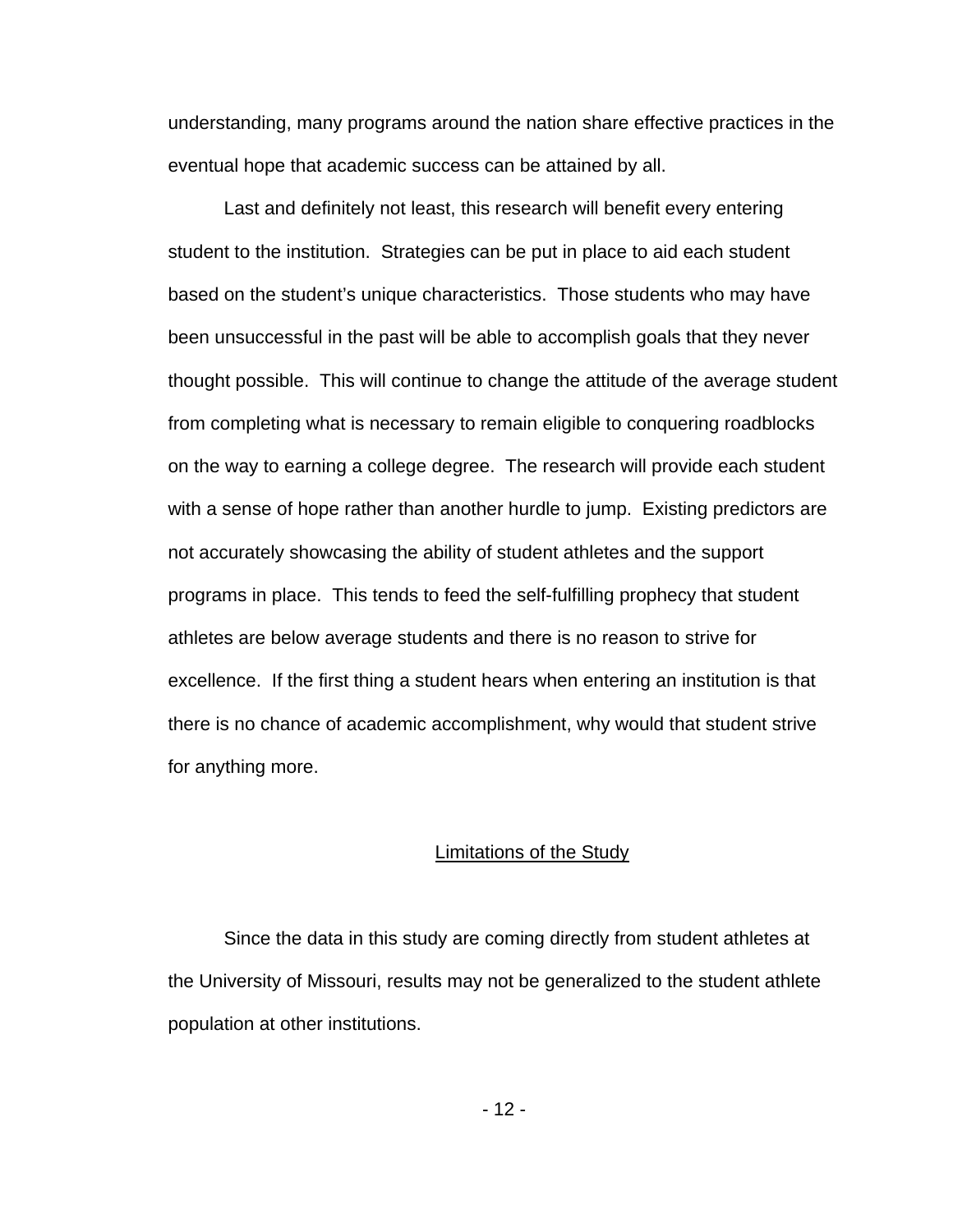In addition, student athletic data are embedded in the MU predicted GPA forecast, so some care should be taken in comparing the MU forecast and the outcomes created from the model in this study.

Students with incomplete academic predictor variables were removed from the study, thus decreasing the number of students available for this study.

### Delimitations of the Study

 For the purpose of this study, only data for domestic student athletes from the University of Missouri between 2002 and 2006 is used.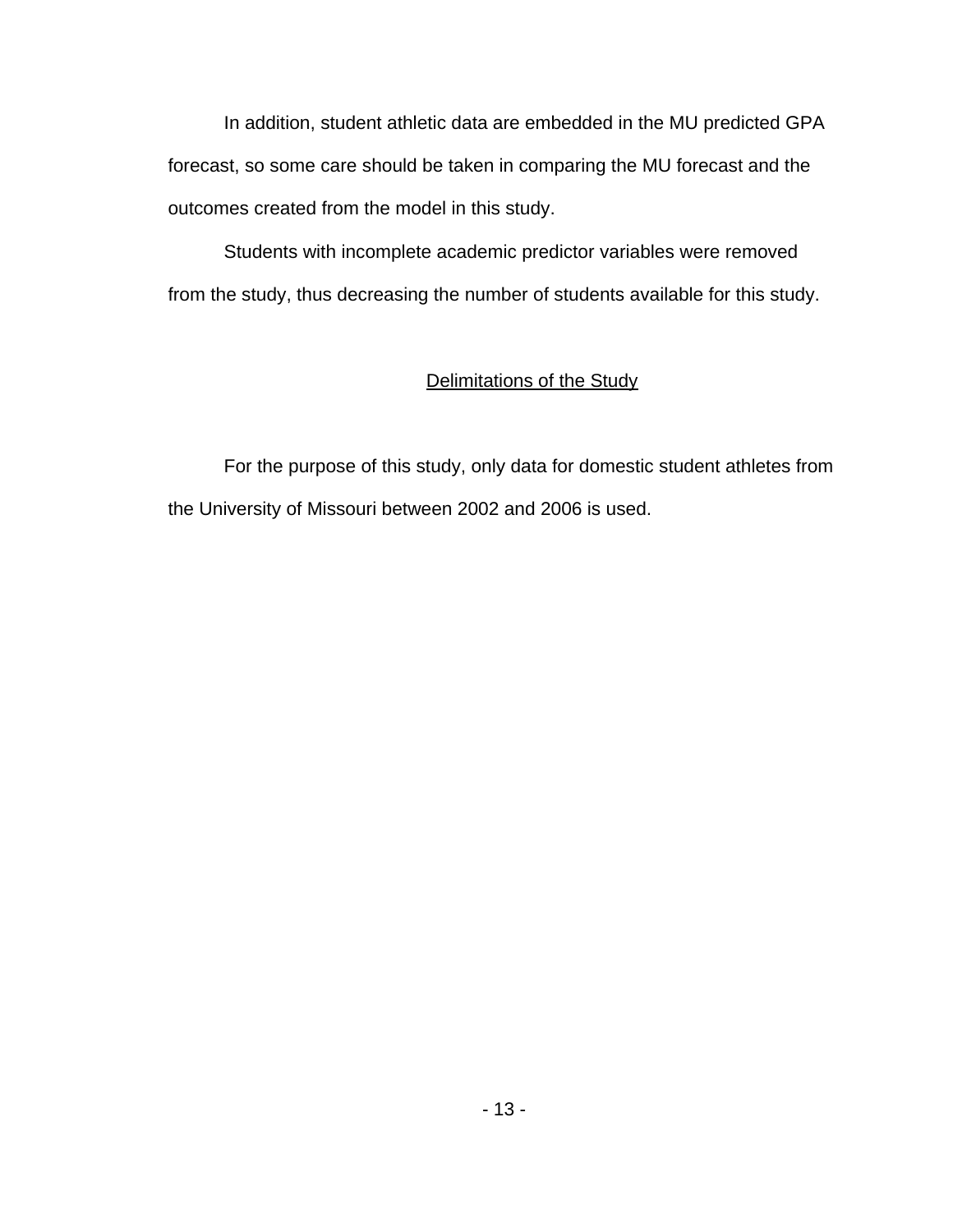# CHAPTER II REVIEW OF LITERATURE

 The review of related literature for this study will focus on five primary areas of concern. The first area presents the framework of the study and will address the evolution of the student athlete and will discuss the past research on the academic progress of student athletes. The second area will address the latest NCAA academic reform. This area is the bases of much of the reasoning behind this research and must be taken into consideration when looking at the academic performance of the student athlete. The third area will address the research surrounding variables that have been successful in predicting first year GPA. Much of the structure of this study will be based on the theoretical ideas presented by past research in this area. The fourth and fifth areas discuss the research behind first year GPA as a predictor of retention and graduation. Considering the details surrounding the NCAA's academic reform, these two areas are highly significant topics to discuss. Together, these areas will provide a solid basis of knowledge of previous research in leading to this study.

This chapter reviews the literature as categorized above and will be presented in the following format: (1) Evolution of the Student Athlete, (2) NCAA Academic Reform, (3) Predictors of First Year Success, (4) First Year Success Predicting Retention, (5) First Year Success Predicting Graduation and (6) Summary.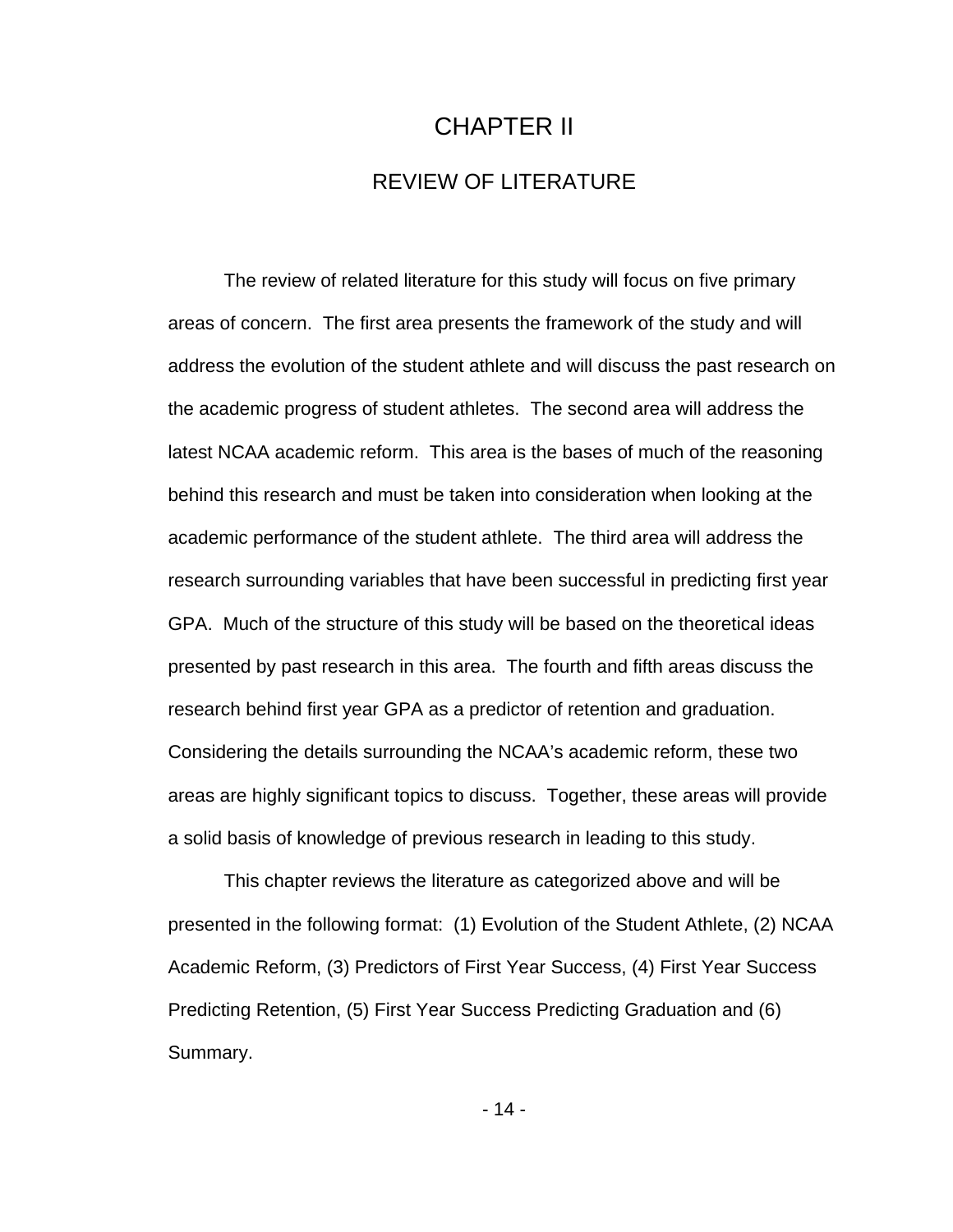#### Evolution of the Student Athlete

 The progression of intercollegiate athletics started over 150 years ago. In 1852, a crew match between Harvard and Yale on New Hampshire's Lake Winnepesaukee proved to be the first official contest in the history of college athletics (Miller, 2003). The intrigue of intercollegiate athletics has lead to its massive presence in today's society.

In 1906, the NCAA was founded in an effort to bring structure to the growing field of intercollegiate athletics. However, the academic requirements put on student athletes did not come until much later. Early in the history of the NCAA, individual institutions had the freedom to enforce their own eligibility standards that would best fit the demands and culture of their own communities (Sojka, 2003). There were obvious concerns as conflicts tend to arise when institutions self regulate. Unfortunately, for some time, the association did nothing to curb the out of control nature of academic eligibility. This may be due to the fact that athletic scholarships were not adopted by the NCAA until 1953 (Miller, 2003). Up to 1953, student athletes were paying their own way through college. This led many to believe that academic eligibility standards were not needed. If the student was paying for their own education, it was their responsibility to profit from the opportunity. However, upon implementation of athletic department funded financial assistance, conferences and institutions felt the need for a nationwide standard.

- 15 -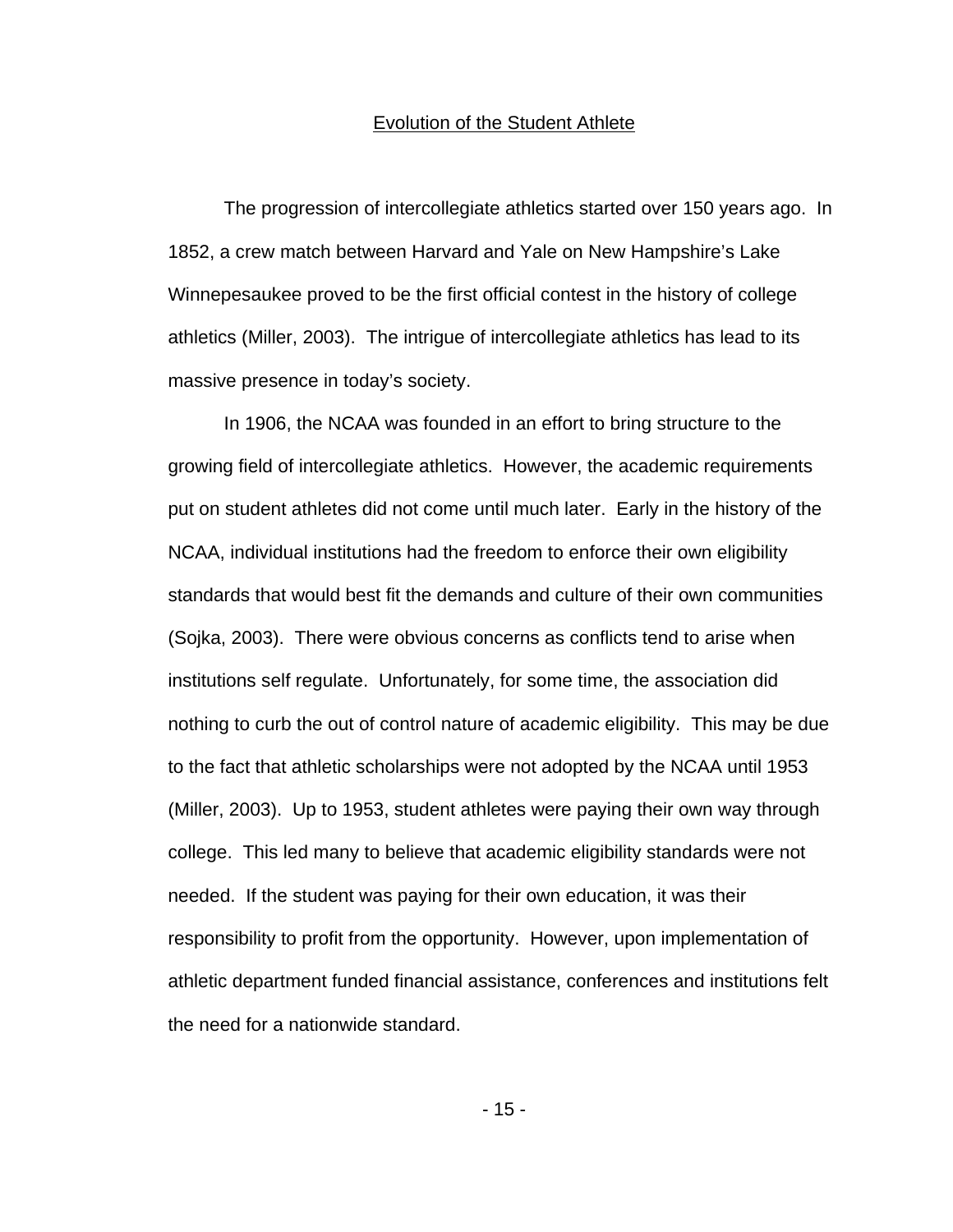Institutions now had the ability to not only compete in the athletic arena, but in the recruiting game as well. Football's popularity was becoming more and more profound. It allowed the campus community to rally around a positive social experience and lead to the ability to attract alumni and fans from the general public. For the first time, the media was paying particular attention to the University. University trademarks, mascots, and colors became a sense of pride for those invested in the University. It captured the entire campus community in a way that the classroom never could (Rudolph, 1990). Athletics now allowed the University to appeal to a larger portion of the pubic than previously tapped with just the academic accomplishments of the institution. However, not all of this growth and popularity was accepted. The increased popularity infuriated some faculty which felt that athletic endeavors were encroaching on the University mission.

In 1965, the NCAA implemented the first of many minimum academic requirements that students would have to meet to remain eligible to play (NCAA, 2006). Over time, these standards have progressively become more stringent. The changes were out of necessity, as the lack of academic progress by student athletes and the lack of emphasis on their education had created a monster. More and more research was being conducted on the academic progress and graduation rates of these student athletes. The numbers were not good. Compared to other students at their institutions, student athletes were not competing well academically. This gave athletics the proverbial black eye that

- 16 -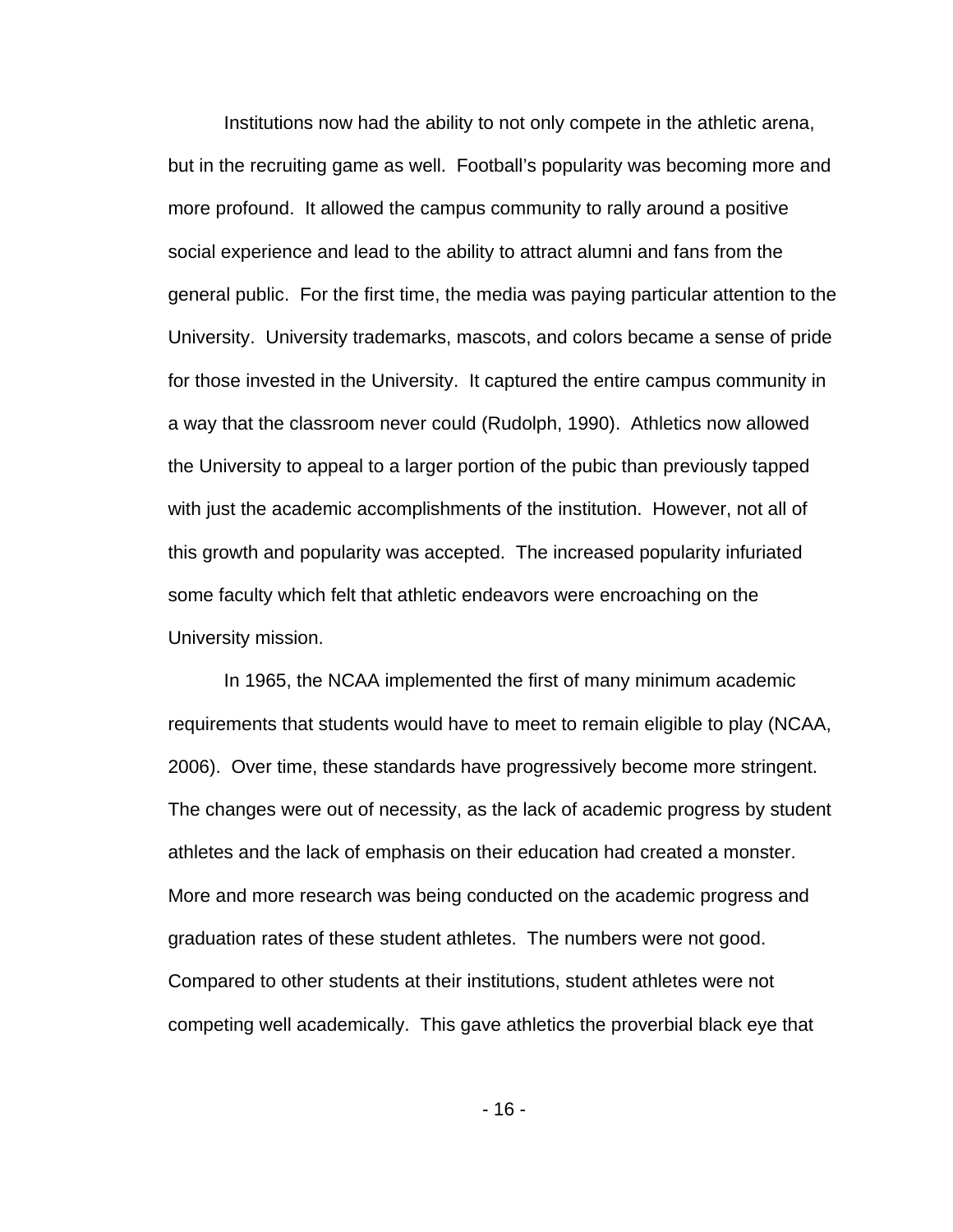they battle to this day. This is where many of today's social stereotypes about college student athletes originated.

It was not until 1983 that the NCAA began emphasizing the educational component of college athletics. During this period, Proposition 48 was passed (NCAA, 2006). To this day, the proposal is still highly debated, but Proposition 48 attempted to answer the question of whether student athletes deserved the benefits that they were receiving. The NCAA believed that they could address the issue of academic progress by providing institutions with academically prepared students. To do this, Proposition 48 stated that a student entering any NCAA Division I institution would have to have earned a 2.00 grade point average in 11 core high school courses. These students would also have to score a minimum of 700 on the Scholastic Aptitude Test (SAT) or a comparable score on the American College Test (ACT) (Bryant, 1992).

Based on their academic record, students were put into one of three categories coming out of high school. They were classified as either a "full qualifier", a "partial qualifier", or a "non-qualifier". A full qualifier met all three of the standards and was able to participate with no restrictions upon entering the institution. A partial qualifier was a student who failed to meet any one of the three standards. These students were still able to receive athletic scholarships, but would be ineligible to compete during their freshman year. A non-qualifier was a student who failed to meet all three of the initial eligibility standards. These students were not allowed to receive any athletic financial assistance (Lederman, 1989).

- 17 -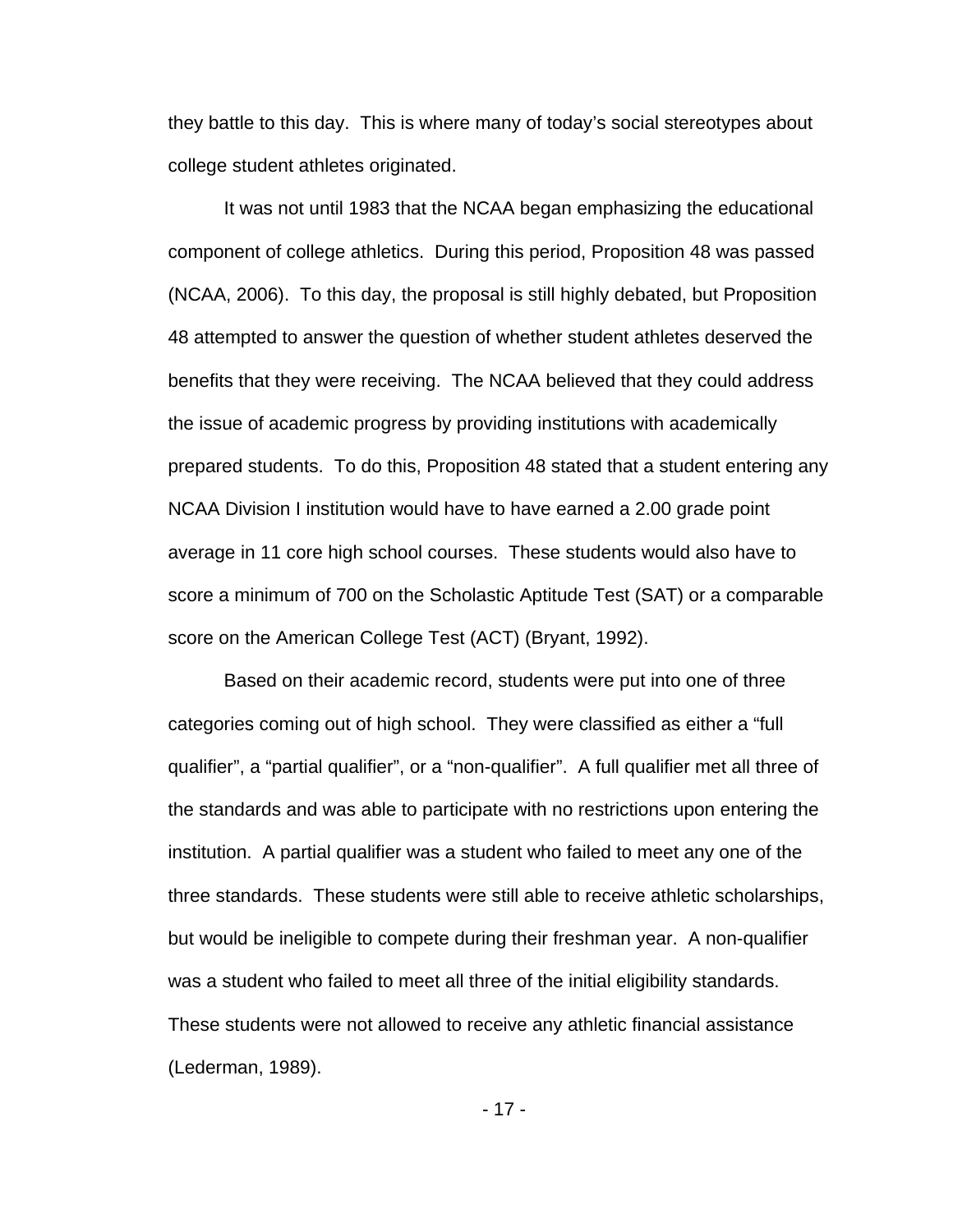Although many administrators were happy with the attempt to hold student athletes accountable for their educational experience, some questioned whether Proposition 48 was the proper way to do this. Plenty of research exists addressing the concern of standardized test scores being racially biased. Even those who applauded the NCAA's attempt engaged in debate over the use of these standardized scores. Many minority students would not have an opportunity to attend college without the assistance that athletics provided. Now, a potentially biased test would help determine if they were qualified to earn that essential assistance (Duvall, 1986).

An NCAA review of standardized test scores showed a noted discrepancy between the scores recorded by white test takers and African American test takers. In 1996, the average ACT score for all white students was a 21.2, while the average score for all African American students was 16.9 (NCAA, 2006). However, proponents of Proposition 48 point out that while there was an initial decrease in the number of minorities participating in college athletics upon its implementation, those numbers have continued to increase and have actually surpassed the numbers prior to implementation. Thus, pointing to the fact that even a higher number of minority students are gaining access to the pursuit of higher education (Reith, 1995).

Proposition 48 provided all Division I institutions with the same pool of available high school students. However, each university has institution specific entering academic standards. Many institutions have minimums much higher than that of Proposition 48. While the attempt was made to provide a group of

- 18 -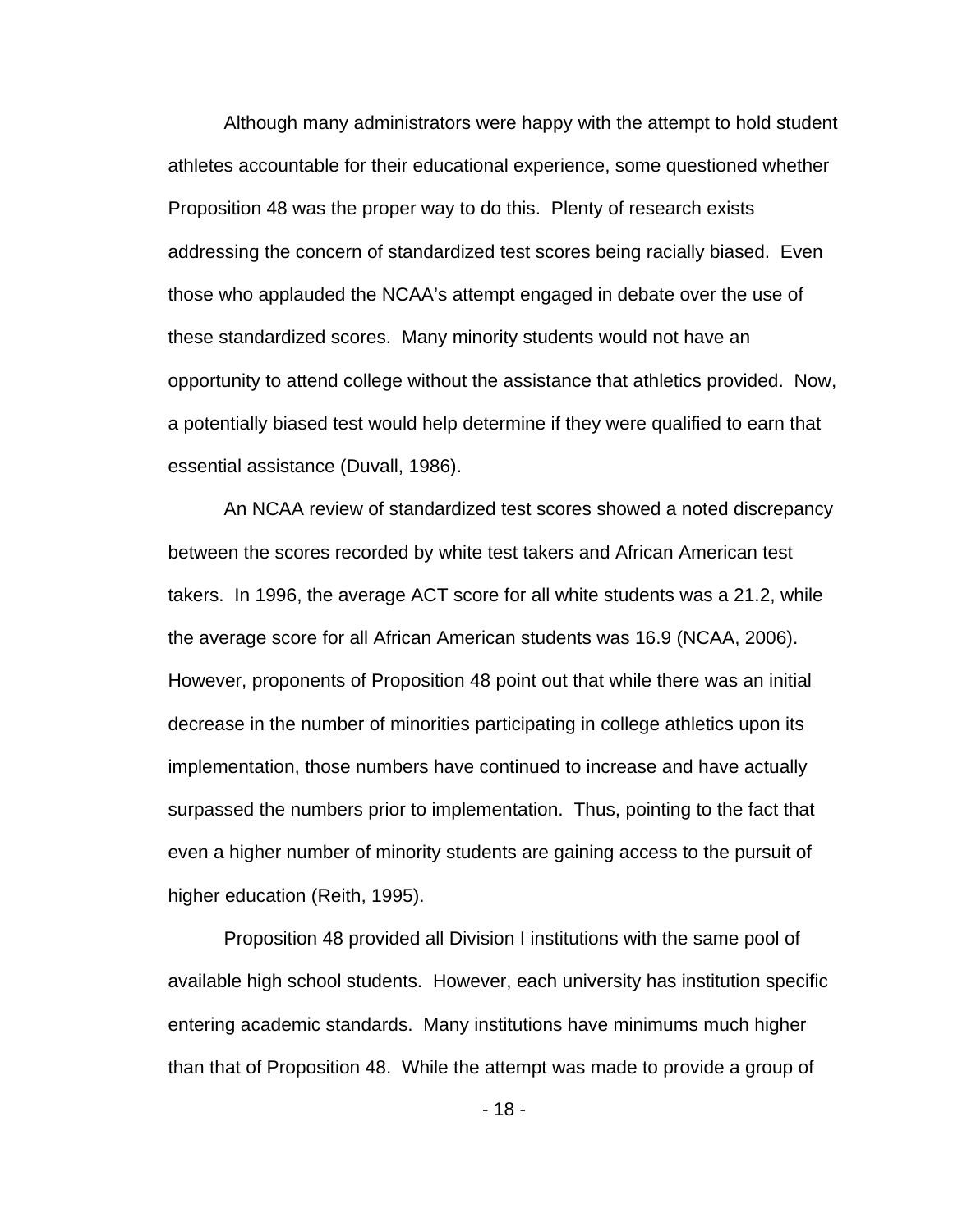potential students for all institutions, some students were inadmissible due to institutional standards.

To address this situation, institutions chose to make exceptions for students who did not meet their minimum academic standards, but provided the institution with a benefit outside the traditional academic sense (Ting 1997). These cases were called special admits. Each year, a certain number of student athletes are admitted on this basis. Depending on the institution, the percentage varies. The benefits they bring the institution in the athletic arena are viewed as a strong benefit to the institution and is enough to consider their acceptance. The rational behind this has a research basis.

White and Sedlacek (1986) found that students that qualified as special admits were not traditional in many ways. Even the typical predictor variables for academic success were not consistent with predictors for the general student population. They concluded that this group of students should be looked at in a different light than that of traditional college entrants. Due to past research and their recommendations, this study will code students as regular admits and special admits to determine if a difference exists between the two groups. The fitted equation may be shifted slightly for the special admits variable. In addition, Ting (1997) found that academically at risk students as well as minority students have greater academic success when they feel that they are part of a community. Ting (1997) also shows that special programs emphasizing academic support systems provide minority and at risk students with the resources needed to excel academically. In addition to typical advising and tutoring programs set up for this

- 19 -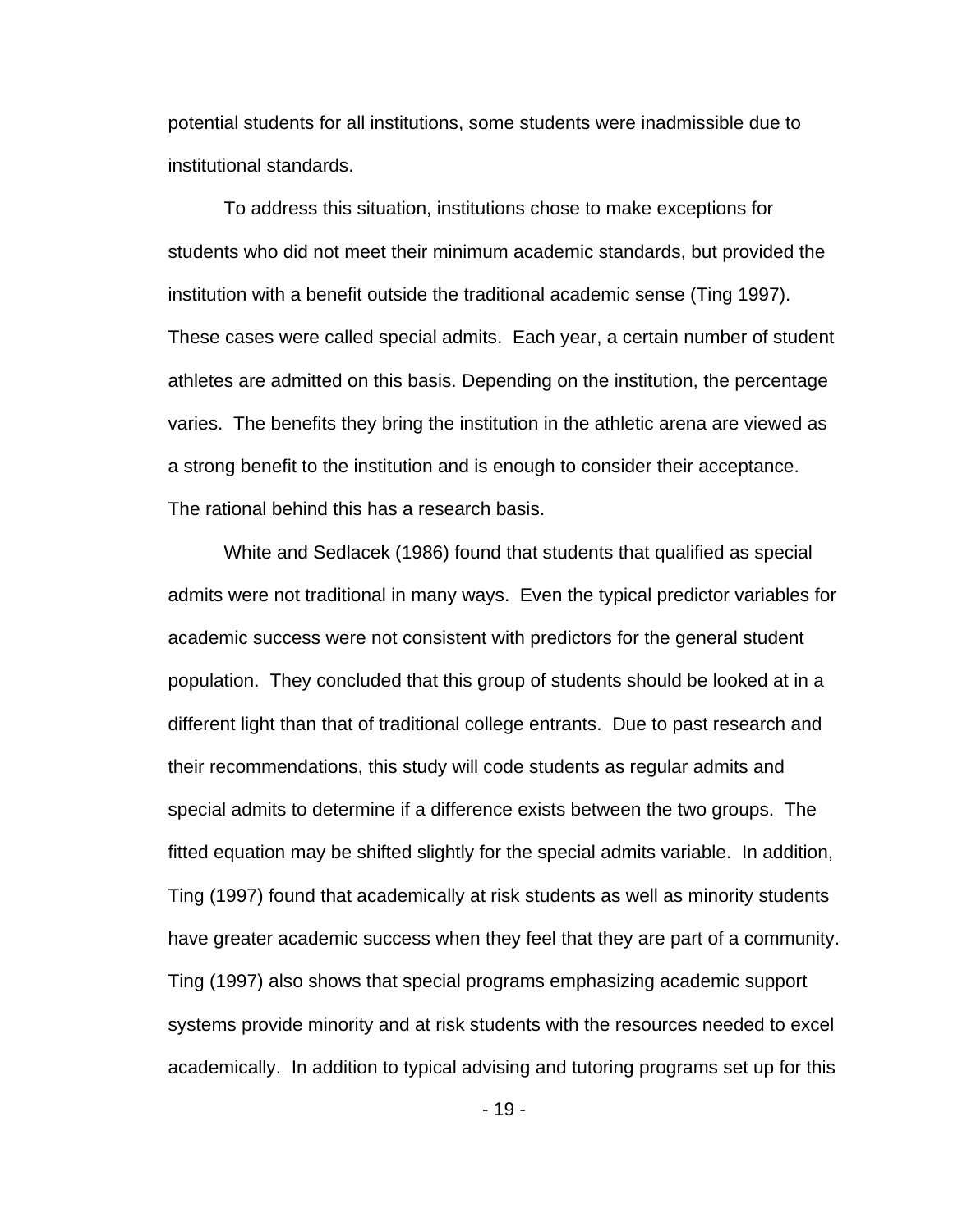population, Ting found that encouraging students to build a social network created a sense of belonging that is essential to their success. Athletics, through team participation, tends to lend itself to these types of student interactions. This may prove why student athletes that would normally not be admitted to the institution can be academically successful.

Due to the continuing emphasis on the academic success of student athletes across the nation, the NCAA mandated academic counseling and tutorial services in 1991 for all Division I student athletes (NACADA, 2005). Programs such as the Total Person Program, started in 1986 at the University of Missouri, proved to be pioneers in the field of athletic academic services. The goal of this program was to provide all student athletes with a structured academic environment that emphasizes communication, respect, and responsibility. As institutions continued to develop these programs, the NCAA allowed more and more services to be provided. In 2001, the NCAA gave permission to each institution to expand their academic services to fit the need of their students (NACADA.ksu.edu). The structured programs that are set up for all student athletes tend to be especially effective for those who fall into the special admit or at risk group. Thus, if there is any situation that these students should be put into, these special programs will provide the best opportunity to be academically successful.

Proposition 48 made a significant impact on the academic climate of college athletics. Graduation rates rose at faster rates than that of their nonathlete counterparts, especially with African Americans (NCAA, 2006). While the

 $-20-$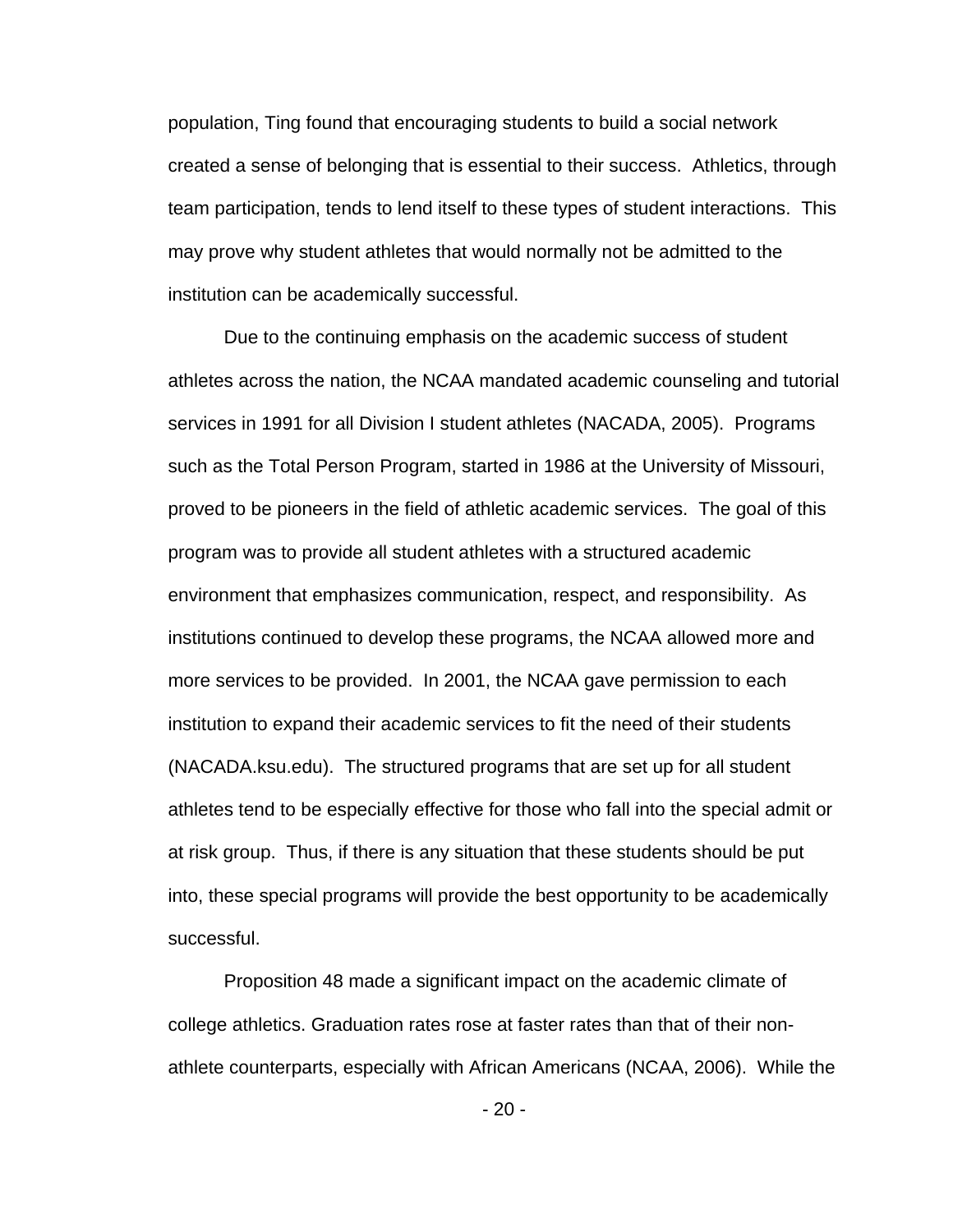NCAA was pleased with the gains that were made, they believed there was still room to improve. In order to further their march towards academic excellence, the NCAA developed an academic reform package in 2003 that was named the Academic Performance Program.

#### NCAA Academic Reform

 To address the continuing concerns regarding graduation rates of student athletes, the NCAA implemented a comprehensive program addressing both initial eligibility and continuing eligibility in 2003. The hope was to compete with, if not exceed, graduation rates attained by the student body.

 The initial eligibility standards that were implemented in 2003 required student athletes to complete 14 high school core courses with a minimum grade point average in those courses being a 2.0 (NCAA, 2006). By addressing initial eligibility, the NCAA felt that institutions would be receiving a more academically prepared student than in the past. Along with this new legislation was the removal of the partial qualifier. The sliding scale created in 2003 used standardized test scores and core course GPA to determine initial eligibility (NCAA, 2006). With the new scale, a student either earned eligibility status or did not; no longer could a student earn partial qualifier status and be able to be on athletic scholarship. The sliding scale was initiated to address those concerns surrounding the use of standardized test scores. A student can now prove his or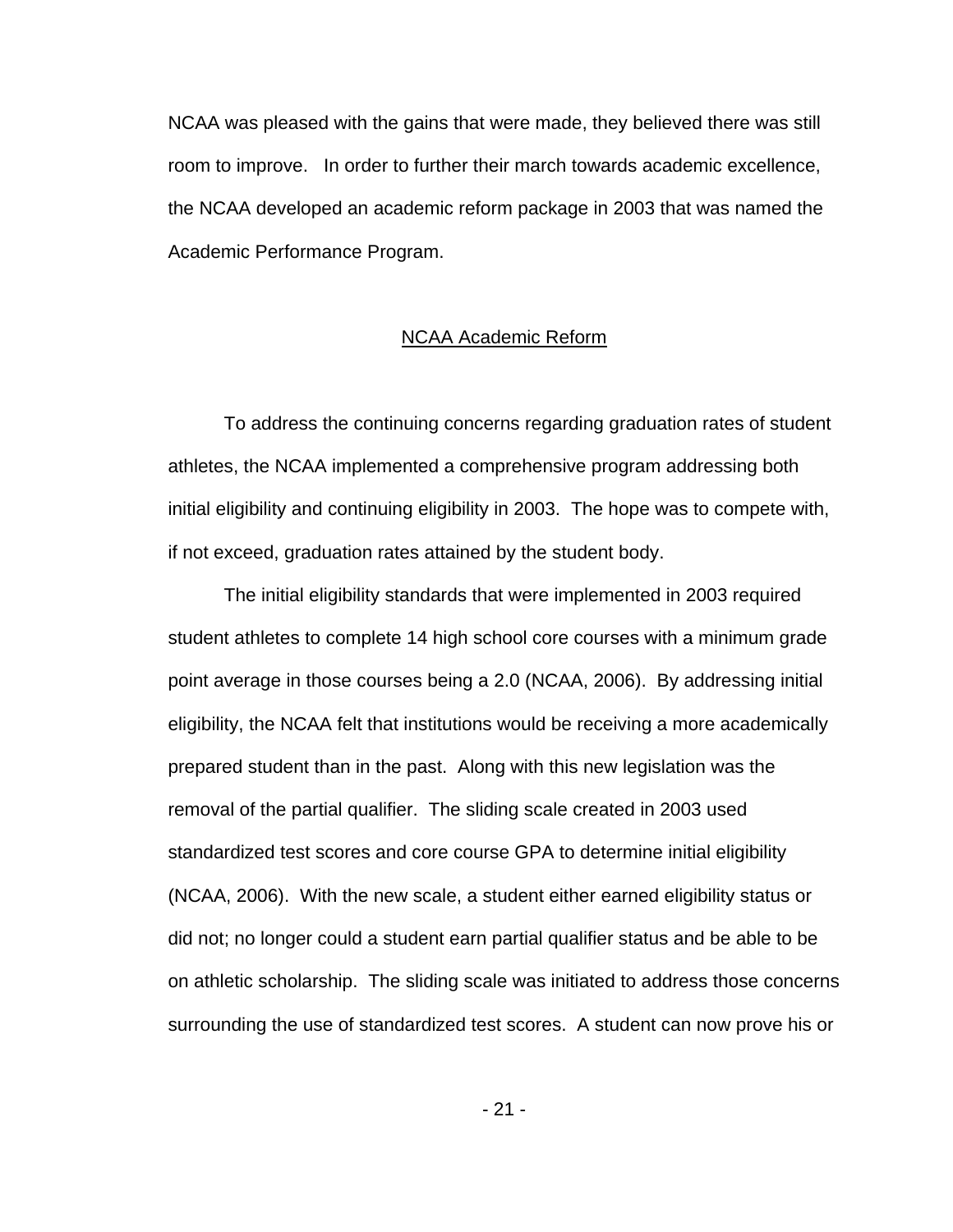her academic worth by earning a high core course GPA, even if the test did not accurately project his/her intelligence.

 The second portion of the Academic Performance Program taxed athletic academic service departments because of the continuing eligibility component. Student athletes were now going to be held to a higher standard when determining acceptable progress towards their degree. To remain eligible to compete, student athletes would have to meet certain benchmarks toward graduation. At the end of a student's second semester or first academic year, he/she would have to make progress in 24 degree applicable hours of coursework with at least a 1.80 grade point average. At the end of their fourth semester or second academic year, a student athlete is responsible for completing at least 40% of their declared degree program with a minimum of a 1.90 grade point average. Continuing, at the conclusion of a student's sixth semester or third academic year, they have to complete 60% of their degree with a 2.00 grade point average. The final step would be to complete 80% of their degree program at the end of their eighth semester or fourth academic year with a 2.00 grade point average (NCAA, 2006). The goal of this initiative was to put every student athlete on track to graduate within five years. Since the NCAA only allows an institution to provide ten semesters of athletic aid, this was a logical step for the NCAA administrative body. This program alone was implemented with much debate. However, the NCAA did not stop in their attempt to emphasize academic excellence.

- 22 -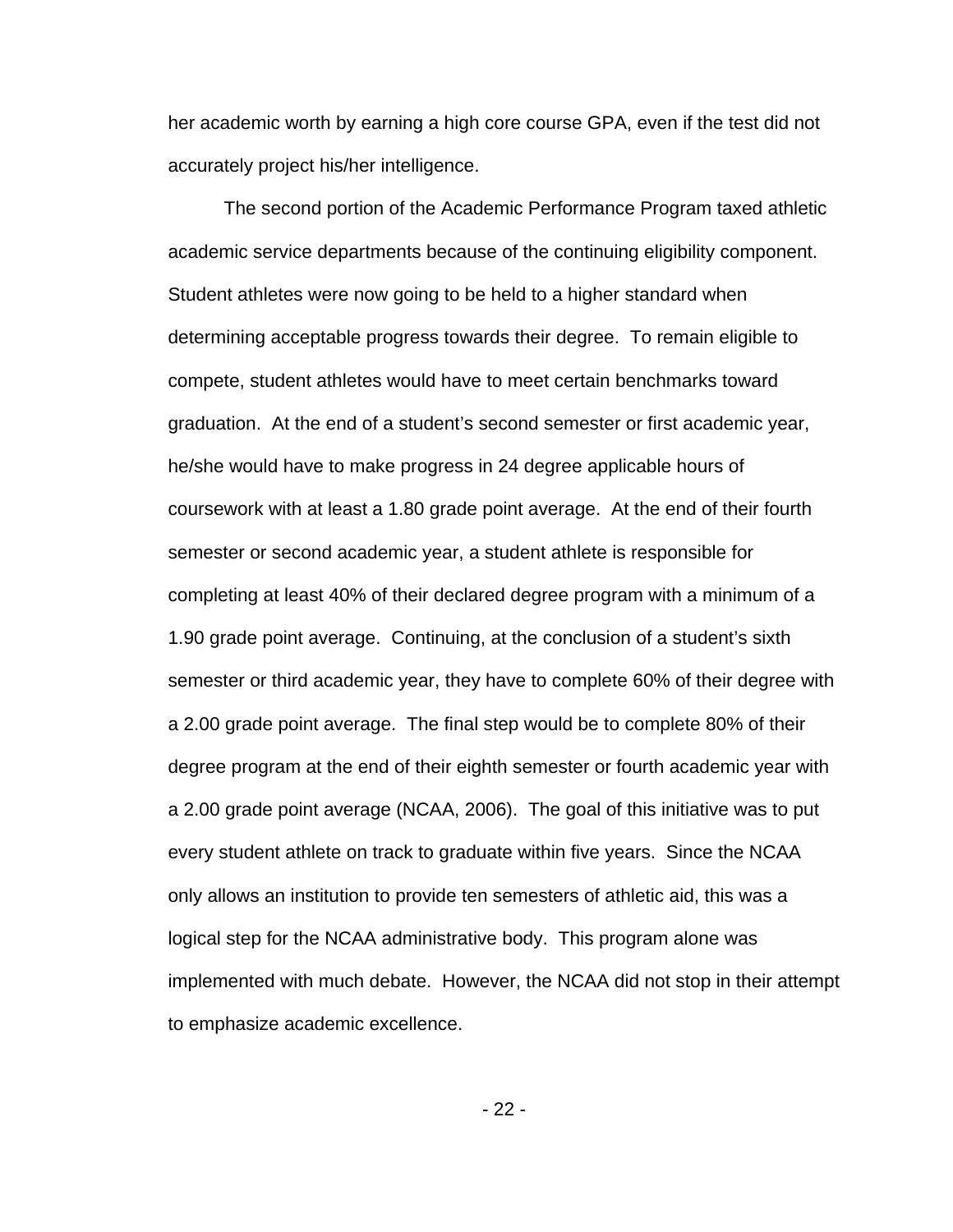The portion of the program that caught the attention of most coaches and administrators was the connection that the academic progress of their students would have with each individual program. The NCAA applied a penalty structure to a portion of the reform called Academic Progress Rate. This new equation, called APR for short, is considered to be a real time snapshot of each sport programs academic performance (Brown, 2005).

The APR equation provides each student athlete on athletic aid an opportunity to earn the respective sport program two points per semester. Each student earns a point for earning academic eligibility for the following semester and an additional point for returning to the institution for the next term (Marot, 2005). Eligibility and retention were chosen because these two variables are proven to be the best indicators of graduation (Brown, 2005). Thus, a sport team with 10 students on athletic scholarship could earn up to 40 points per year.

The equation is calculated by taking the total points earned and dividing by the total points possible for that sport team. A 925 APR score, approximately equal to a 50% graduation rate, is what teams must surpass in order to avoid the first of two penalty structures. The contemporaneous penalty structure is a term by term calculation and was meant to make an immediate impact on schools not meeting minimum academic standards. If a sport program was below the 925 cutoff, the sport team would have to review their records and identify any student who earned zero of the two possible points, now called "0 for 2". For each "0 for 2", the sport team is not allowed to award the scholarship that the "0 for 2" earned for the next academic year. For instance, the sport of football has 85

- 23 -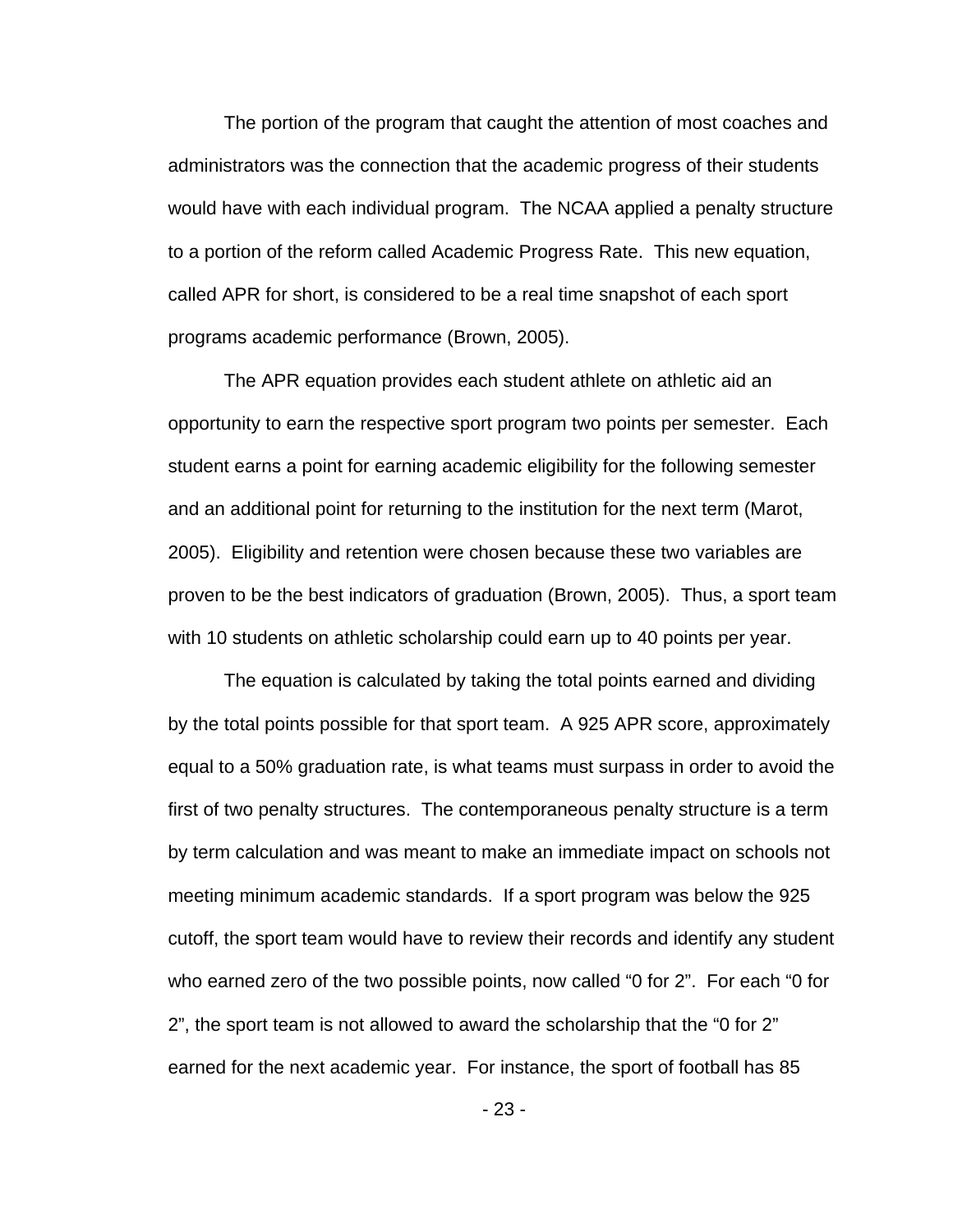available scholarships. If this team's APR score fell below 925, they would lose one scholarship for each student who did not remain eligible and did not return to the institution, each "0 for 2". If they had 4 students that fell into this category out of 85, they would only be allowed to award 81 scholarships for the next academic year. According to University of Hartford President, and chair of the committee that developed the APR structure, Walter Harrison, contemporaneous penalties will serve to create change over the years where performance is below acceptable levels (Brown, 2005).

 The second set of penalties implemented by the NCAA is called historical penalties. While contemporaneous penalties served as immediate warnings to schools who were struggling, historical penalties would be the most severe penalties a team could incur (Pope, 2006). These penalties are based on four years of APR data. Any team with an APR score below 900 over a rolling fouryear period would be reviewed to determine whether penalties would be given (Pope, 2006). The NCAA recently approved a set of penalties for teams that fall below 900 for the historical portion of penalties. Some of these include postseason bans, recruiting restrictions, and loss of NCAA membership (NCAA, 2006).

 While there is still much debate over the new academic reform that has been put into place, there are equal proponents and adversaries to the structure. Due to the relatively new data and research that is coming out on the topic, many are still forming opinions of its effects. However, the fact that the research

- 24 -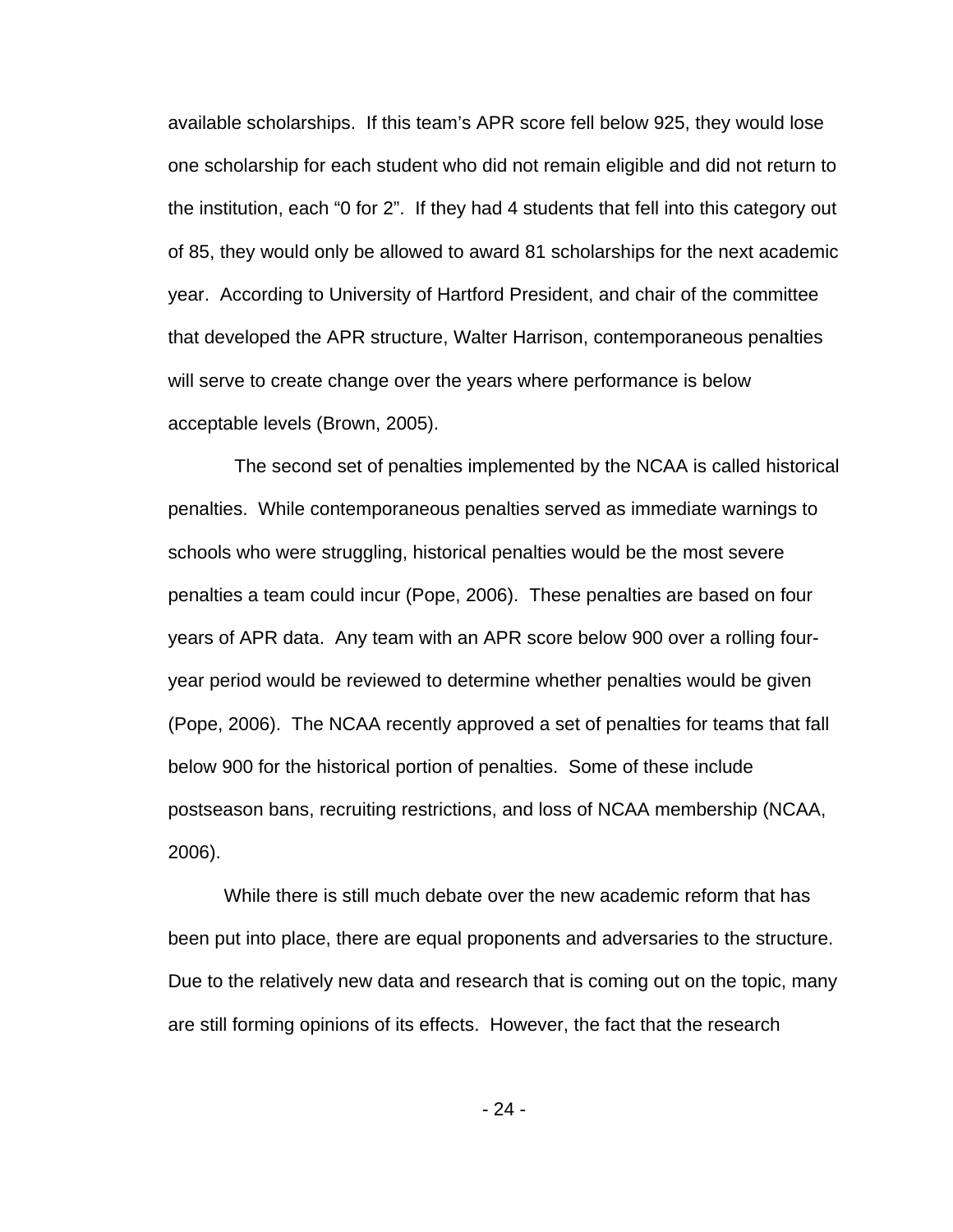supports the suggestion of retention and progress towards a degree predicting graduation, the rise in graduation rates will almost certainly be realized.

#### Predictors of First Year Success

 The search for research on predicting academic success of first year students provided a vast number of studies searching for the best set of variables that accurately predict the variance in first year GPA. However, the ability to agree on a set of variables that can be generalized to all types of institutions and students has yet to be identified.

 In an article by Mouw and Khanna (1993), a review of the related literature found that an overwhelming number of studies had the traditional predictors including high school performance and standardized test scores. Of the 39 studies that were reviewed, 13 used both high school performance and test scores to predict college success. Sixteen used only high school performance and 22 used only test scores as a predictor variable (Mouw & Khanna, 1993). While there are multiple college entrance exams, the most popular tests used to predict college success are the American College Test (ACT) and the Scholastic Aptitude Test (SAT). The variance explained by using these two predictors alone range from .16 to .46 (Mouw & Khanna, 1993). In an effort to better predict first year grade point average, this study will use additional variables that have been suggested to predict first year success in all students and the student athlete population.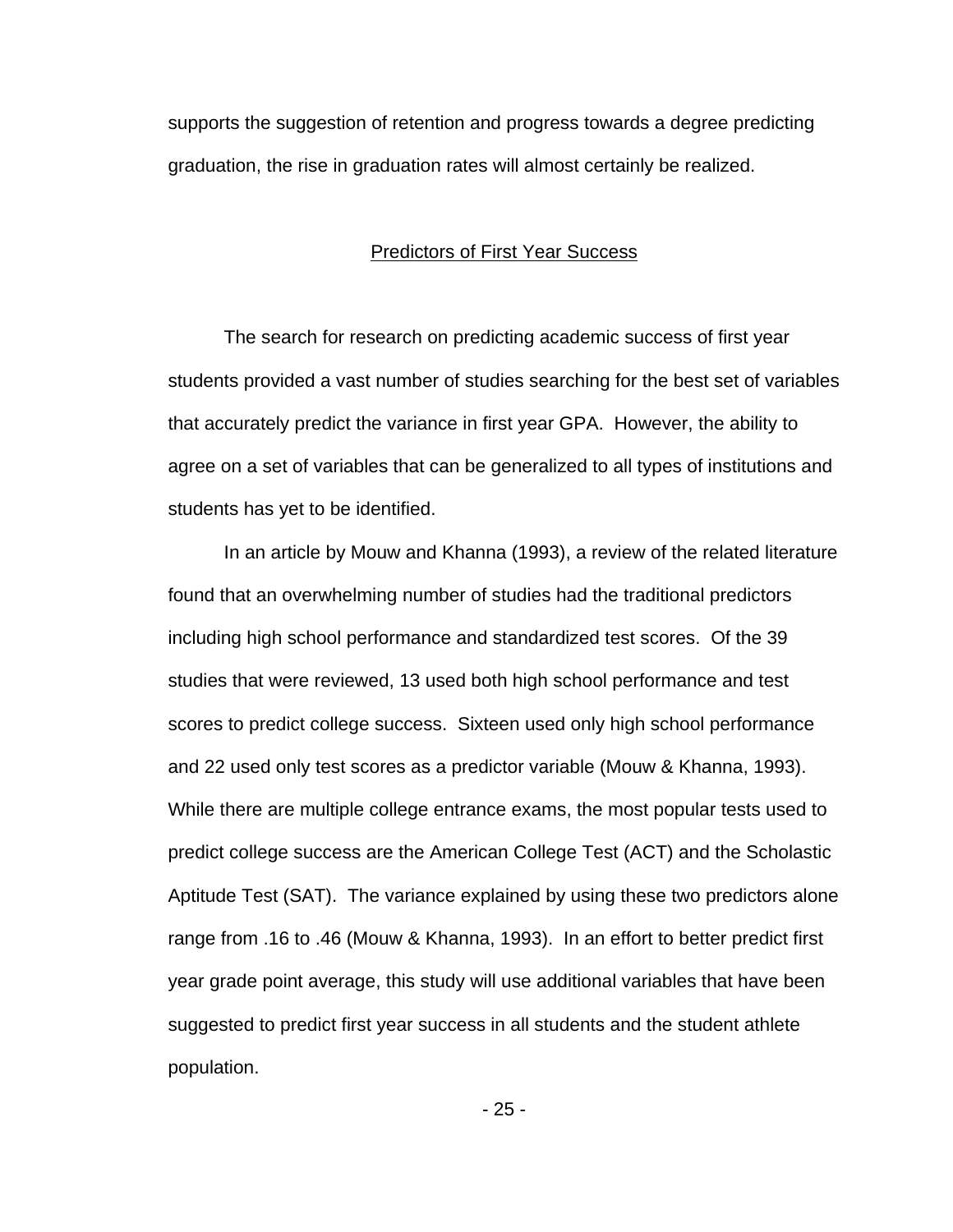Many other studies have chosen to take the research to another level by identifying variables such as high school class rank as a predictor of academic success. Young and Barrett (1992) found that high school class rank added to the predictive ability of first year grade point average. In addition, a study by Miller, Rivell & Walker (1991) indicated that the number of colleges and universities that use high school class rank in admissions decisions has increased from 33 percent in 1979 to as high as 70 percent in 1989. Continuing, Podhajsky (1997) indicated that high school class rank may be the single best predictor of success and retention.

 An additional area of interest is that of minority student academic performance. Some believe that different variables must be identified to predict college success. Flaxman (1983) indicated that grade point average and high school class rank should be considered as more important than standardized test scores to predict academic performance for the minority population. This research was supported in 1986 when Allen (1986) found high school GPA to be a significant predictor of college success for minority students. In fact, many academic performance studies (Lawlor et. al, 1997; Schwartz & Washington, 2002) proved that standardized test scores were not significant predictors and questioned the validity of these scores as well as the use of these scores to admit minority students. This suggestion lines up with the concern that standardized test scores are racially and socially biased and may not truly represent the academic preparedness of minority students.

- 26 -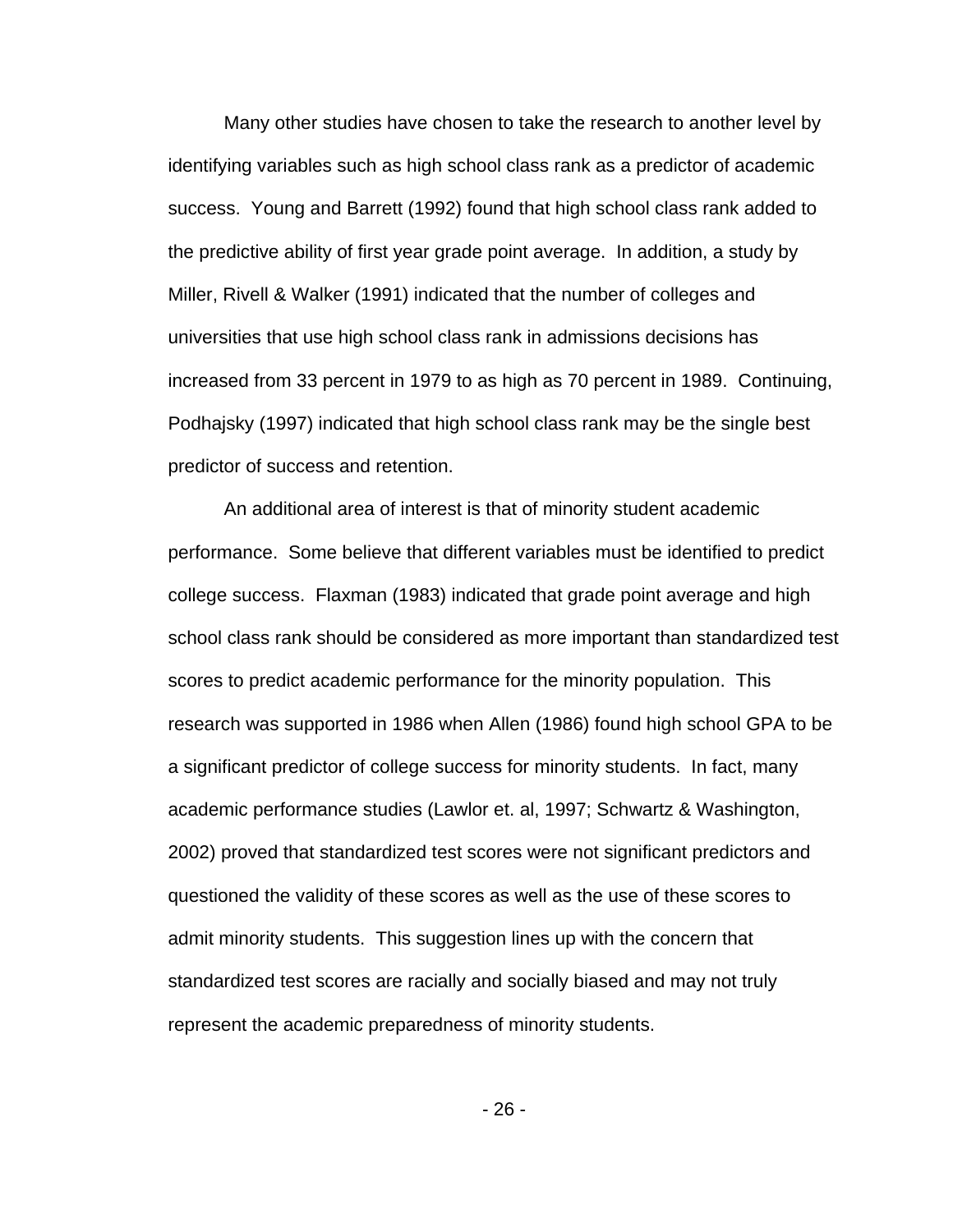As stated earlier, special admit students provide different challenges than those of regularly admitted students. Research shows that many of the same variables used to predict first year grade point average in regularly admitted students holds true for specially admitted students (White & Sedlacek, 1986; Houston, 1980). However, there tends to be a dynamic that affects these two prediction techniques.

Although there is an abundance of research on this topic for the general student population, there is less research available on student athletes. This may be due to the fact that student athletes provide such a diverse population and that the research would be very difficult to generalize to other campuses. Another challenge is the low numbers provided by these samples. While there tends to be approximately 500 student athletes at a Division I institution, this is a very small percentage of the overall undergraduate student population, which many times enrollment tops 20,000. However, there were some studies that provided insight into the predictive ability for student athletes. Young and Sowa (1992) found a positive relationship with both high school grades and class rank and higher college GPA.

Young and Sowa also found a similar result for the affect of high school grades and class rank on credit hours earned. Sedlacek and Adams-Gaston (1992) found that SAT scores were not valid predictors of academic success. However, race was not identified as a variable to be considered in this study. That may have had a significant affect on the results considering the number of minorities participating in intercollegiate athletics.

- 27 -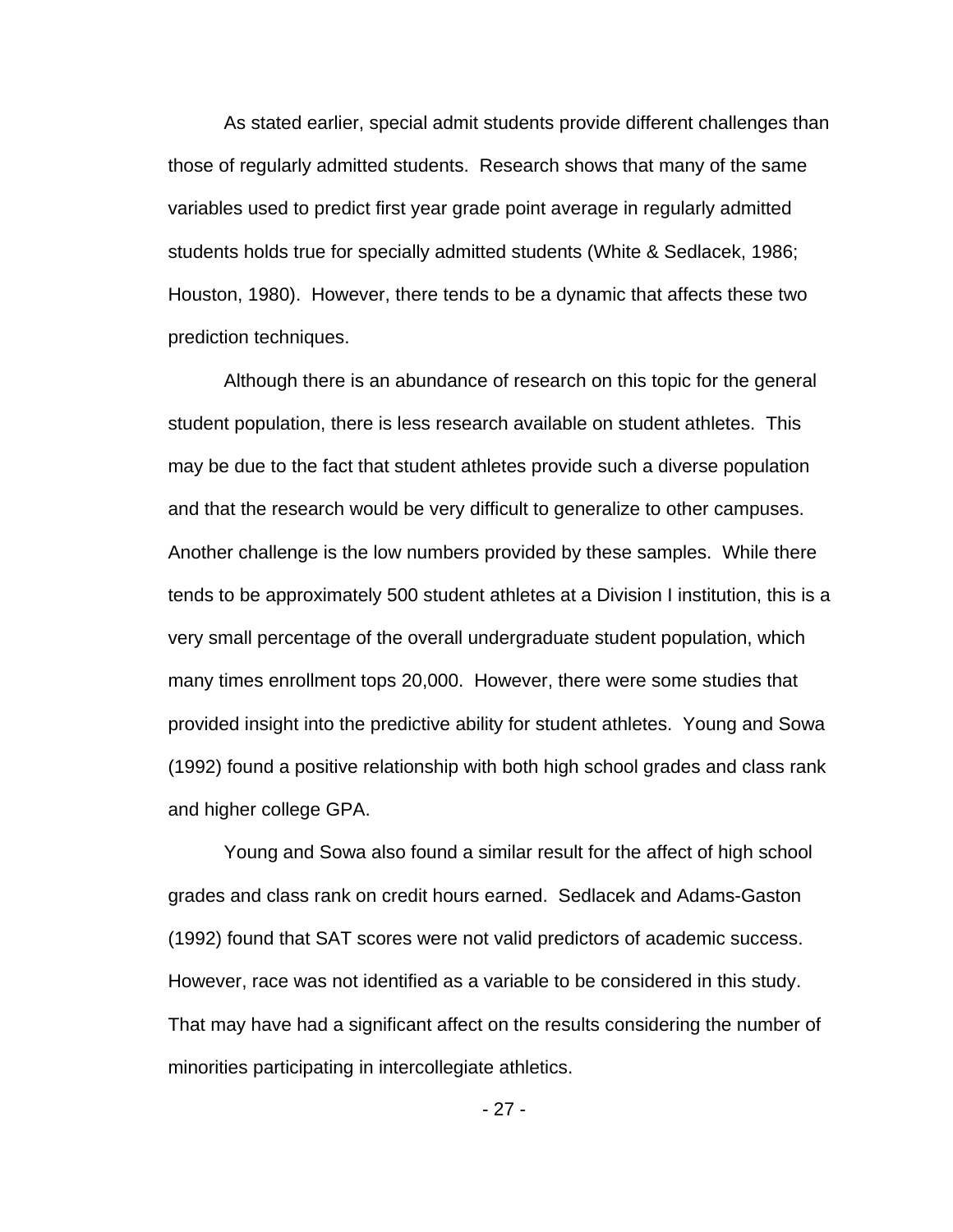A topic that is almost certainly attached to the ability to predict academic performance is retention. Without the ability to perform adequately in the classroom, a student does not have a chance to remain at the institution. Attrition is as important a topic on college campuses as classroom performance.

#### First Year Success Predicting Retention

 The issue of retention has been a major area of attention for institutions in recent years. Research has shown that 75% of students who do not return to an institution will depart during the first two years of college (Tinto, 1987). This shows the major problem that is endured by institutions nationwide. Without the ability to predict which students will remain at the University, graduation rates will continue to suffer.

 McGrath and Braunstein (1997) indicated that first semester grade point average was a significant predictor of retention in individual students. In addition, a study by Murtaugh, Burns & Schuster (1999) confirmed Ting's findings that first semester grade point average was a significant predictor of retention. In a similar study, Debard et. Al. (2004) found that retention was highly correlated with cumulative GPA. This study found that the mean GPA of students who were retained was higher than those of students who were not retained. The finding makes sense considering the fact that students who have a positive academic experience tend to remain at an institution longer than those who have negative academic experiences (DeBerard, et al, 2004). If students have an opportunity

- 28 -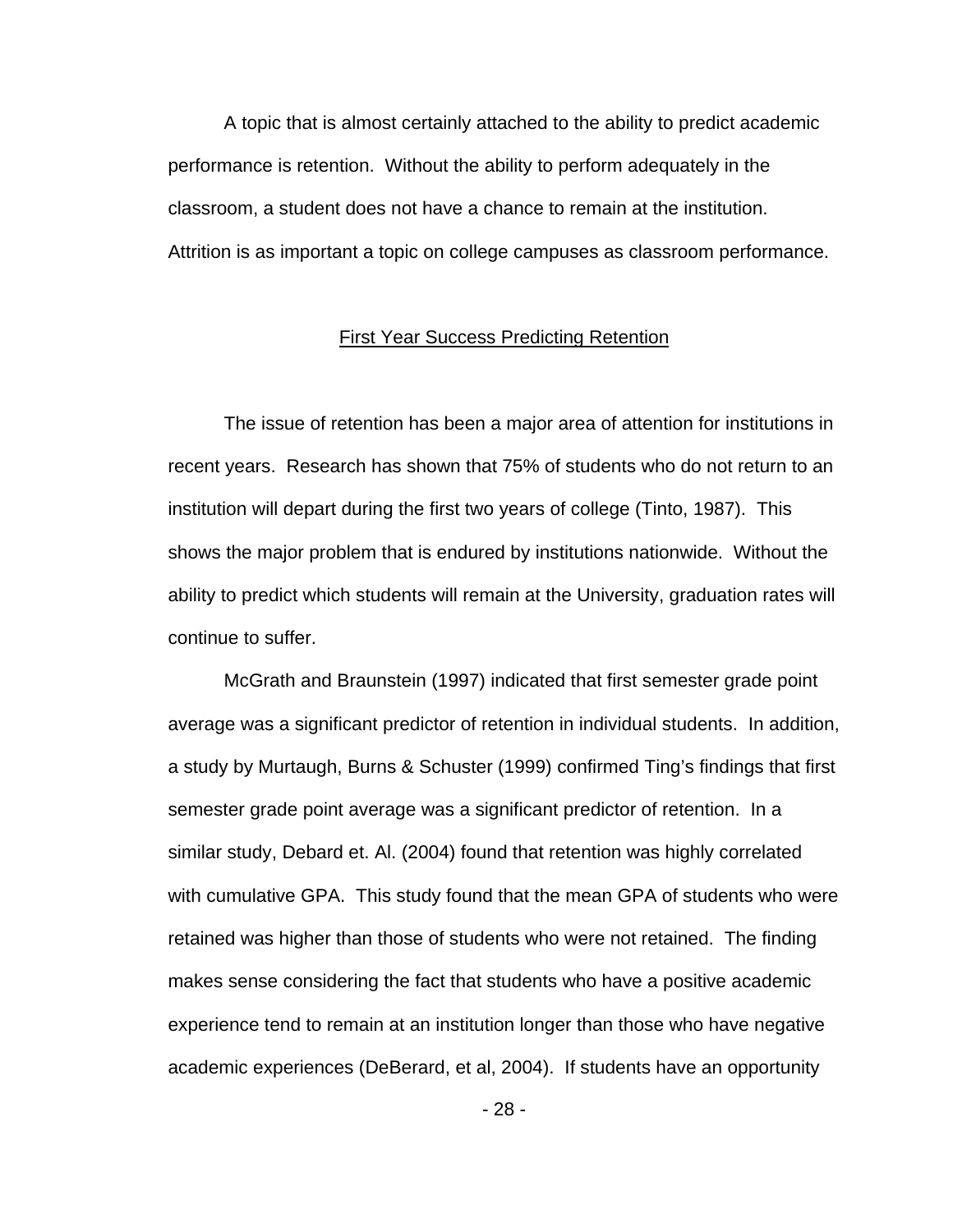to experience success as a freshman, that success will lead to more confidence in academic ability and increase the interest in continuing their progression through college.

Although attrition rates and reasons for leaving differ at each institution, the basic research suggests that each individual institution should conduct University specific research in this area. This should allow the administration to address any potential problems that they have on their campus. Another study conducted by Ting (1997) found that variables such as high school class rank and ACT scores proved to be accurate predictors of student retention. Earlier research showed that these variables are used as accurate predictors of first year grade point average. Thus, researchers should be able to use those predictors of first year success to identify students who will remain at the institution.

With the emphasis put on retention during the NCAA's last academic reform initiative, research predicting academic success has become a major interest for those working with student athletes. The hope of this study is to use identified variables to predict first year GPA in a hope to identify students that can be academically successful and in turn remain at the institution long enough to graduate. Evelyn (2000) stated her feelings this way, "It doesn't do any good to students, financial aid lenders or even society if we bring students to campuses and then just let them sink or swim on their own." Research suggests that students are more likely to stay in school when they feel like they have a support network and are part of an accepted community (Astin, 1993; Tinto,

- 29 -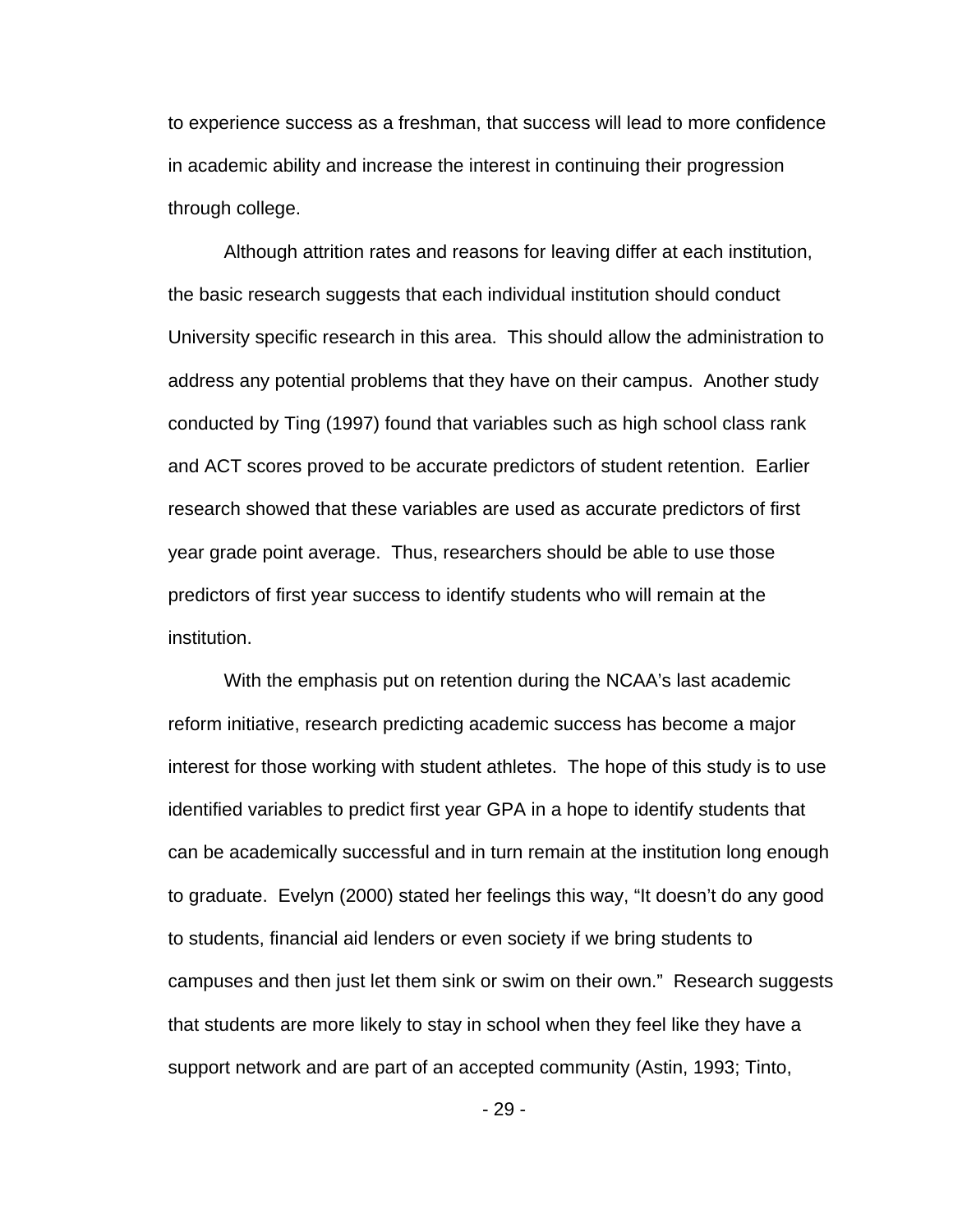1993). The team structure of athletics tends to build that network and support system for incoming student athletes. However, a myriad of other issues including playing time, coaching changes, and athletic scholarship come into play when discussing the retention of student athletes. Regardless, institutions can only control those issues that they have a chance to control. Thus, if first year grade point average is a predictor of retention, and retention leads to graduation, then institutions should be able to recruit and admit students that can be academically successful and have a better opportunity to graduate.

#### First Year Success Predicting Graduation

 The support for this area of the current study comes by simply connecting the research in different areas of academic success. As stated earlier in this study, first year grade point average is an accurate predictor of student retention (Tinto, 1987; McGrath, 1997; Murtaugh, 1999). Research has also stated that retention is highly correlated to the grade point average of the student, showing higher retention rates for students with higher grade point averages (Debard, 2004). This is a logical progression as students that have positive experiences will be more interested in continuing the pursuit of a degree.

 Theoretically, if one can predict first year grade point average and admit a student that has a better chance of being both academically successful and retained at the university, the institution will have a better chance at identifying those students who can ultimately graduate from the university.

- 30 -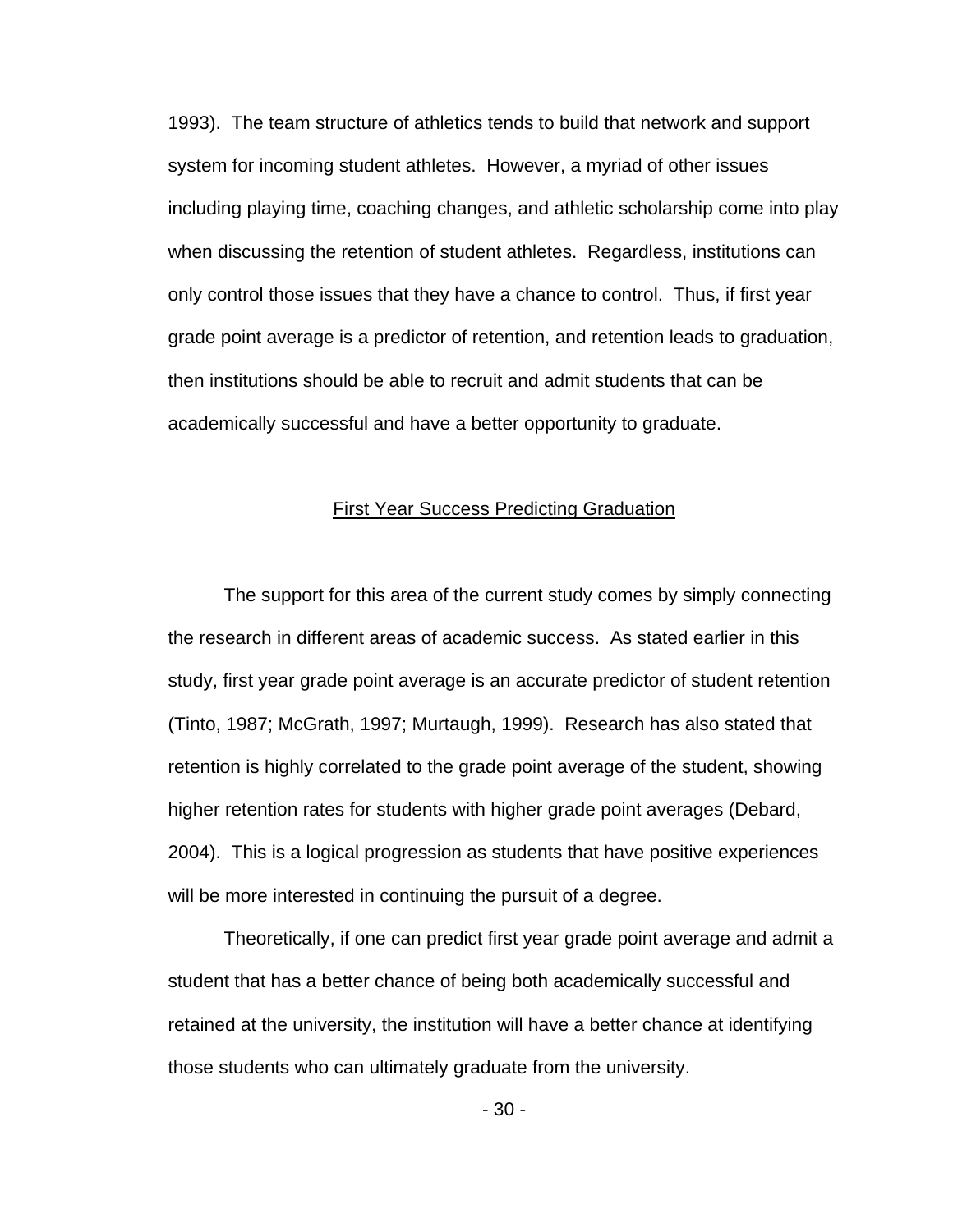#### Summary

 The main goal of the researcher is to identify those variables that can accurately predict success as defined by the NCAA and prepare our institution to graduate a higher percentage of student athletes. The review of related literature allowed the researcher to discuss the past research that supports the current theories. This study will be beneficial to a number of parties involved. First, the student athlete will be the most important person that will benefit from this research. The definitive goal of the institution, the athletic department and the coaches that bring the student to campus is to provide a quality education to the students that are recruited. If the institution can identify ways to increase the graduation rates of student athletes, then the institution owes it to the student to pursue those opportunities.

 The second group that benefits from this research will be the institution itself. Graduation rates and academic success of student athletes are becoming more and more available to the media and the public. Institutions are being judged and compared based on the numbers presented. Once again, any way that those in the athletic profession can enhance the public perception of the University by increasing graduation rates and publicly available APR numbers needs to be identified and promoted.

 The third area that will be benefit from this study will be the department of intercollegiate athletics. Too often, the negative highlights of the student athletes are publicly discussed. This research will give the department a way to justify to

- 31 -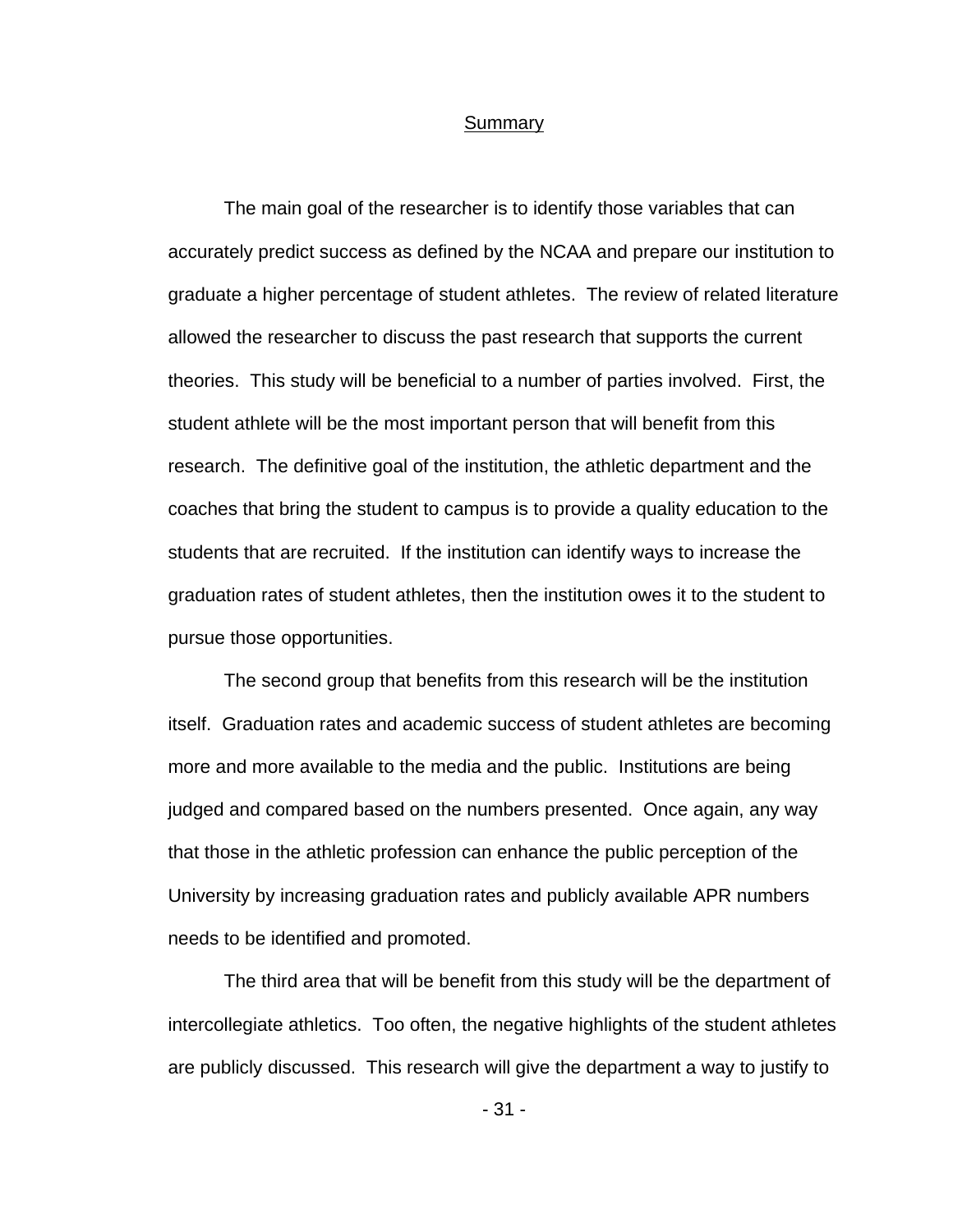administration the students that they are bringing to campus. This research will also allow the department to provide the institution a bragging point rather than a situation that is continuously criticized. This research should also allow the department to identify those students who need additional academic support. If these students are identified early and given the chance to experience academic success, the probability of their eventual graduation greatly increases.

 This research is needed to fill the void left with the implementation of the new NCAA academic reform. The findings will provide a model for other institutions of similar academic rigor to duplicate. As stated earlier, even though institutions compete on the playing field or court for pride and bragging rights, nobody wins when a student athlete does not have the chance to succeed in the classroom and eventually leaves the institution without a college degree.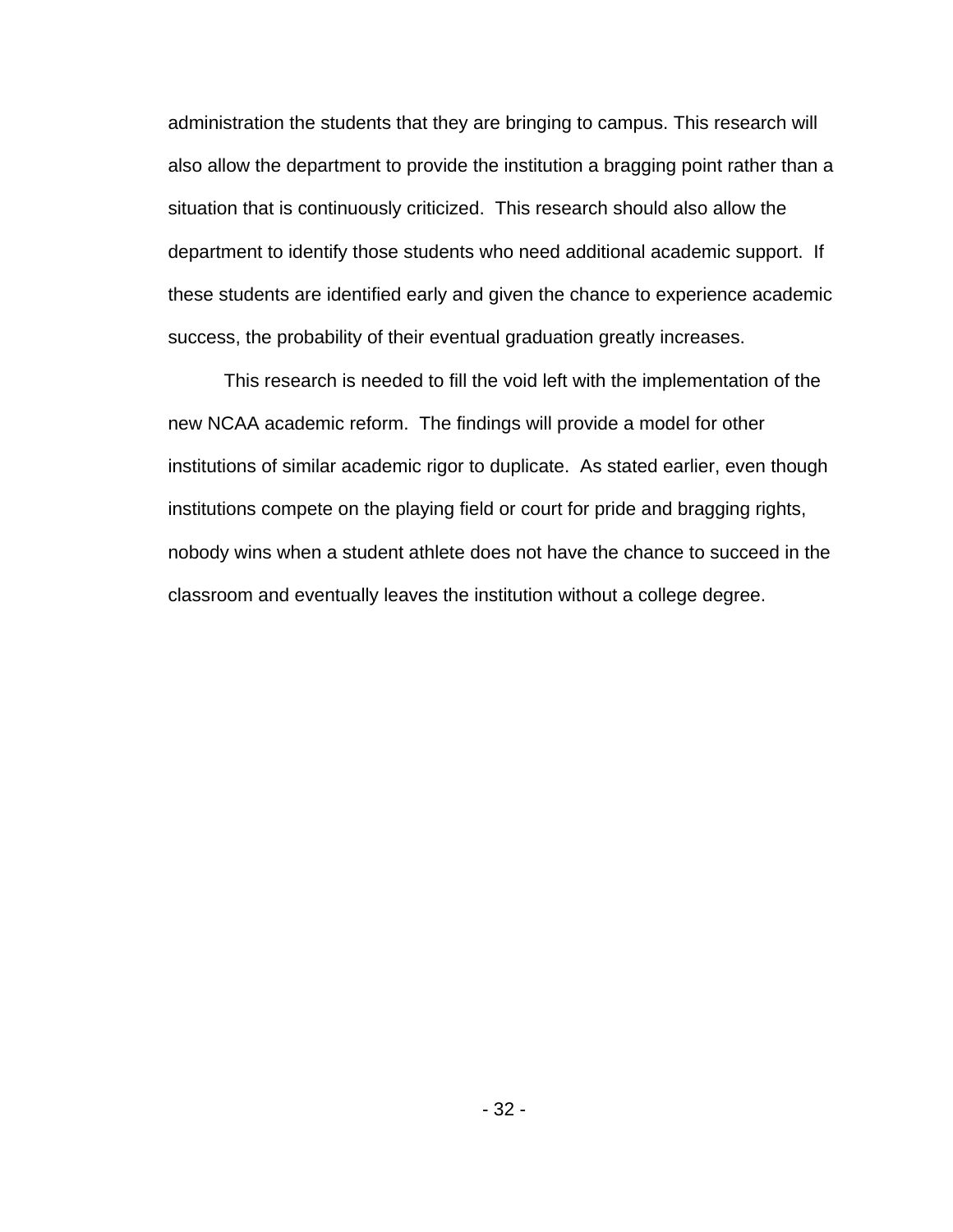# CHAPTER III METHODOLOGY

 The purpose of this study is to (1) determine if the predicted grade point average provided by the Office of University Admissions is a valid predictor of first year academic success for student athletes at the University of Missouri and (2) identify selected predictor variables that significantly account for the variance in first year grade point average of student athletes at the University of Missouri. The institution, the population used in the study, the data collection procedures, the profile of subjects and the methods of analysis are discussed in this chapter.

### University of Missouri-Columbia

 The University of Missouri-Columbia is a land grant institution and is the flagship institution of higher education in the state of Missouri. The Columbia campus offers 286 degree programs in 20 different colleges to approximately 28,000 students. The average ACT score of incoming freshman is 25.4 with nearly one third of incoming students coming from the top 10 percent of their graduating class (www.admissions.missouri.edu). As a major Research I institution, the University of Missouri is committed to challenging its students to achieve the highest levels of intellectual and personal development (www.missouri.edu).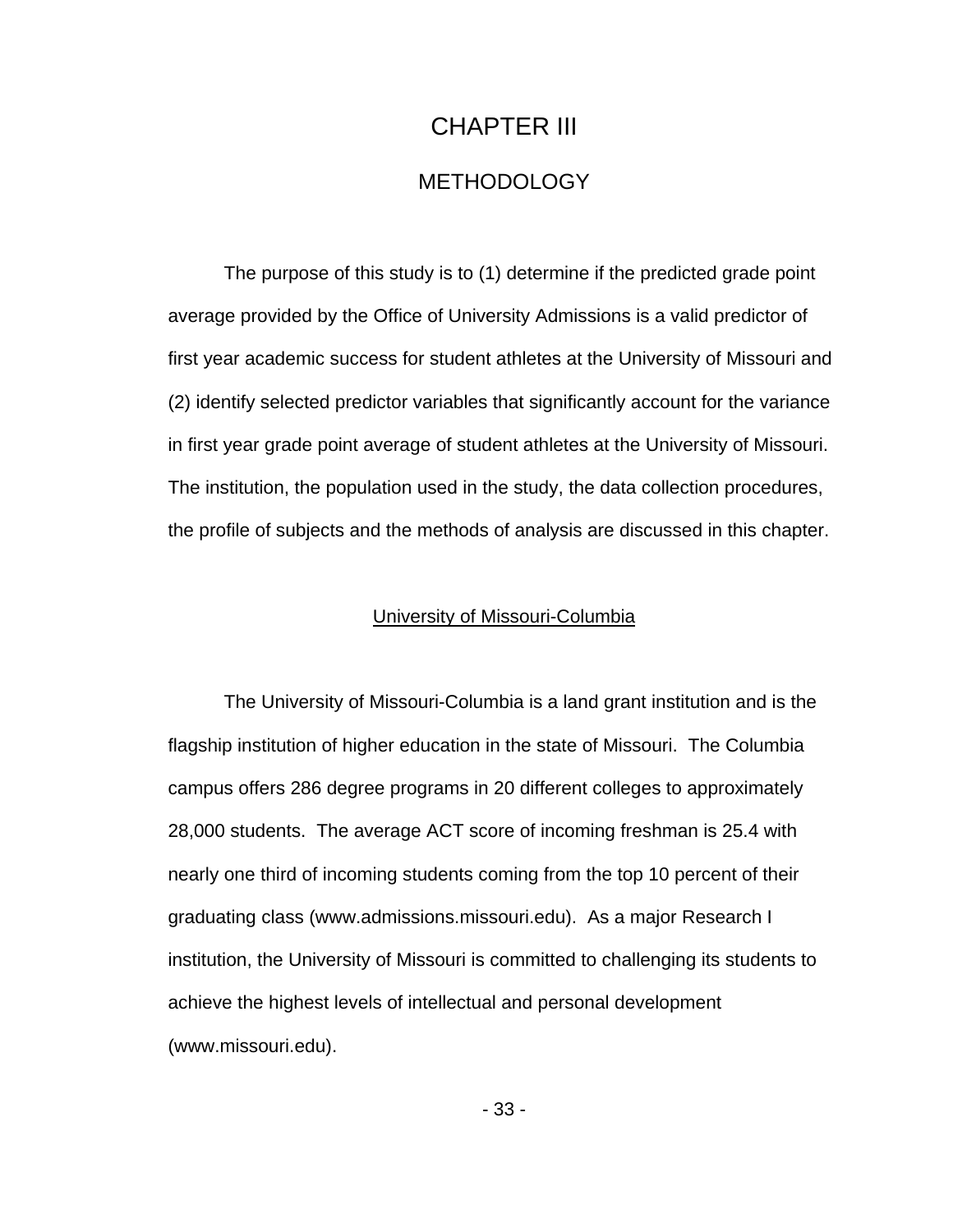Admissions requirements consider criteria such as high school coursework and performance, and SAT or ACT scores. In addition, special talents or membership in groups underrepresented on campus are considered during the admissions process. Typically, students are admitted to the University by meeting regular admissions standards. However, some students are allowed to be admitted under special admissions if the student's previous academic performance is lower than university standards. Students in this situation are thought to provide the institution with a benefit that is outside the traditional sense such as musical or athletic ability (www.missouri.edu).

 The University of Missouri is a National Collegiate Athletic Association (NCAA) Division I member, offering 9 men's sports and 11 women's sports. Missouri's athletic teams consistently compete with the top programs in the nation. In 2005-2006, the University of Missouri finished  $48<sup>th</sup>$  in the Directors Cup Standings (www.mutigers.com). These standings compare institutions across all sports, with teams earning points for competing in postseason competition.

 The University of Missouri's student athlete support service department is termed the Total Person Program. This program was implemented in 1986, and proved to be a trendsetter in the field of academic support services. Prior to the NCAA's requirement to provide support services, this program took traditional academic advising to another level. The Total Person Program decided to develop the student athlete as a whole, identifying programming to address personal, professional and career issues in addition to the academic services already provided. Today, the Total Person Program has 10 staff members and

- 34 -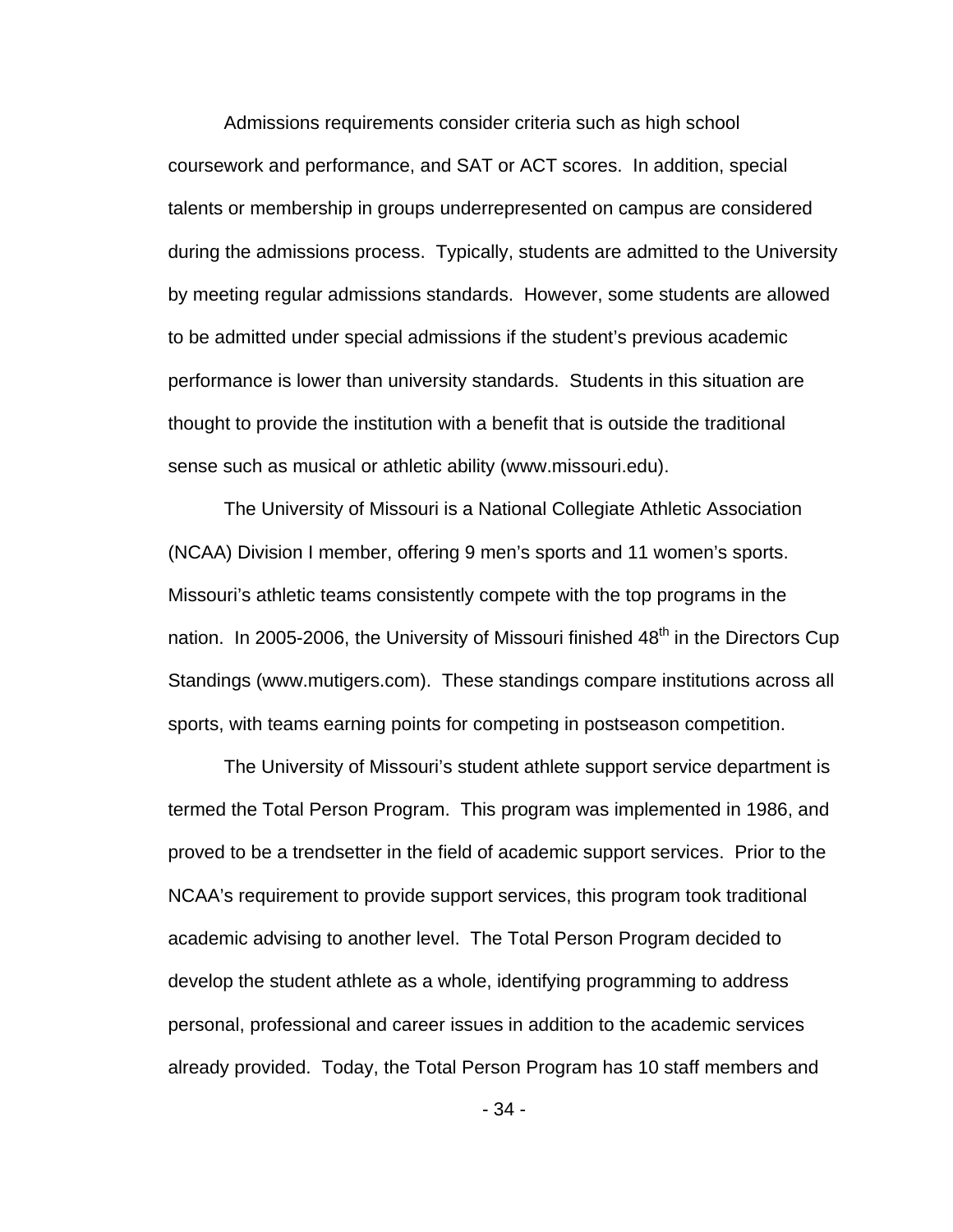over 100 tutors that any student athlete has an opportunity to benefit from. The academic support staff acts as a liaison between the campus community and the athletic department. The staff provides support in the areas of course scheduling, major selection, communication with faculty, and study skills. Programming is offered in personal, professional, and career development as well as numerous community service activities. The priority of this program is to emphasize the structure and support offered in order to teach students how to be an independent successful learner that ultimately leads to graduation. The emphasis on graduation overcomes the idea of completing coursework to remain eligible.

#### **Study Sample**

 This study will examine a sample of scholarship and non-scholarship student athletes who entered the University of Missouri during the 2002, 2003, 2004, 2005, and 2006 academic year. The sample of student athletes was taken from the files of the Office of the University Registrar. Since the study will be trying to predict first year success, students who do not have complete data will be removed from the study.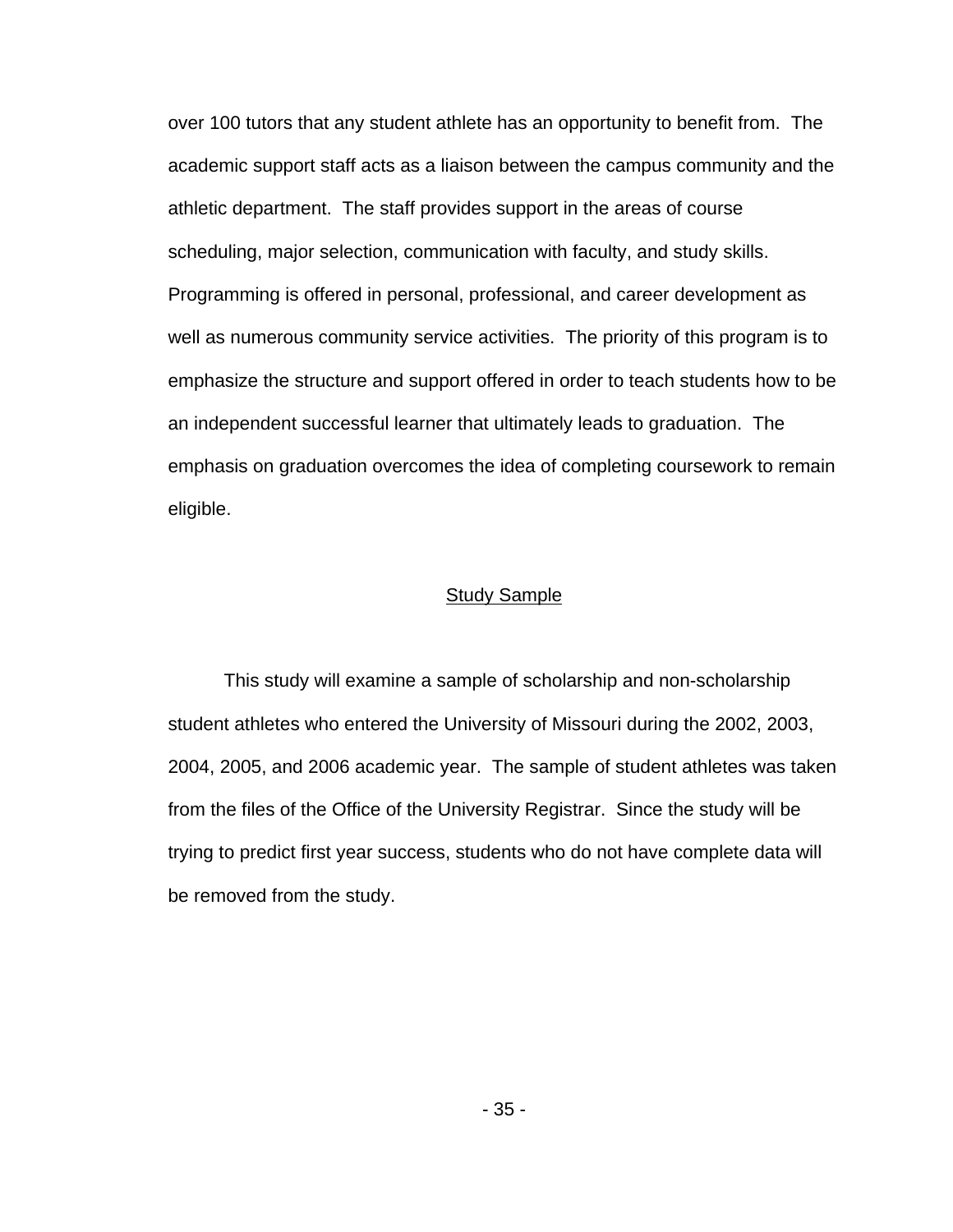#### Profile of Subjects

 The sample represented a total of 666 student athletes. Ninety six students had incomplete data that was needed to conduct the study, bringing the number of student athletes in the study to 570.

 Of this number, 216 (38%) students were female and 354 (62%) were male; 169 (30%) were participants of revenue sports and 401 (70%) were participants of non-revenue sports; 188 (33%) were non-scholarship students and 382 (67%) were recipients of an athletic scholarship; 151 (27%) of the students were special admits and 419 (73%) were regular admits; 420 were Caucasian (73%), 112 were African American (20%), 8 were Hispanic (1%), 4 were American Indian (1%), 6 were Asian (1%), and 20 (4%) did not identify their ethnicity.

#### Data Collection Procedures

 Data for this study were obtained through the Office of the University Registrar. This office provided the following information: race, gender, sport code, admission status, aid status, high school core course grade point average, ACT composite score, ACT English score, ACT Math score, high school class rank, institutional predicted first year grade point average, and actual first year grade point average. Student numbers and names were not provided to ensure confidentiality.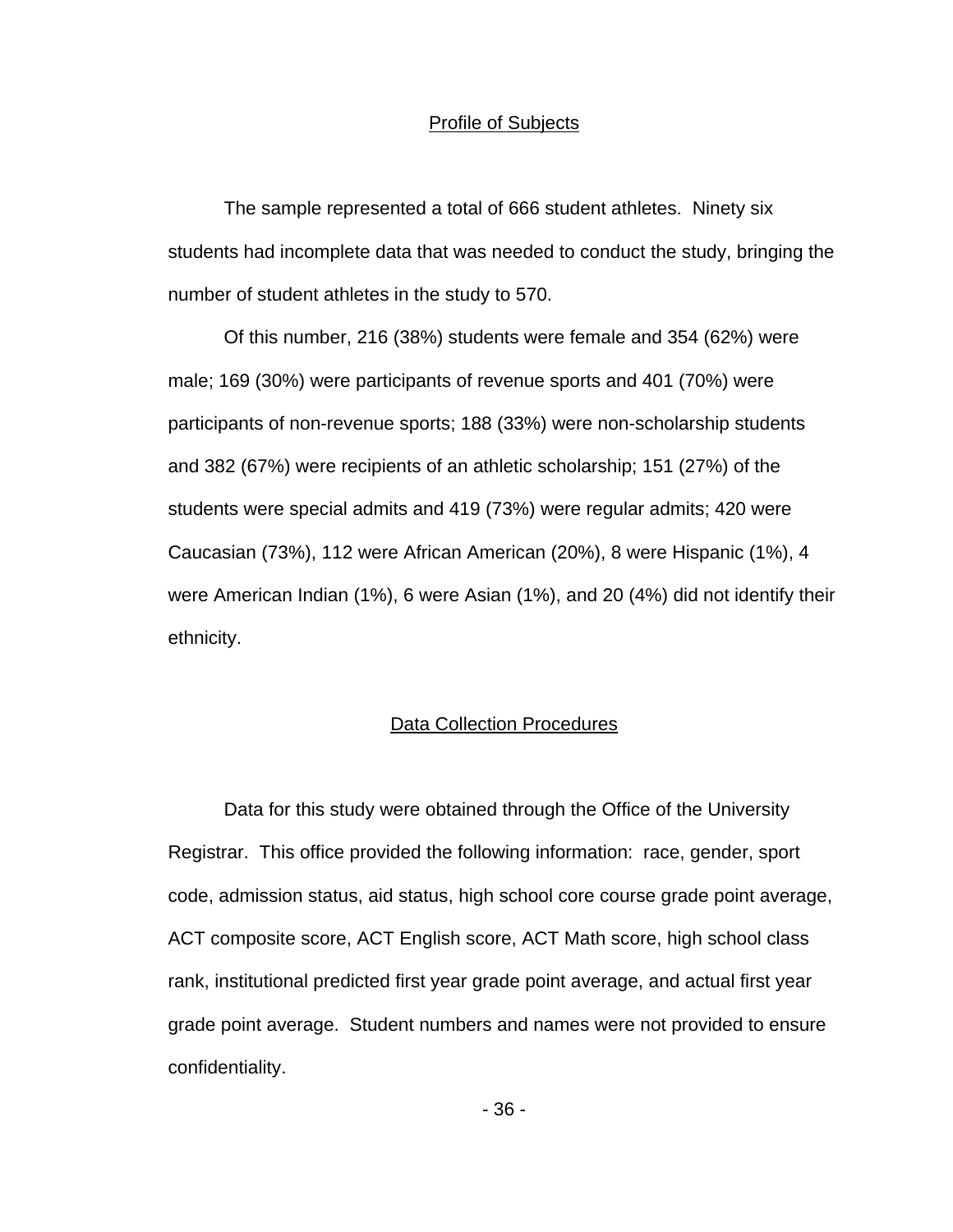## Method of Analysis

 This study first compared the institutional predicted first year grade point average to actual first year grade point average for all students in the 2002, 2003, 2004, 2005 and 2006 cohort to see how the student athletes performed compared to the expectation set by the institution. The next step identified a model that more accurately predicts first year grade point average for this population. In this type of study, there is a possibility that multiple variables might correlate with first year academic success. Thus, it was necessary to choose a statistical design that allowed several factors to co-vary. A stepwise multiple regression analysis will be used to identify variables that accurately predict the variance in first year grade point average.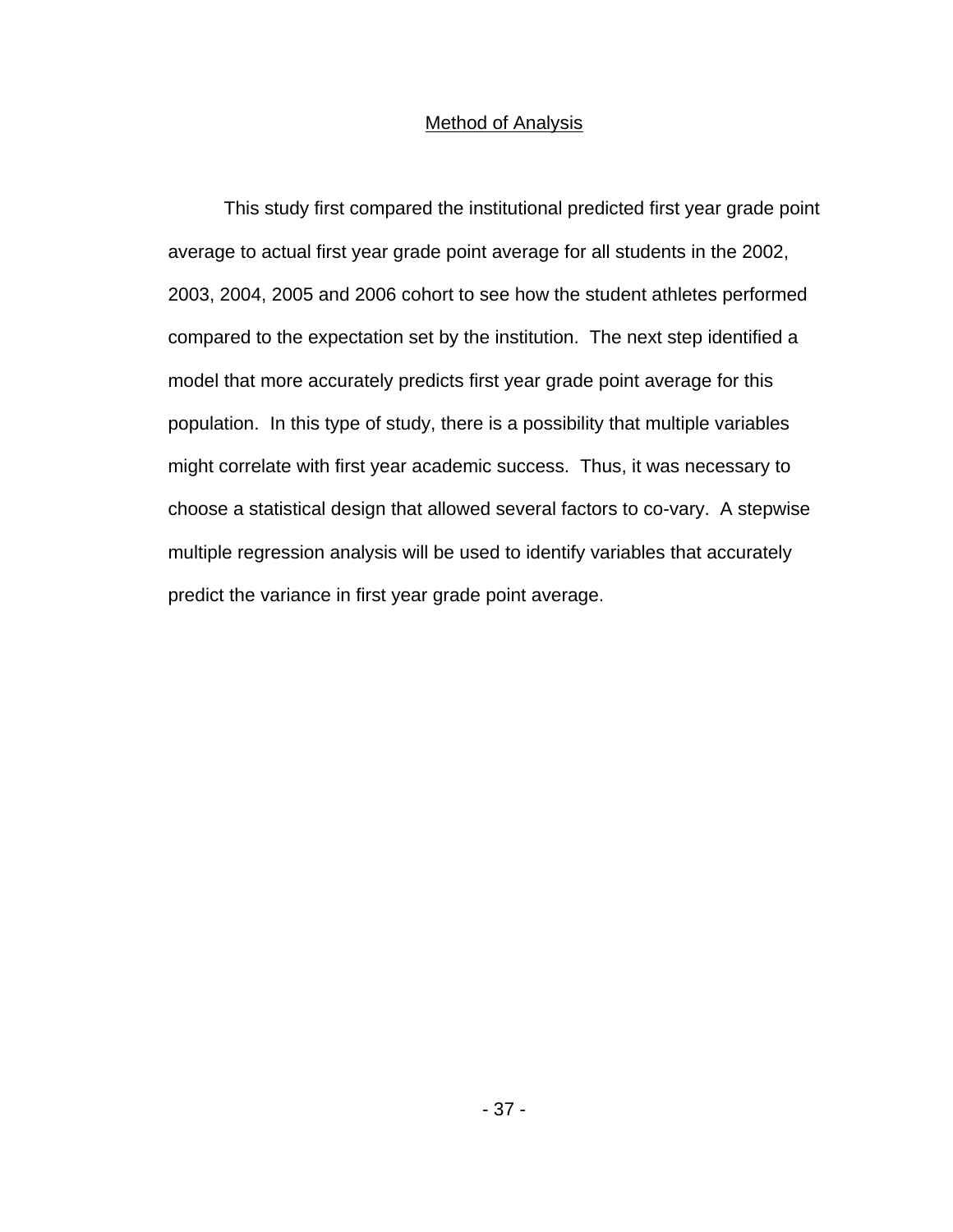# CHAPTER IV PRESENTATION OF FINDINGS

## **Overview**

 The purpose of this study was to evaluate student athlete academic performance in relation to their respective predicted performance as defined by the Office of University Admissions at the University of Missouri. Based on findings, a regression analysis was performed to create an accurate prediction model for this population.

 Data was requested from the Office of the University Registrar. Campus predicted first year GPA was compared to actual first year GPA on various levels. The mean difference between predicted and actual GPA is provided for the following variables: gender, sport code, admit status, race, and aid status.

 A regression analysis was then conducted to identify an accurate model to predict first year GPA for the student athlete population. The following tables and discussions describe the findings.

#### Descriptive Data

 Continued breakdown of the data will be shared in this segment. The difference between campus predicted GPA and actual GPA is compared on all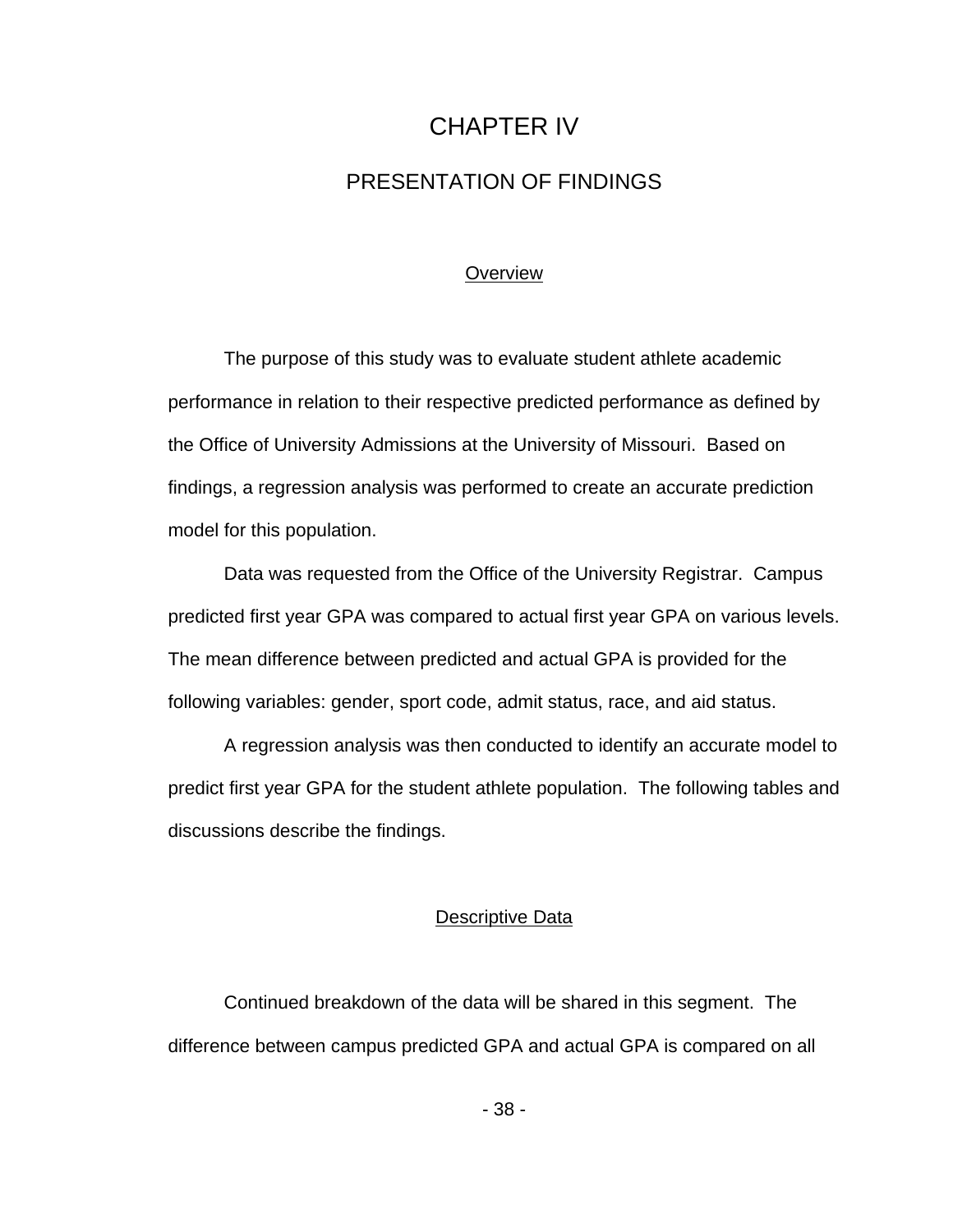levels of the variables provided. This information will allow the researcher to identify the profile of student that was most successful and least successful in their academic pursuits.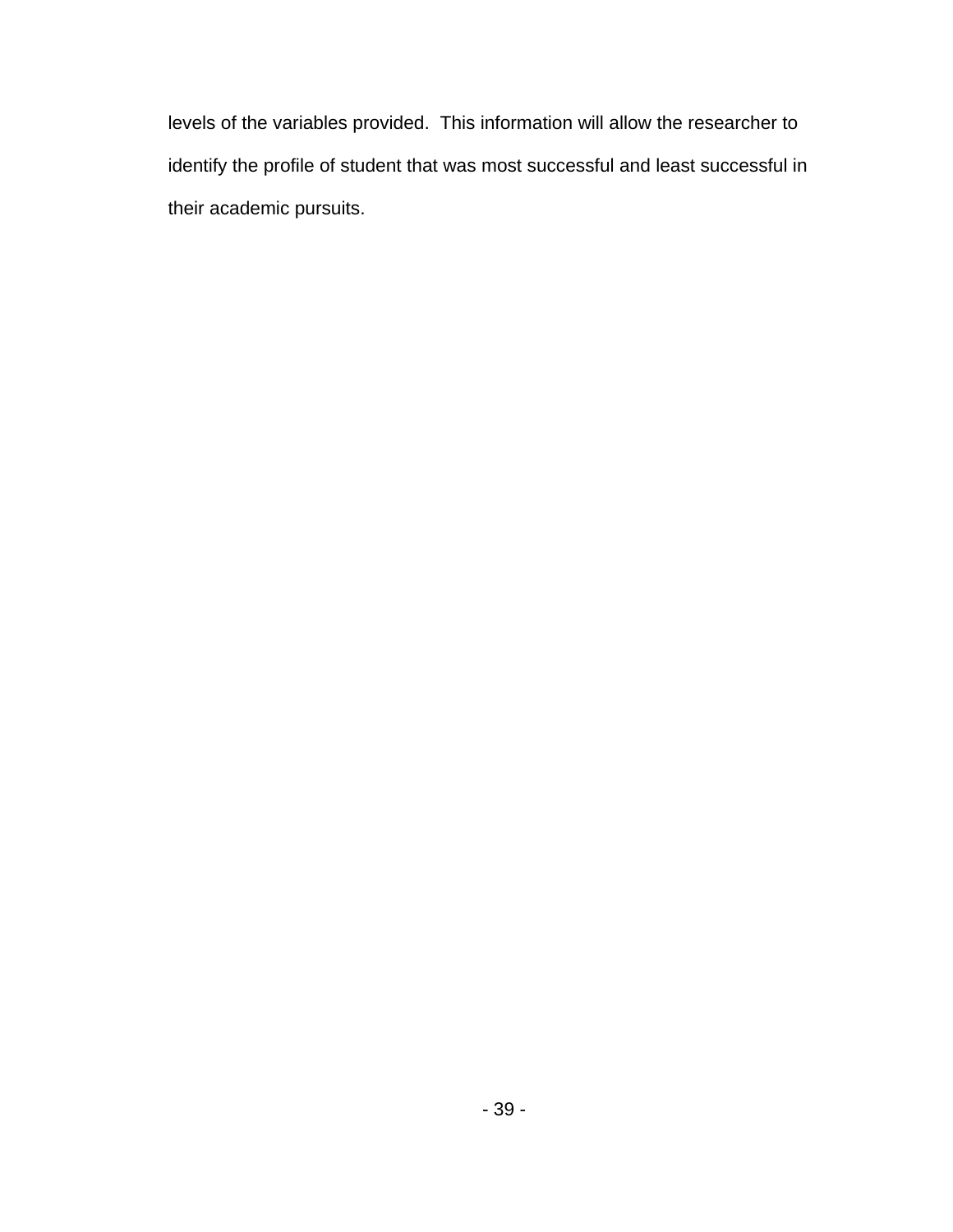Table 1 shows the mean difference between predicted GPA and actual GPA for all student athletes. On average, all student athletes performed .201 GPA points better than the campus predicted GPA.

|--|

| <b>Student Population</b> | N   | Mean<br><b>Difference</b> |
|---------------------------|-----|---------------------------|
| <b>Student Athletes</b>   | 570 | .201                      |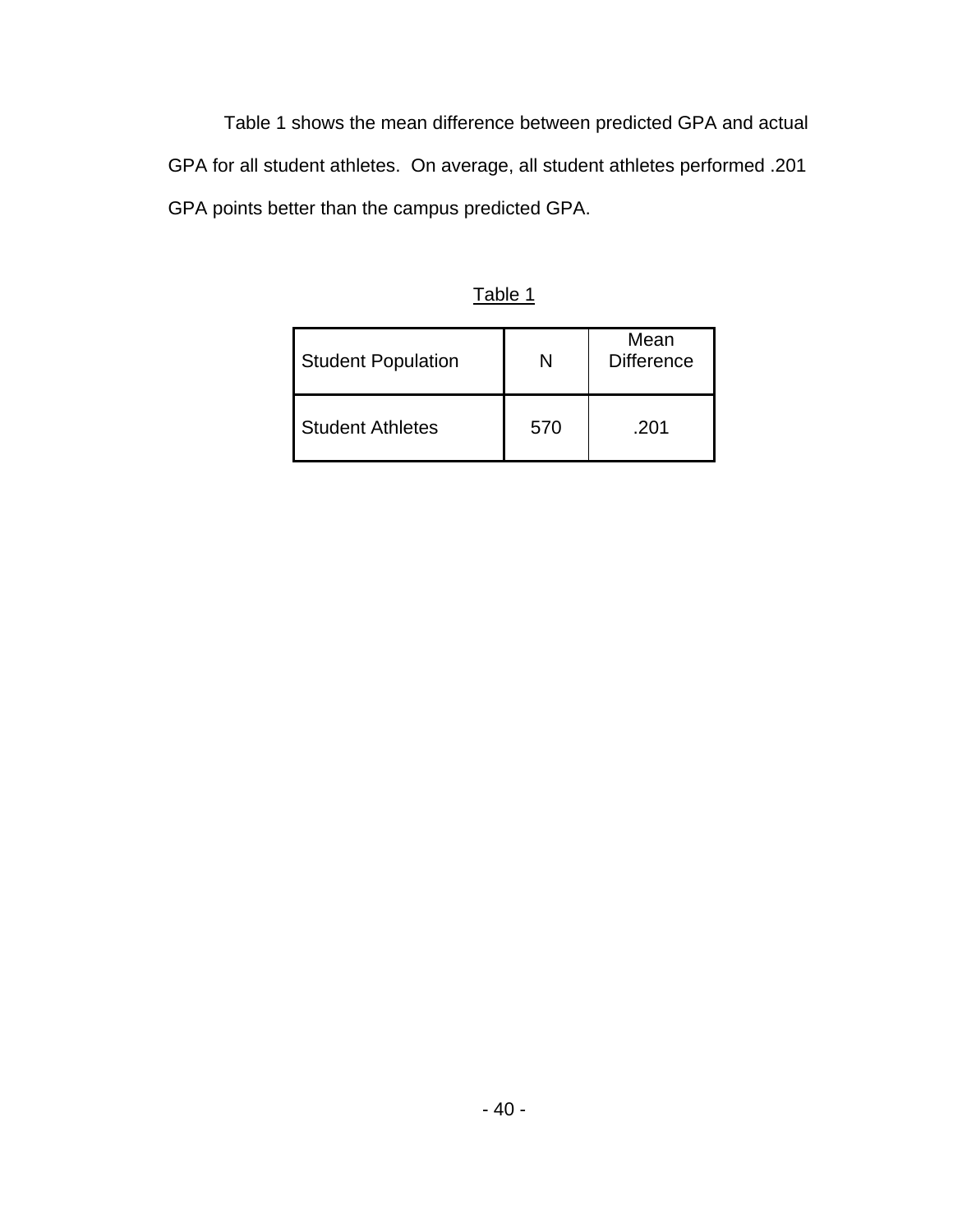Table 2 shows the mean difference between predicted GPA and actual GPA based on gender. Females and Males performed .233 and .182 points higher respectively than the campus predicted GPA.

| Gender | N   | Mean<br><b>Difference</b> |
|--------|-----|---------------------------|
| Female | 216 | .233                      |
| Male   | 354 | .182                      |

Table 2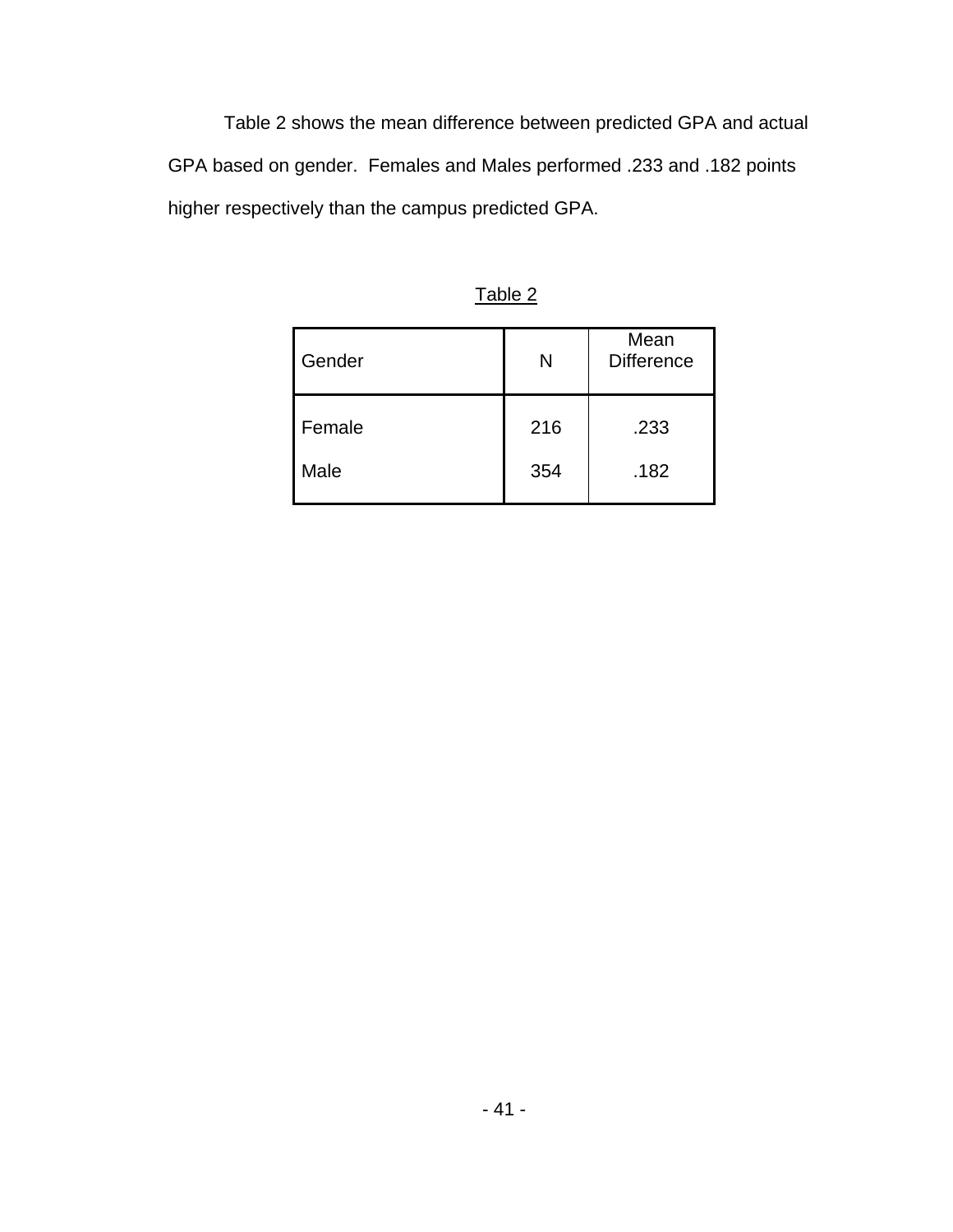Table 3 shows the mean difference between predicted GPA and actual GPA based on sport code. Students participating in revenue sports outperformed the campus predicted GPA by .217 grade points. Students participating in non-revenue sports outperformed the campus predicted GPA by .195 grade points.

| <b>Sport Code</b>    | N   | Mean<br><b>Difference</b> |
|----------------------|-----|---------------------------|
| <b>Revenue Sport</b> | 169 | .217                      |
| Non-Revenue Sport    | 401 | .195                      |

Table 3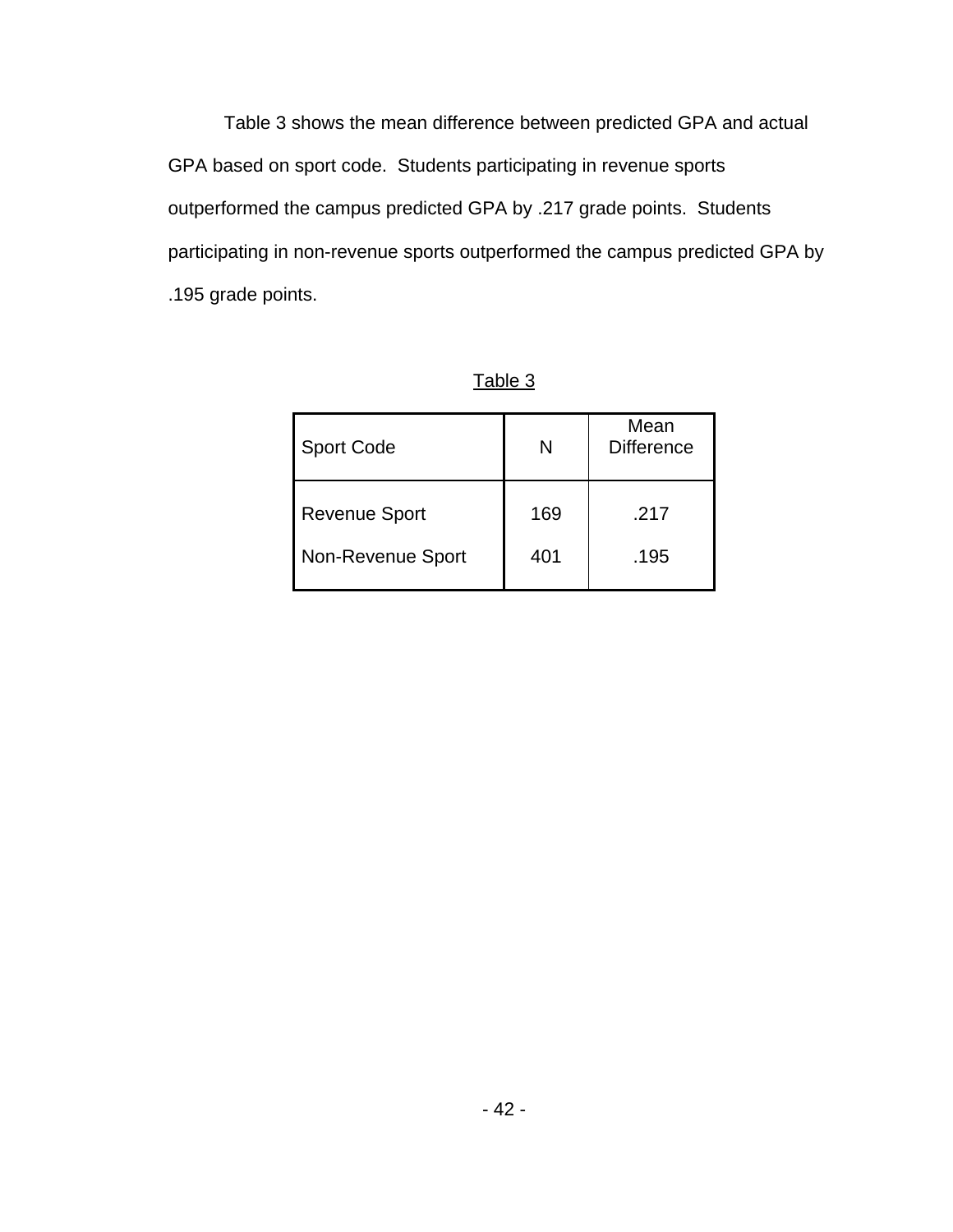Table 4 shows the mean difference between predicted GPA and actual GPA based on admit status. Special admits outperformed the campus predicted GPA by .432 while regular admits outperformed the campus predicted GPA by .118.

| <b>Admit Status</b>  | N   | Mean<br><b>Difference</b> |
|----------------------|-----|---------------------------|
| <b>Special Admit</b> | 151 | .432                      |
| Regular Admit        | 419 | .118                      |

Table 4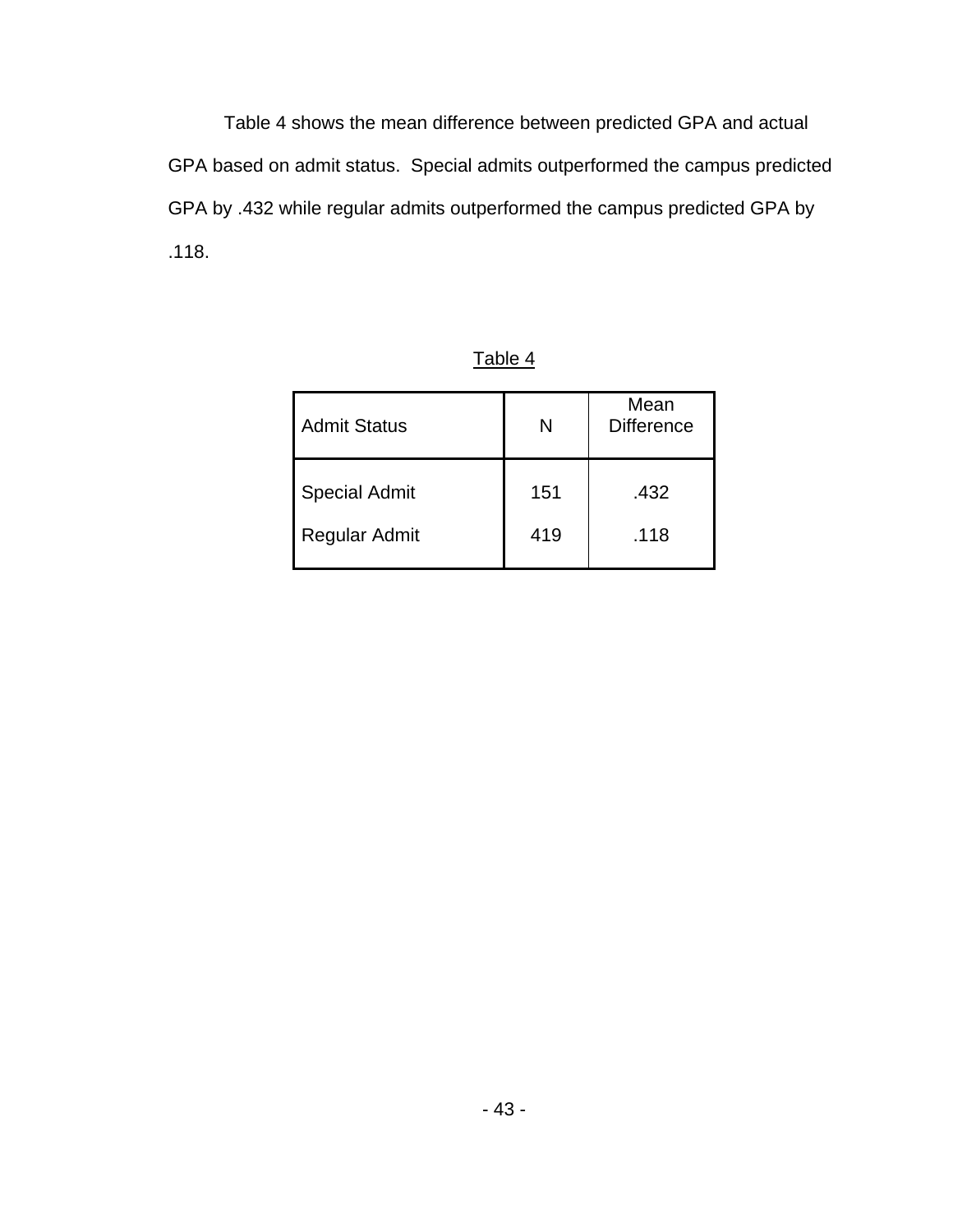Table 5 shows the mean difference between predicted GPA and actual GPA based on aid status. Scholarship student athletes outperformed the campus predicted GPA by .280 grade points while the non-scholarship students outperformed the campus predicted GPA by .042 grade points.

| <b>Aid Status</b> | N   | Mean<br><b>Difference</b> |
|-------------------|-----|---------------------------|
| Non-Scholarship   | 188 | .042                      |
| Scholarship       | 382 | .280                      |

Table 5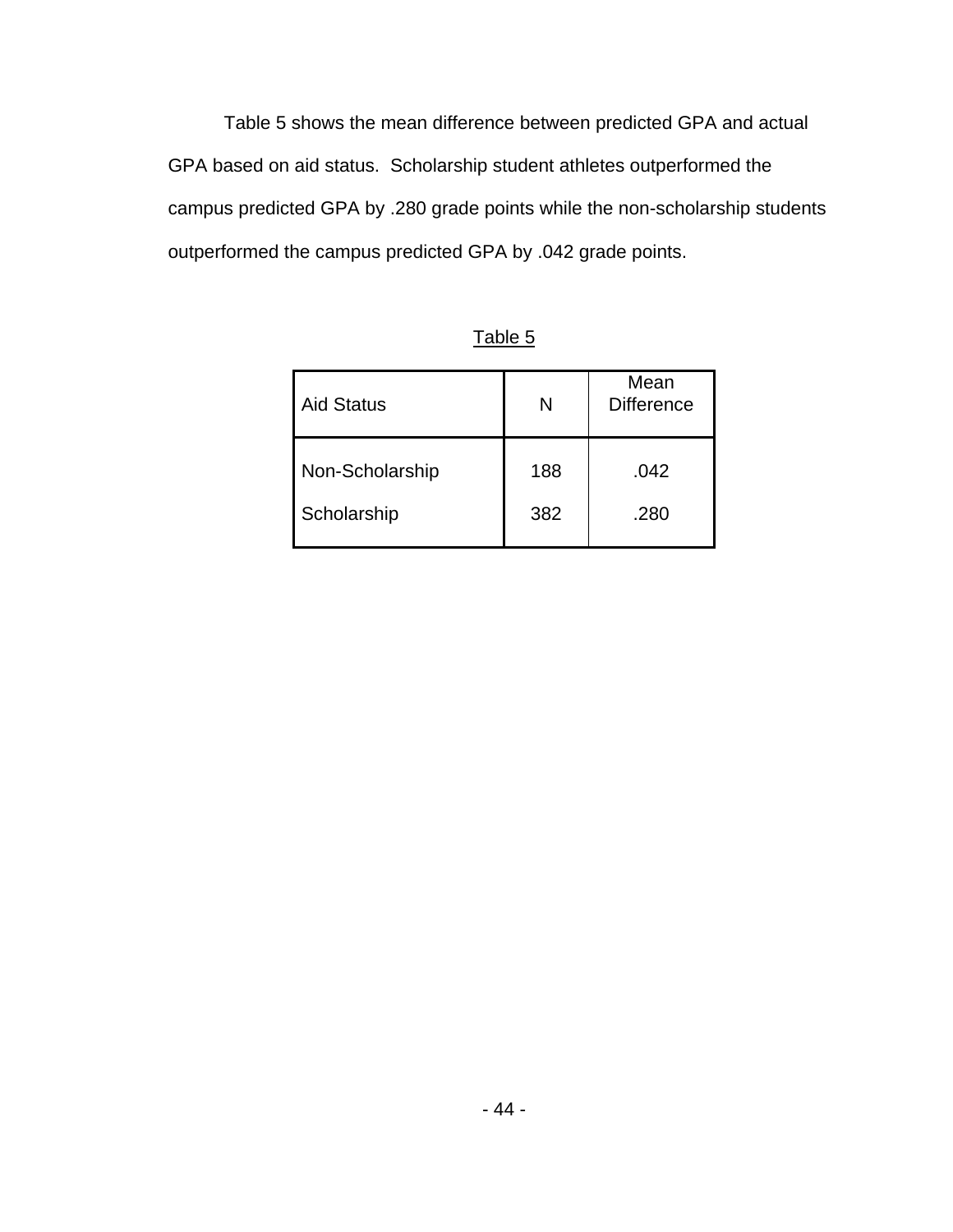Table 6 shows the mean difference between predicted GPA and actual GPA based on ethnic origin.

| <b>Ethnic Origin</b> | N   | Mean<br><b>Difference</b> |
|----------------------|-----|---------------------------|
| Caucasian            | 420 | .167                      |
| African American     | 112 | .303                      |
| Hispanic             | 8   | .305                      |
| American Indian      | 4   | .200                      |
| Asian                | 6   | .175                      |
| <b>Not Available</b> | 20  | .324                      |

Table 6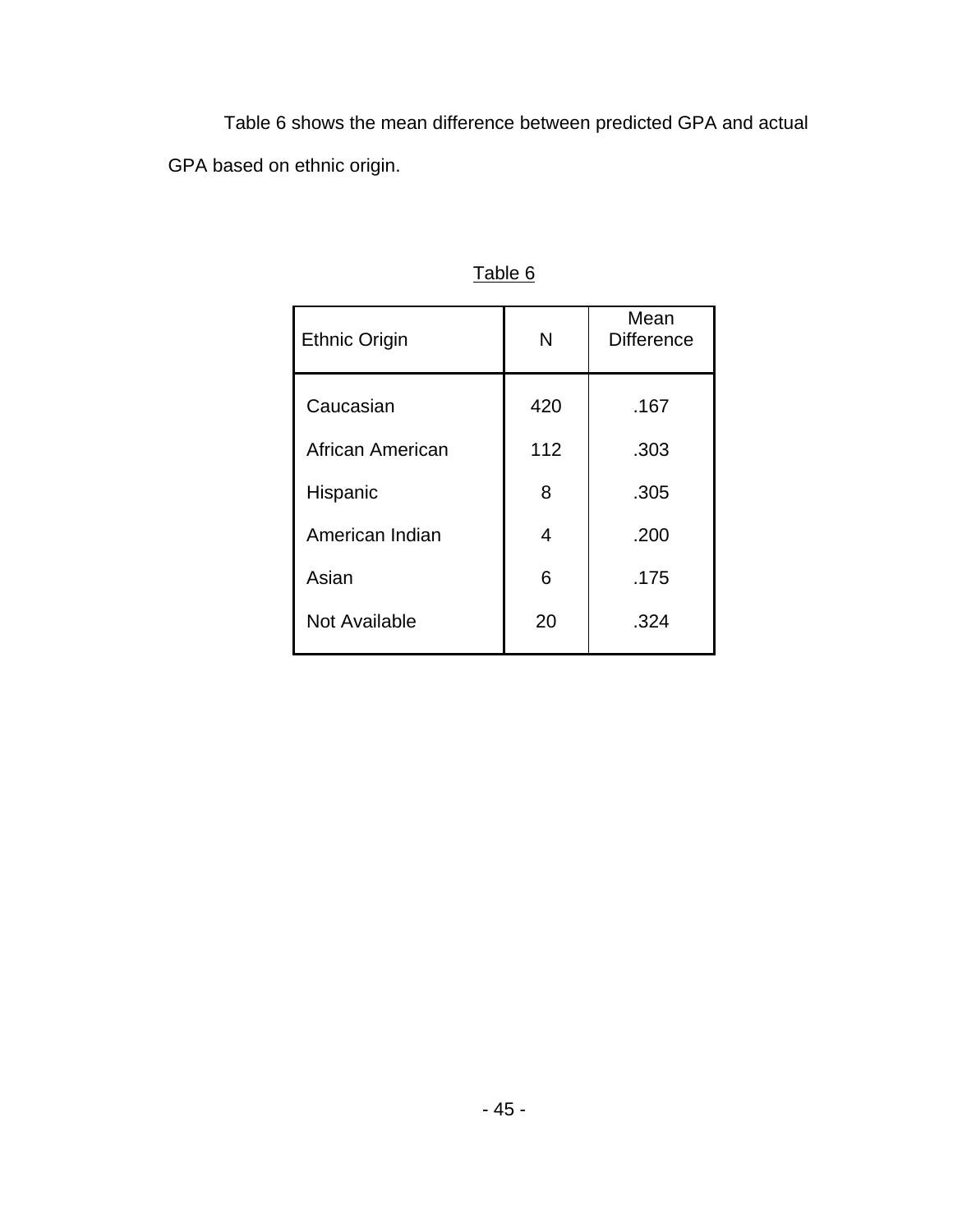Table 7 is the first of the two level analyses and shows the mean difference between predicted GPA and actual GPA based on gender and aid status. Most notable in this table is the fact that the first group of students that actually perform below the campus predicted GPA (Male Non-Scholarship).

| Gender | <b>Aid Status</b> | N   | Mean<br><b>Difference</b> |
|--------|-------------------|-----|---------------------------|
| Female | Non-Scholarship   | 58  | .141                      |
|        | Scholarship       | 158 | .266                      |
| Male   | Non-Scholarship   | 130 | $-0.003$                  |
|        | Scholarship       | 224 | .290                      |

Table 7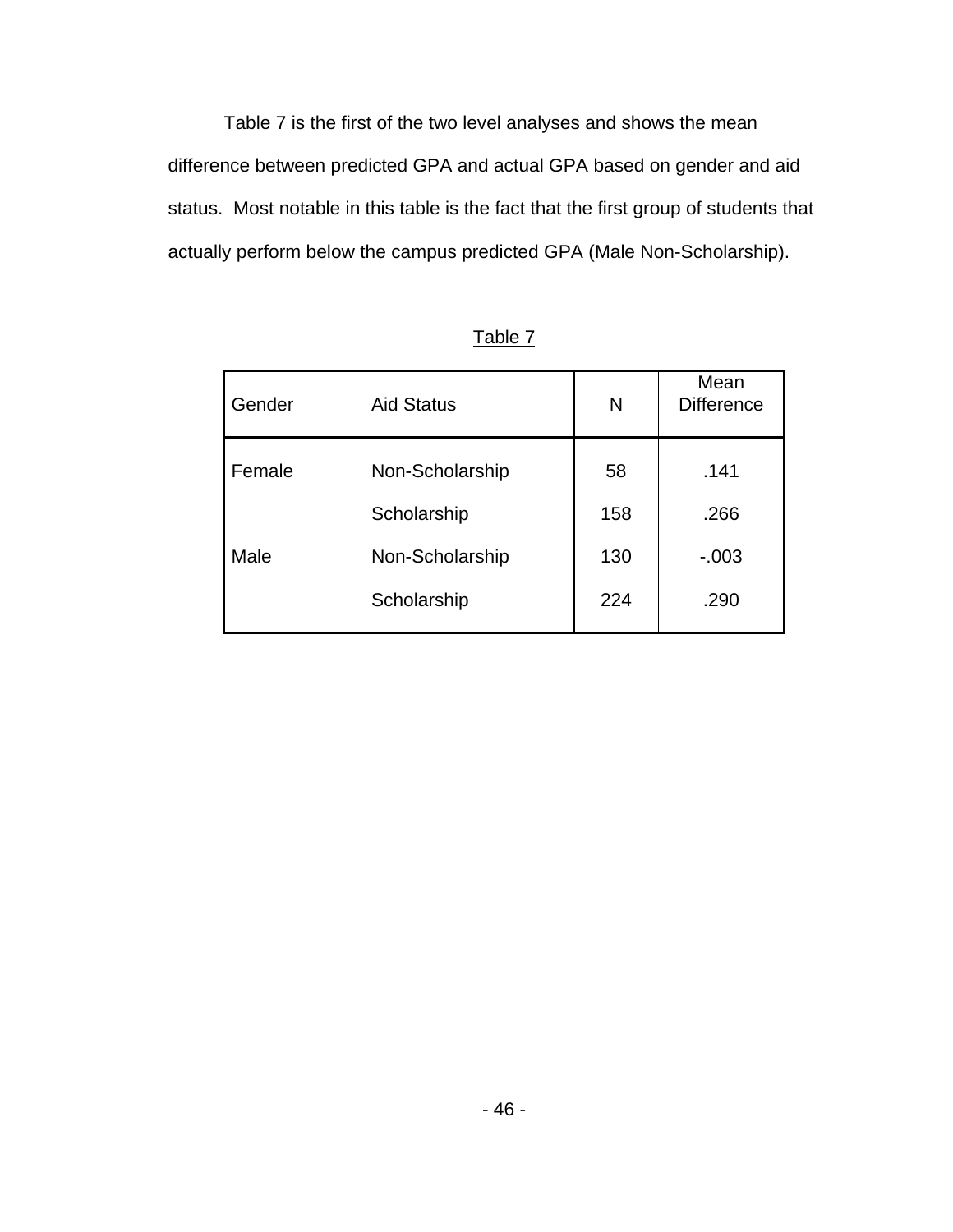Table 8 shows the mean difference between predicted GPA and actual GPA based on gender and sport code. Although the small *n* may have an affect, female students that participate in revenue sports outperformed the campus predicted GPA by .439 grade points.

| Gender | <b>Sport Code</b>    | N   | Mean<br><b>Difference</b> |
|--------|----------------------|-----|---------------------------|
| Female | <b>Revenue Sport</b> | 18  | .439                      |
|        | Non-Revenue Sport    | 198 | .214                      |
| Male   | <b>Revenue Sport</b> | 151 | .191                      |
|        | Non-Revenue Sport    | 203 | .176                      |

## Table 8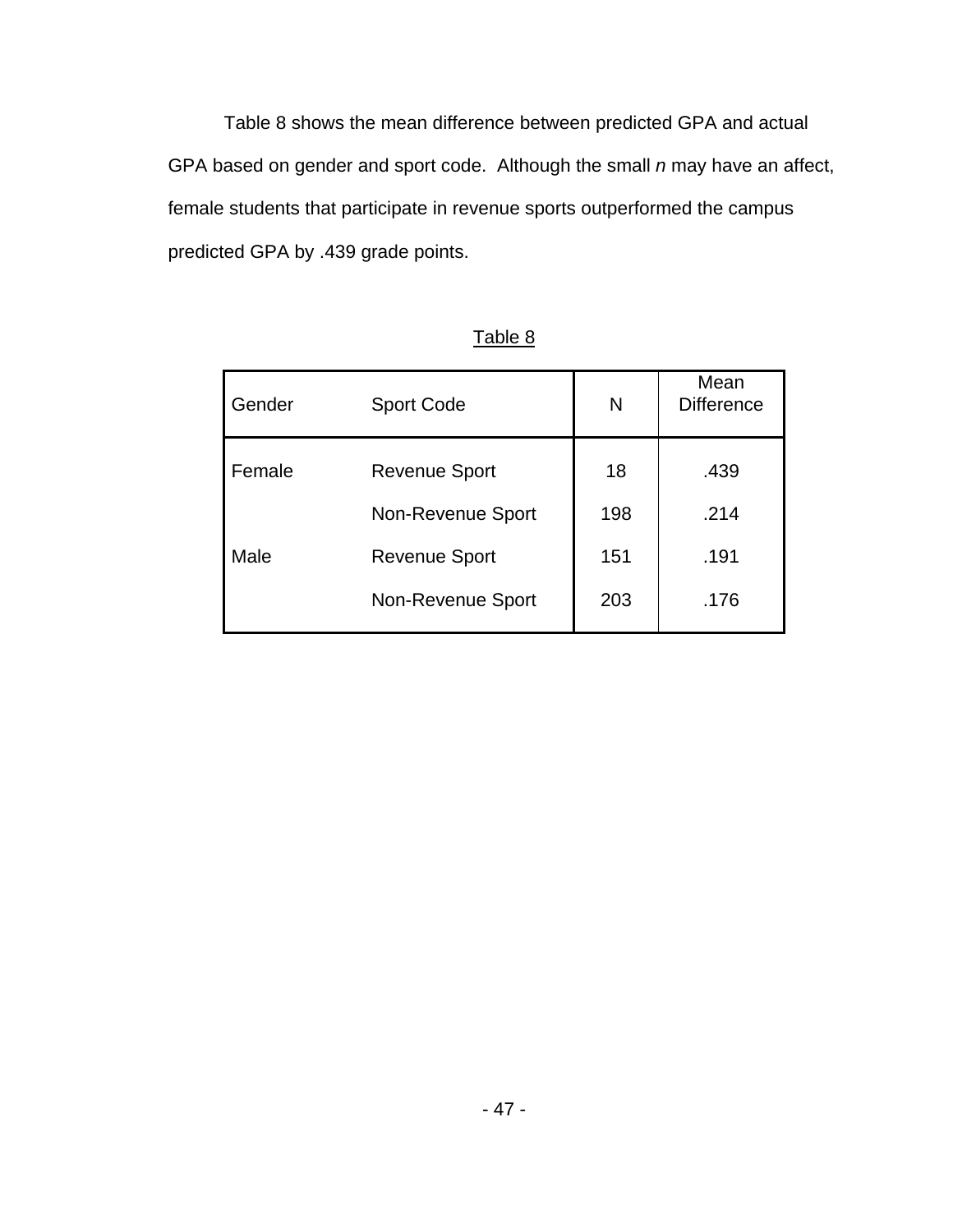Table 9 shows the mean difference between predicted GPA and actual GPA based on gender and admit status. Of particular interest is the fact that male special admits outperformed the campus predicted GPA by .444 grade points, compared to the regular admit students who outperformed the campus predicted GPA by only .053 grade points.

| Gender | <b>Admit Status</b>  | N   | Mean<br><b>Difference</b> |
|--------|----------------------|-----|---------------------------|
| Female | <b>Special Admit</b> | 34  | .391                      |
|        | <b>Regular Admit</b> | 182 | .203                      |
| Male   | <b>Special Admit</b> | 117 | .444                      |
|        | <b>Regular Admit</b> | 237 | .053                      |

| r. |  |
|----|--|
|    |  |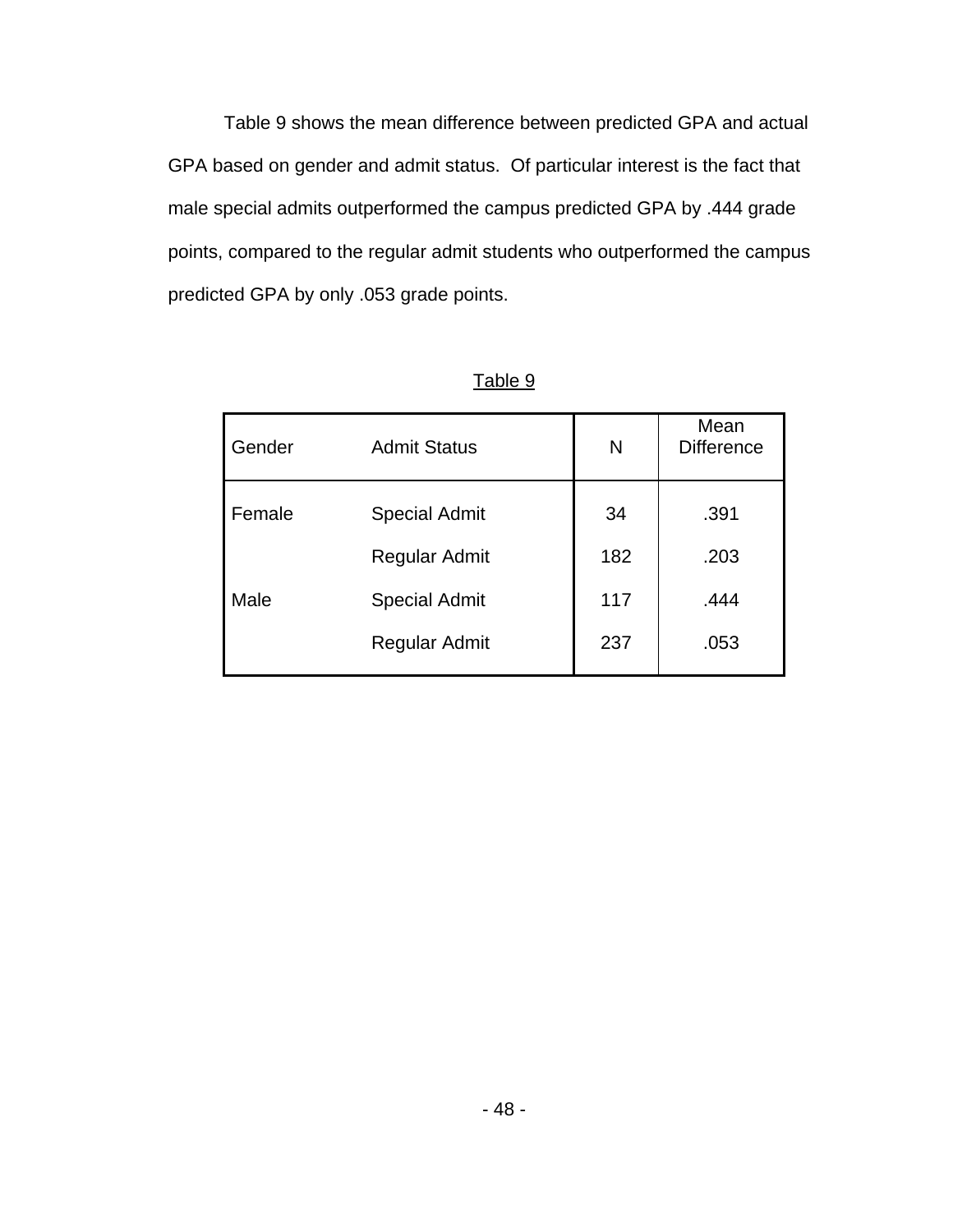Table 10 shows the mean difference between predicted GPA and actual GPA based on aid status and admit status. This table shows that scholarship special admits outperformed the campus predicted GPA by .463 grade points.

| <b>Aid Status</b> | <b>Admit Status</b>  | N   | Mean<br><b>Difference</b> |
|-------------------|----------------------|-----|---------------------------|
| Non-Scholarship   | <b>Special Admit</b> | 20  | .229                      |
|                   | <b>Regular Admit</b> | 168 | .019                      |
| Scholarship       | <b>Special Admit</b> | 131 | .463                      |
|                   | <b>Regular Admit</b> | 251 | .184                      |

Table 10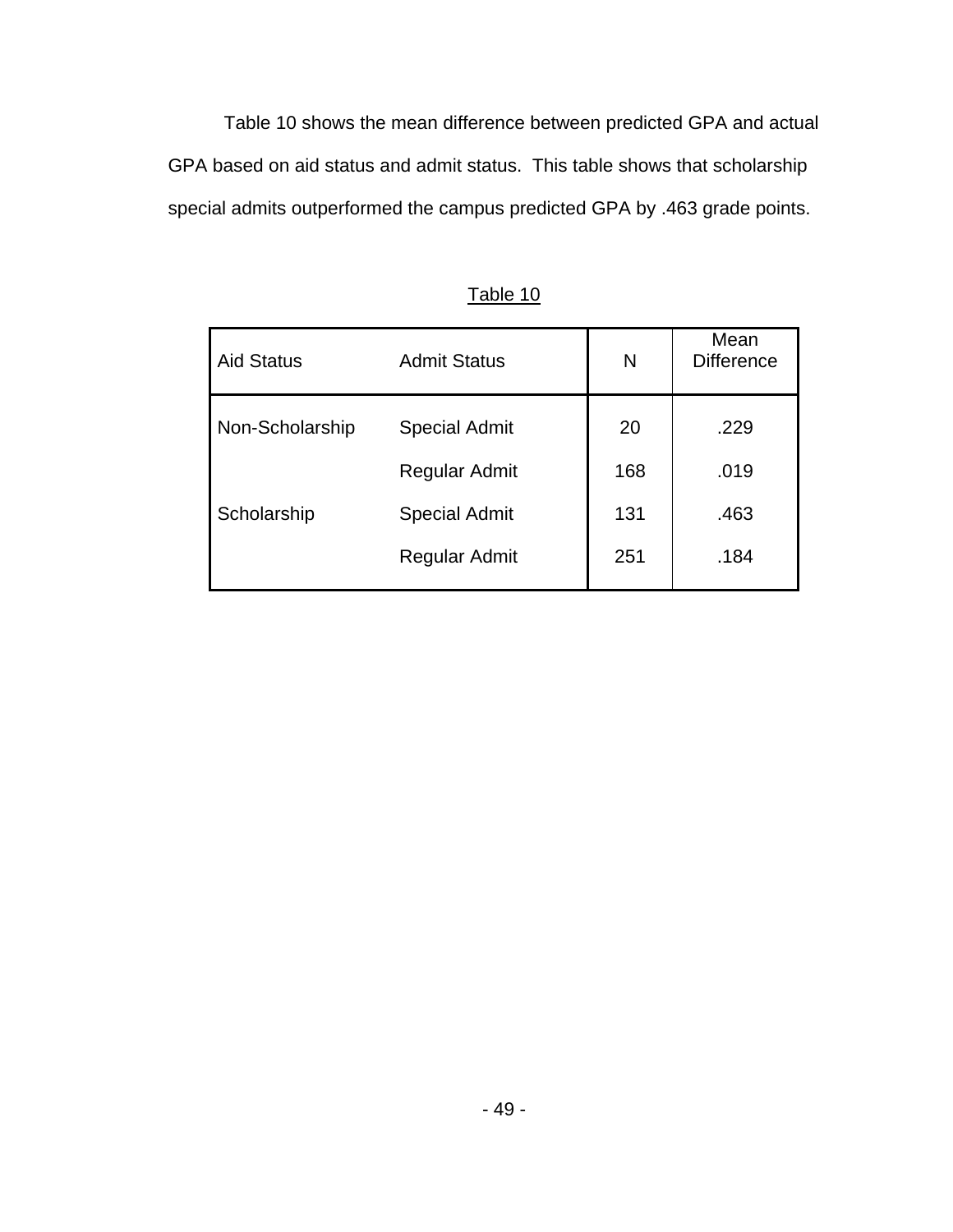Table 11 shows the mean difference between predicted GPA and actual GPA based on sport code and aid status. A large discrepancy is shown in this table as scholarship students in revenue sports outperform the campus predicted GPA by .426 grade points while the non-scholarship students under perform by .135 grade points.

| <b>Sport Code</b>    | <b>Aid Status</b> | N   | Mean<br><b>Difference</b> |
|----------------------|-------------------|-----|---------------------------|
| <b>Revenue Sport</b> | Non-Scholarship   | 63  | $-135$                    |
|                      | Scholarship       | 106 | .426                      |
| Non-Revenue Sport    | Non-Scholarship   | 125 | .131                      |
|                      | Scholarship       | 276 | .223                      |

Table 11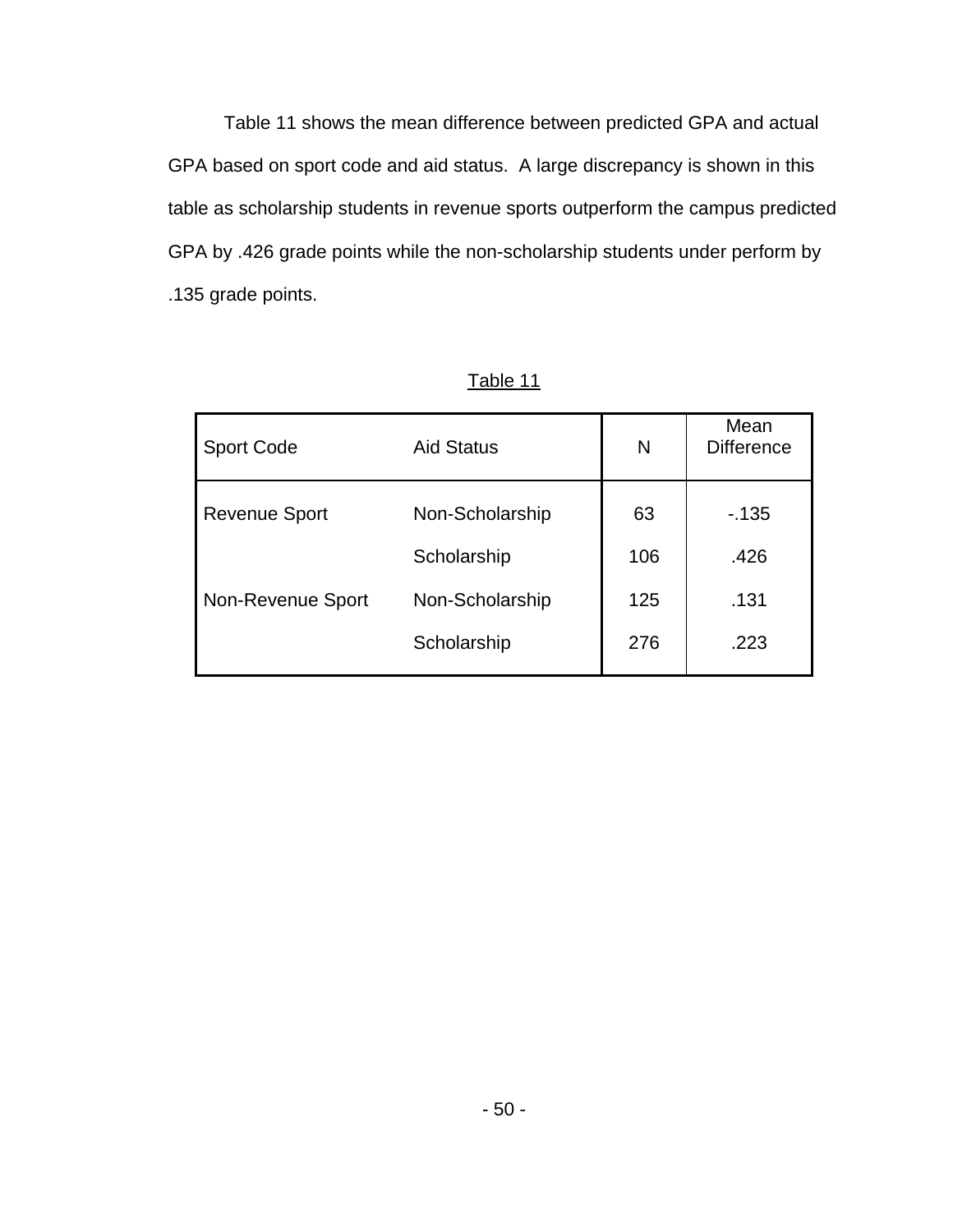Table 12 shows the mean difference between predicted GPA and actual GPA based on sport code and admit status. This table shows that the special admit student outperforms the campus predicted GPA on a much higher level than the regular admit for both revenue and non-revenue sports. At the same time, it shows that regular admits in revenue sports under perform based on the campus predicted GPA.

| <b>Sport Code</b>    | <b>Admit Status</b>  | N   | Mean<br><b>Difference</b> |
|----------------------|----------------------|-----|---------------------------|
| <b>Revenue Sport</b> | <b>Special Admit</b> | 84  | .457                      |
|                      | Regular Admit        | 85  | $-.020$                   |
| Non-Revenue Sport    | <b>Special Admit</b> | 67  | .401                      |
|                      | Regular Admit        | 334 | .153                      |

Table 12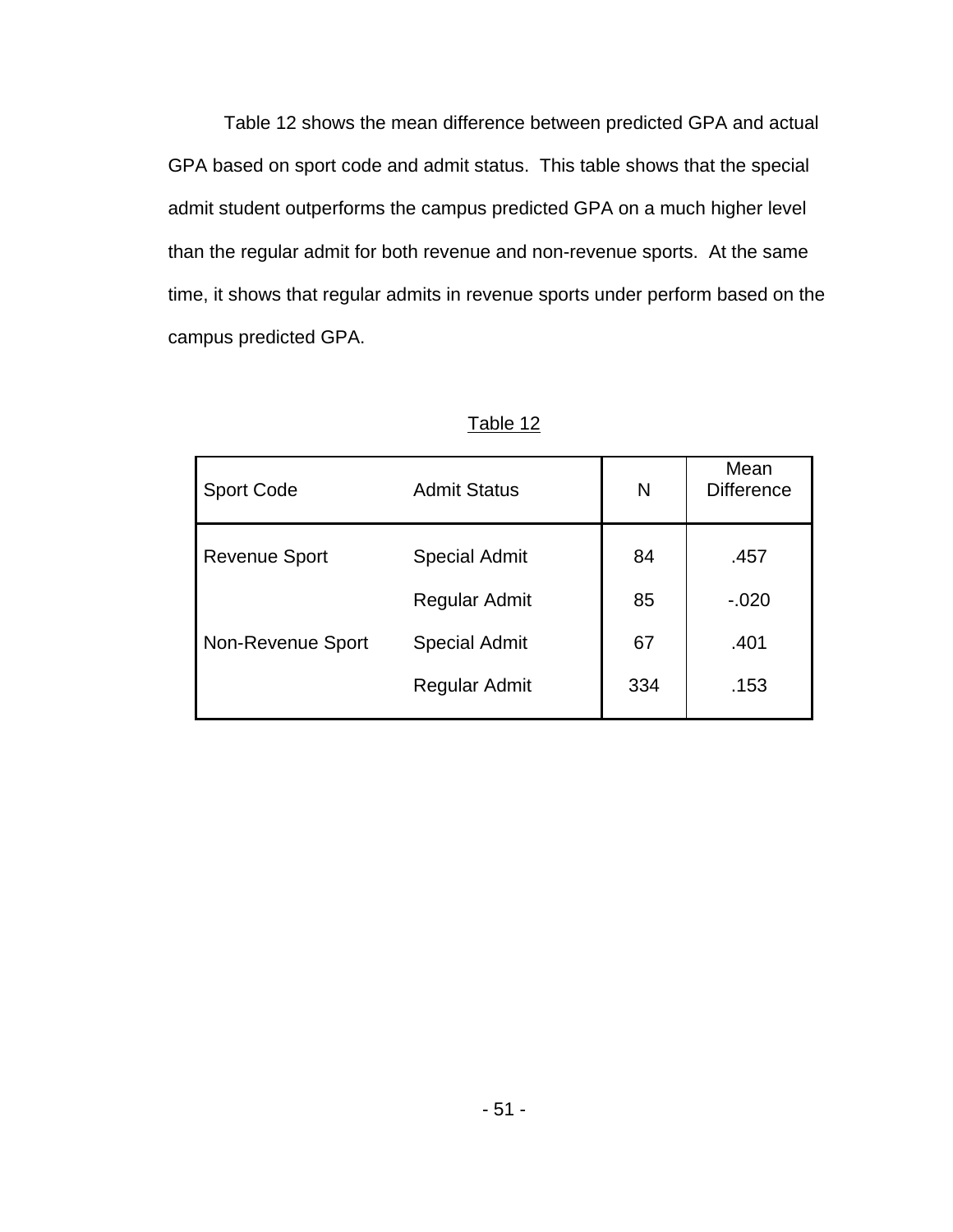Table 13 gives the first look at a data broken down by three variables. This table shows the mean difference between predicted GPA and actual GPA based on gender, sport code, and aid status. The data breaks down the lowest performing group, the non-scholarship students, further showing that the male revenue students perform the lowest (-.157).

| Gender | <b>Sport Code</b>    | <b>Aid Status</b> | N   | Mean<br><b>Difference</b> |
|--------|----------------------|-------------------|-----|---------------------------|
| Female | <b>Revenue Sport</b> | Non-Scholarship   | 4   | .178                      |
|        |                      | Scholarship       | 14  | .513                      |
|        | Non-Revenue Sport    | Non-Scholarship   | 54  | .138                      |
|        |                      | Scholarship       | 144 | .242                      |
| Male   | <b>Revenue Sport</b> | Non-Scholarship   | 59  | $-157$                    |
|        |                      | Scholarship       | 92  | .413                      |
|        | Non-Revenue Sport    | Non-Scholarship   | 71  | .125                      |
|        |                      | Scholarship       | 132 | .203                      |

Table 13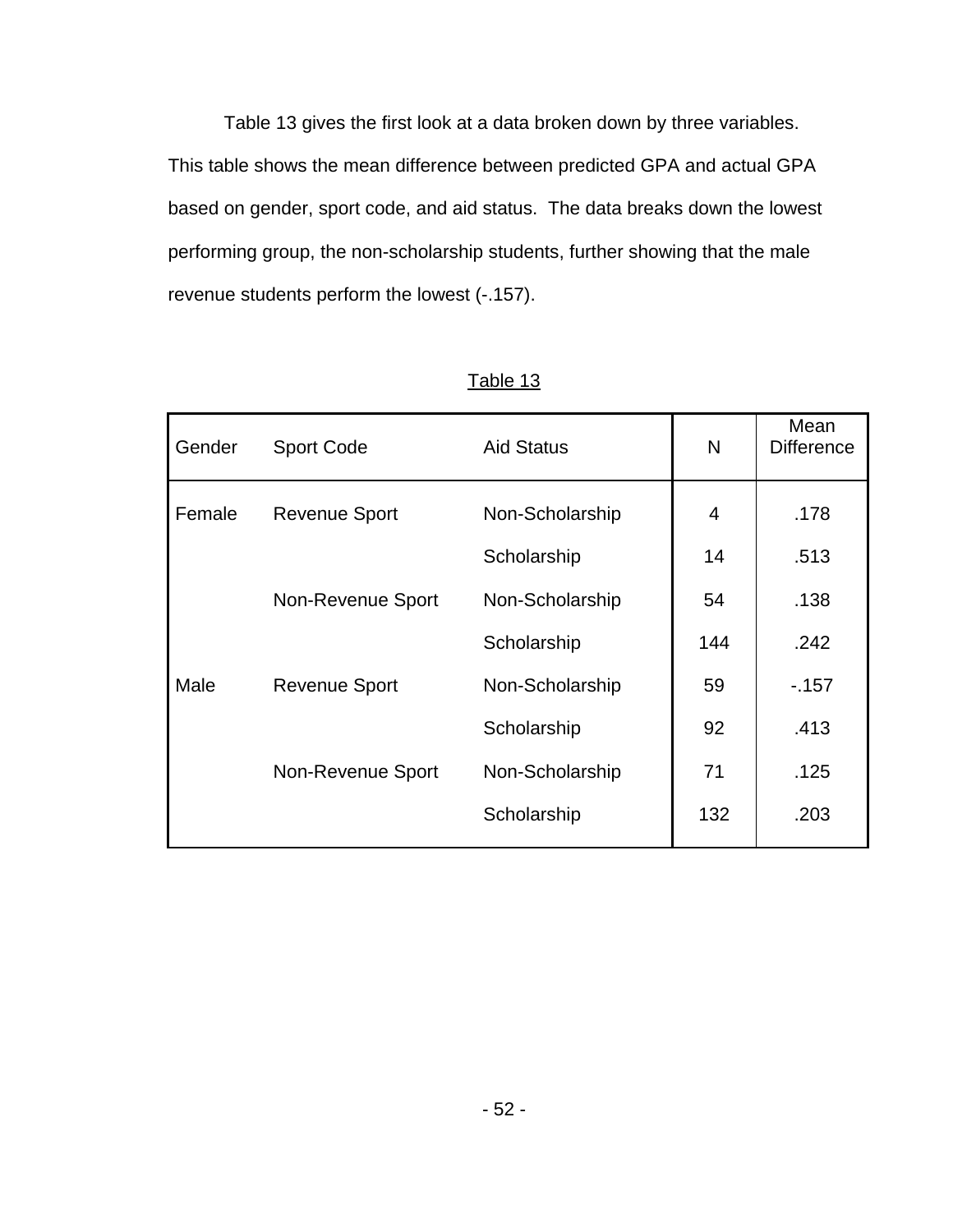Table 14 shows the mean difference between predicted GPA and actual GPA based on gender, aid status, and admit status. The table continues to show the discrepancy between admit status and further breaks down the performance difference.

| Gender | <b>Aid Status</b> | <b>Admit Status</b>  | N              | Mean<br><b>Difference</b> |
|--------|-------------------|----------------------|----------------|---------------------------|
| Female | Non-Scholarship   | <b>Special Admit</b> | $\overline{2}$ | .093                      |
|        |                   | <b>Regular Admit</b> | 56             | .142                      |
|        | Scholarship       | <b>Special Admit</b> | 32             | .409                      |
|        |                   | <b>Regular Admit</b> | 126            | .230                      |
| Male   | Non-Scholarship   | <b>Special Admit</b> | 18             | .244                      |
|        |                   | Regular Admit        | 112            | $-0.042$                  |
|        | Scholarship       | <b>Special Admit</b> | 99             | .481                      |
|        |                   | <b>Regular Admit</b> | 125            | .137                      |

Table 14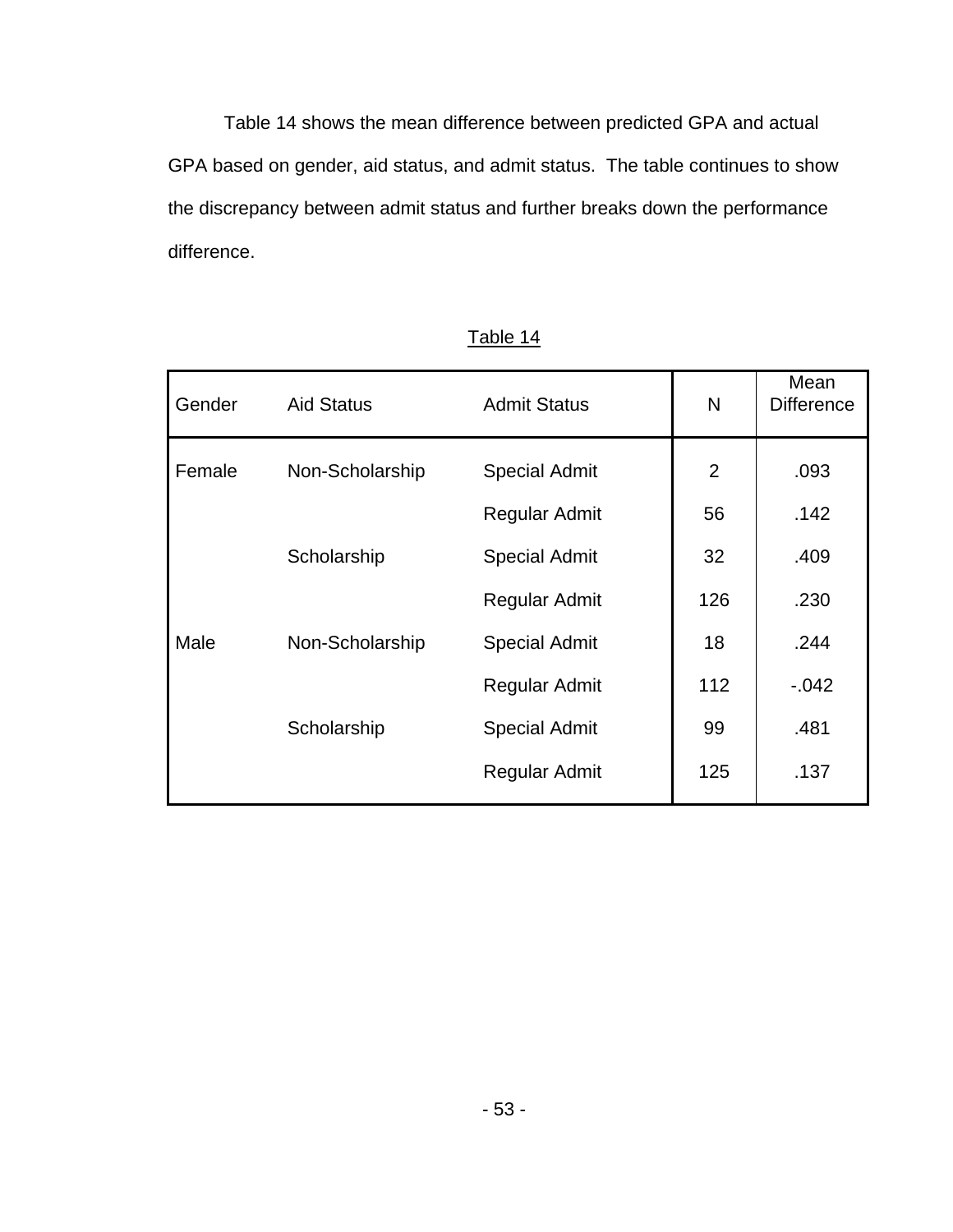Table 15 shows the mean difference between predicted GPA and actual GPA based on gender, sport code, and admit status. Again a small *n* shows the largest outcome overall. Female revenue sport special admits outperformed the campus predicted GPA by .571 grade points.

| Gender | <b>Sport Code</b>    | <b>Admit Status</b>  | N   | Mean<br><b>Difference</b> |
|--------|----------------------|----------------------|-----|---------------------------|
| Female | <b>Revenue Sport</b> | <b>Special Admit</b> | 7   | .571                      |
|        |                      | <b>Regular Admit</b> | 11  | .355                      |
|        | Non-Revenue Sport    | <b>Special Admit</b> | 27  | .344                      |
|        |                      | Regular Admit        | 171 | .193                      |
| Male   | <b>Revenue Sport</b> | <b>Special Admit</b> | 77  | .447                      |
|        |                      | <b>Regular Admit</b> | 74  | $-0.076$                  |
|        | Non-Revenue Sport    | <b>Special Admit</b> | 40  | .440                      |
|        |                      | Regular Admit        | 163 | .111                      |

Table 15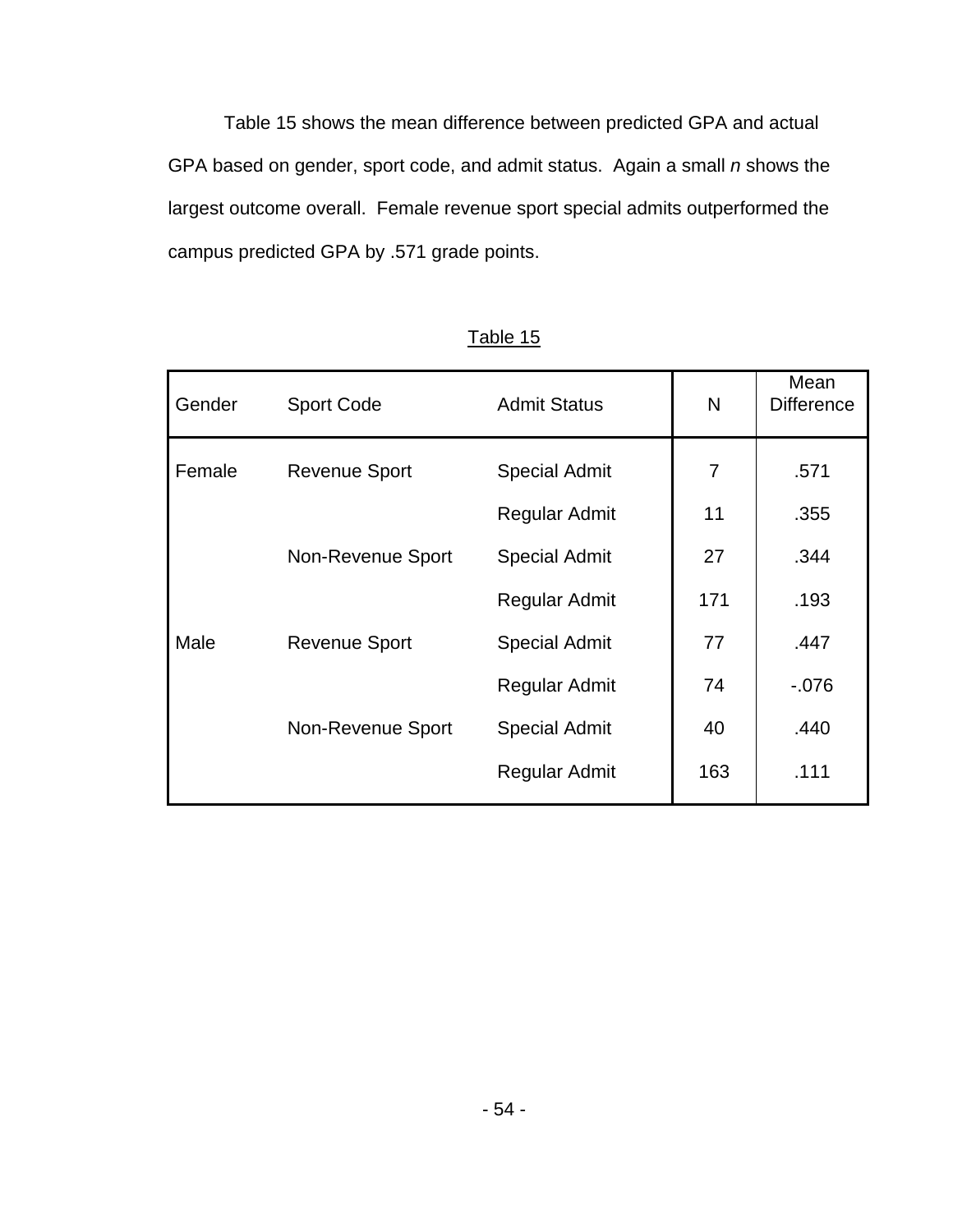Table 16 shows the mean difference between predicted GPA and actual GPA based on sport code, aid status, and admit status. This table continues the breakdown of the revenue scholarship students into admit status.

| <b>Sport Code</b>    | <b>Aid Status</b> | <b>Admit Status</b>  | N   | Mean<br>Diff. |
|----------------------|-------------------|----------------------|-----|---------------|
| <b>Revenue Sport</b> | Non-Scholarship   | <b>Special Admit</b> | 11  | .160          |
|                      |                   | <b>Regular Admit</b> | 52  | $-198$        |
|                      | Scholarship       | <b>Special Admit</b> | 73  | .502          |
|                      |                   | Regular Admit        | 33  | .260          |
| Non-Revenue Sport    | Non-Scholarship   | <b>Special Admit</b> | 9   | .312          |
|                      |                   | Regular Admit        | 116 | .117          |
|                      | Scholarship       | <b>Special Admit</b> | 58  | .415          |
|                      |                   | Regular Admit        | 218 | .172          |

Table 16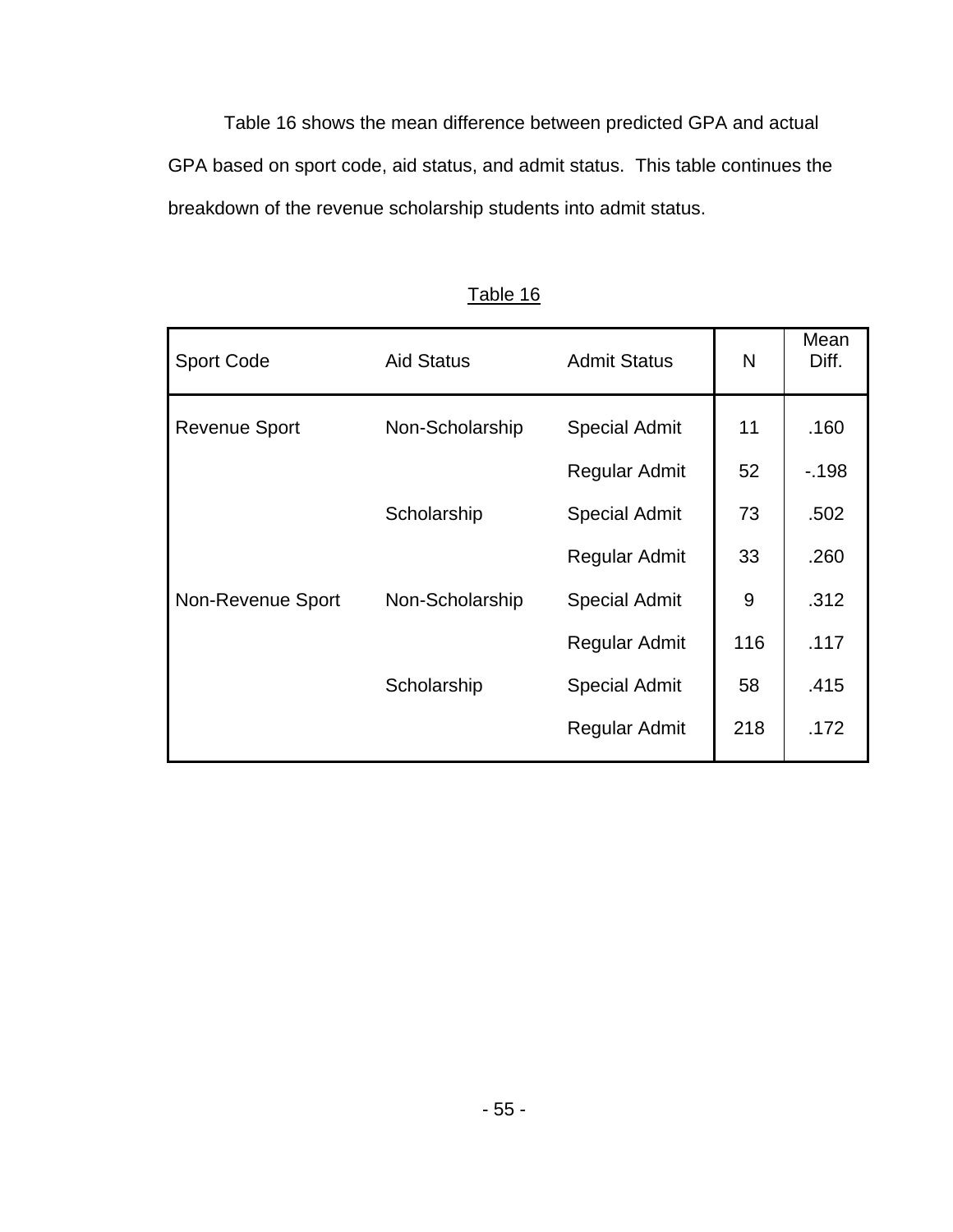Table 17 is the final GPA analysis table and completes the breakdown into four categories. This table shows the mean difference between predicted GPA and actual GPA based on sport code, aid status, admit status, and gender.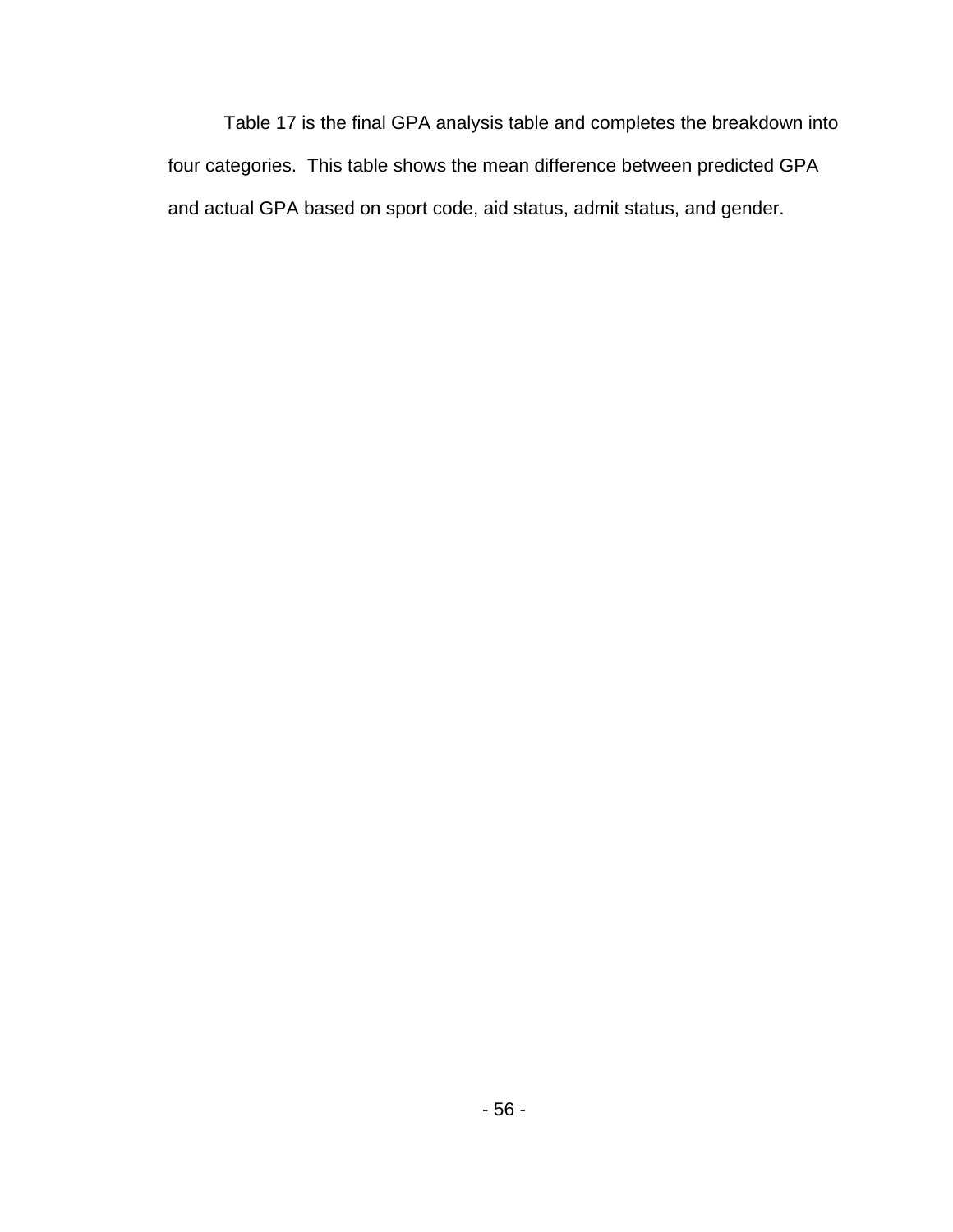| Sport Code        | <b>Aid Status</b> | <b>Admit Status</b>  | Gender | $\mathsf{N}$   | Mean     |
|-------------------|-------------------|----------------------|--------|----------------|----------|
| Revenue Sport     | Non-Scholarship   | <b>Special Admit</b> | Male   | 11             | .160     |
|                   |                   | Regular Admit        | Female | $\overline{4}$ | .178     |
|                   |                   |                      | Male   | 48             | $-0.229$ |
|                   | Scholarship       | <b>Special Admit</b> | Female | $\overline{7}$ | .571     |
|                   |                   |                      | Male   | 66             | .494     |
|                   |                   | Regular Admit        | Female | $\overline{7}$ | .456     |
|                   |                   |                      | Male   | 26             | .207     |
| Non-Revenue Sport | Non-Scholarship   | <b>Special Admit</b> | Female | $\overline{2}$ | .093     |
|                   |                   |                      | Male   | $\overline{7}$ | .375     |
|                   |                   | Regular Admit        | Female | 52             | .140     |
|                   |                   |                      | Male   | 64             | .098     |
|                   | Scholarship       | <b>Special Admit</b> | Female | 25             | .364     |
|                   |                   |                      | Male   | 33             | .454     |
|                   |                   | Regular Admit        | Female | 119            | .217     |
|                   |                   |                      | Male   | 99             | .119     |

| 40 <sup>1</sup> |  |
|-----------------|--|
|                 |  |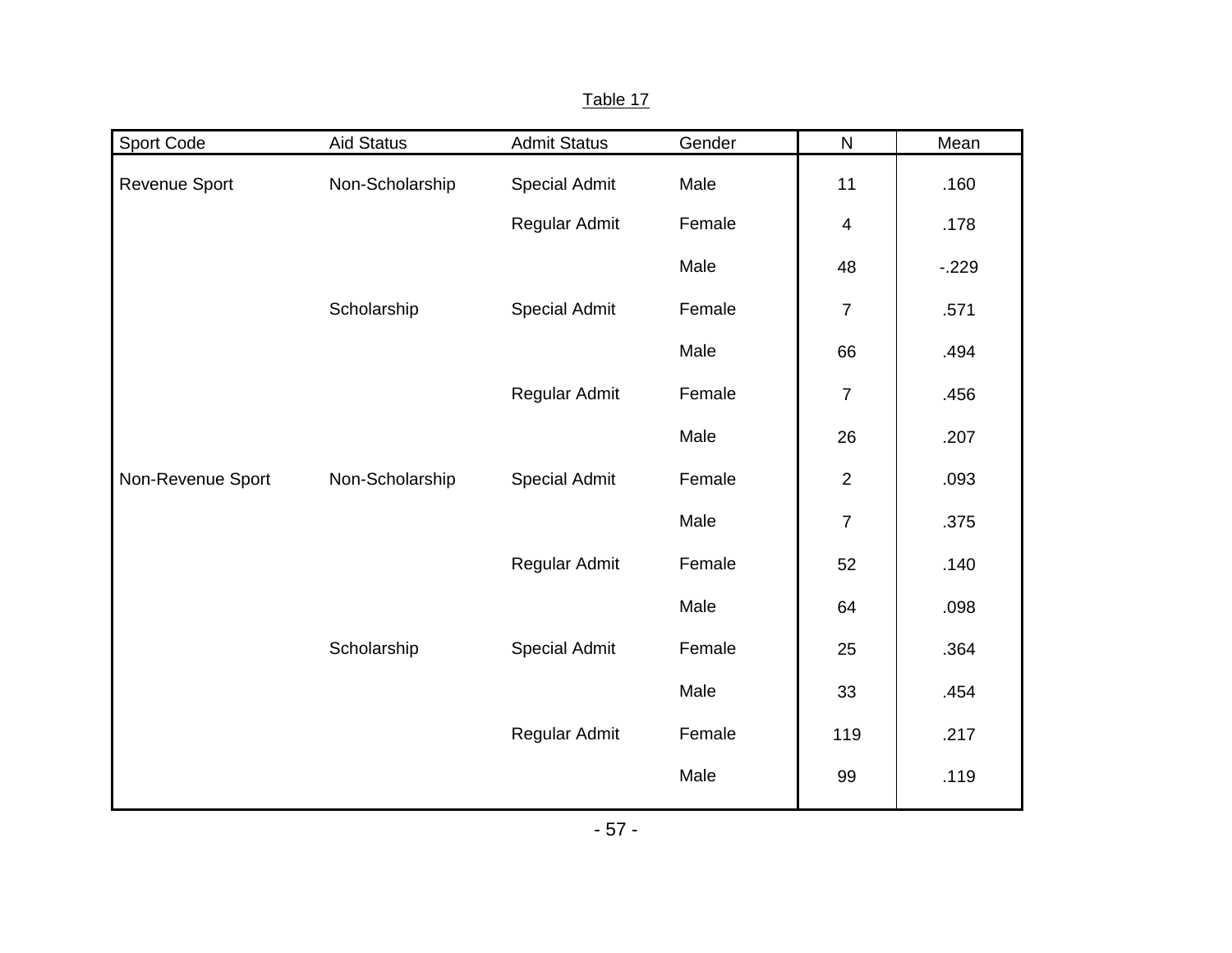Tables 18, 19, and 20 show the stepwise regression analysis outcome. A stepwise multiple regression analysis was performed on first year GPA to identify variables that significantly predict first year performance. Five models were considered statistically significant. However, since Gender and Admit Status accounted for less than 1% of the variance in first year GPA, only three significant models were retained.

High school grade point average (HSGPA) explained a significant portion of first year performance, *F* (1,568) = 412.77, *p* < .001, *R*² = .421. Additionally, ACT Composite (ACTC) also explained a significant portion of additional variance in first year performance, *F* (1,567) = 54.35, *p* < .001, *R*² = .051. Finally, aid status (AID) added another significant explanation of first year performance, *F* (1,566) = 27.85, *p* < .001, *R*² = .025. Aid status was dummy coded as to identify non-scholarship students as 0 and scholarship students as 1. The significant regression equation that was accepted is shown below:

$$
Y' = -.510+.608X_{HSGPA}+.052X_{ACTC}+.238X_{AID}
$$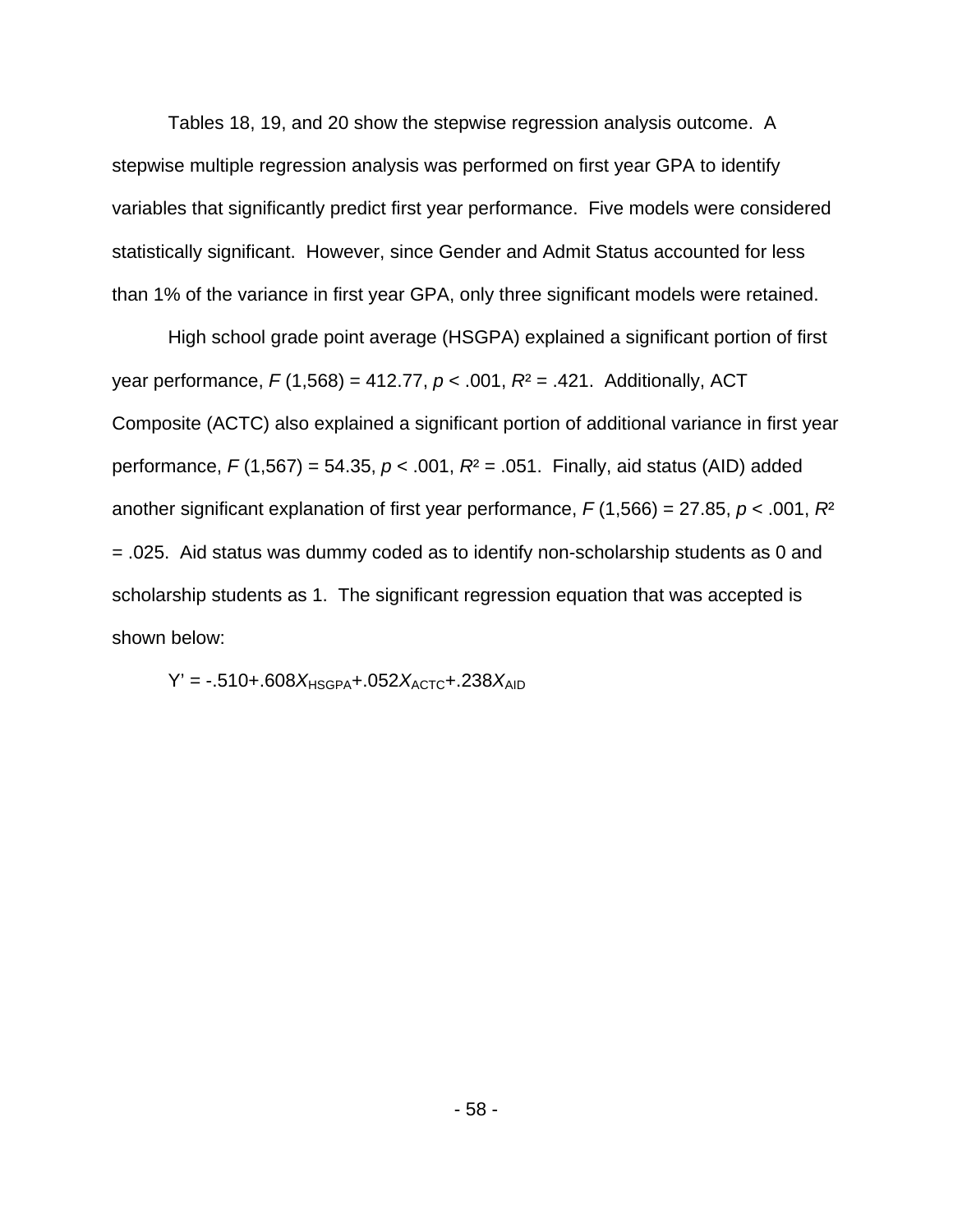| Table |  |
|-------|--|
|       |  |

| Model          | $\mathsf{R}$ | R Square | Std. Error of the<br><b>Estimate</b> |                    | <b>Change Statistics</b> |               |
|----------------|--------------|----------|--------------------------------------|--------------------|--------------------------|---------------|
|                |              |          |                                      | R Square<br>Change | F Change                 | Sig. F Change |
|                | .649(a)      | .421     | .52465                               | .421               | 412.768                  | .000          |
| $\overline{2}$ | .687(b)      | .472     | .50162                               | .051               | 54.351                   | .000          |
| 3              | .704(c)      | .496     | .49015                               | .025               | 27.854                   | .000          |

a Predictors: (Constant), HSGPA

b Predictors: (Constant), HSGPA, ACTC

c Predictors: (Constant), HSGPA, ACTC, AID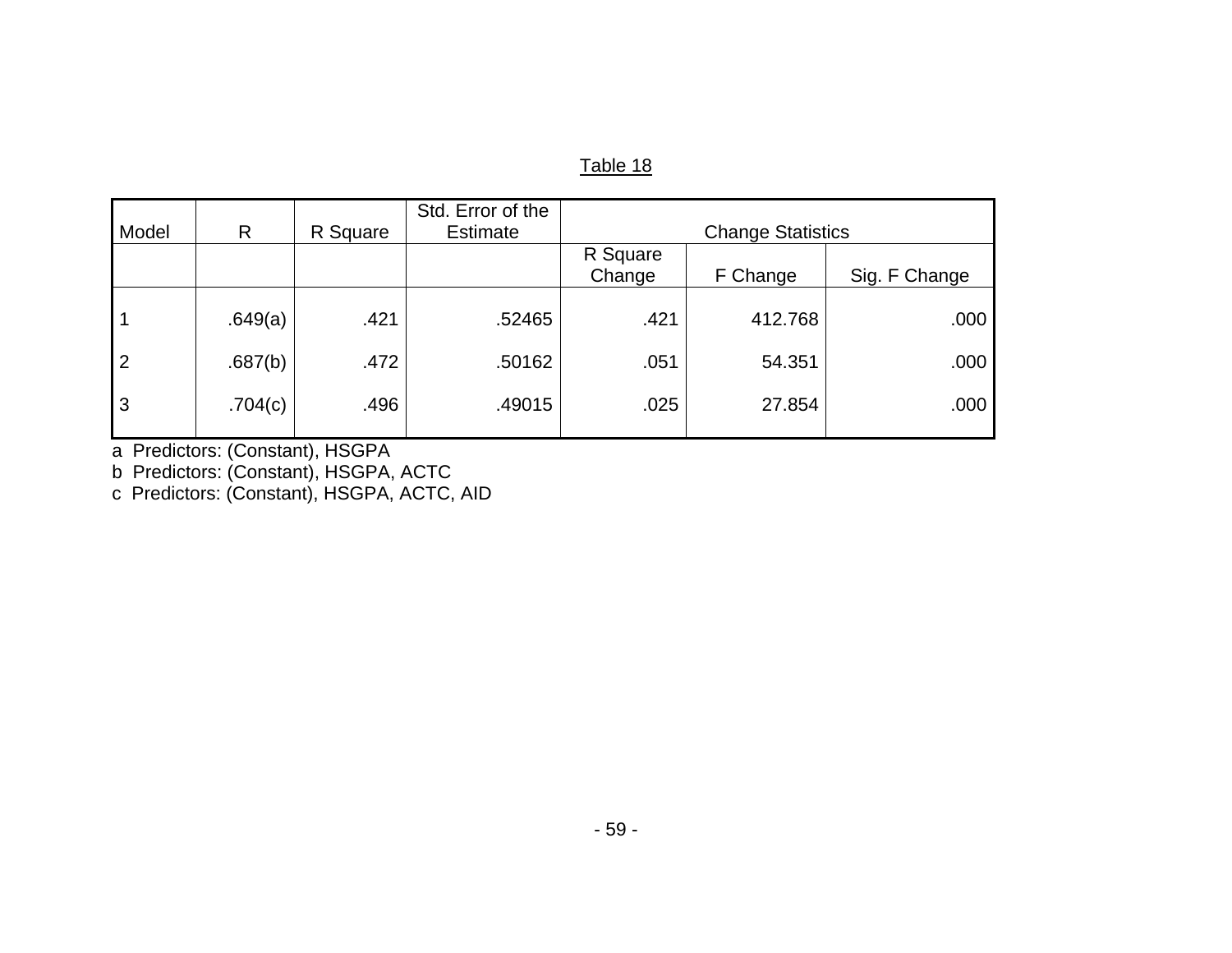| apie |  |
|------|--|
|      |  |

| Model          |                                 | Sum of Squares                | df                           | Mean Square     | F       | Sig.    |
|----------------|---------------------------------|-------------------------------|------------------------------|-----------------|---------|---------|
|                | Regression<br>Residual<br>Total | 113.618<br>156.347<br>269.965 | 568<br>569                   | 113.618<br>.275 | 412.768 | .000(a) |
| $\overline{2}$ | Regression<br>Residual<br>Total | 127.294<br>142.671<br>269.965 | $\overline{2}$<br>567<br>569 | 63.647<br>.252  | 252.944 | .000(b) |
| 3              | Regression<br>Residual<br>Total | 133.986<br>135.979<br>269.965 | 3<br>566<br>569              | 44.662<br>.240  | 185.901 | .000(c) |

a Predictors: (Constant), HSGPA

b Predictors: (Constant), HSGPA, ACTC

c Predictors: (Constant), HSGPA, ACTC, AID

f Dependent Variable: AGPA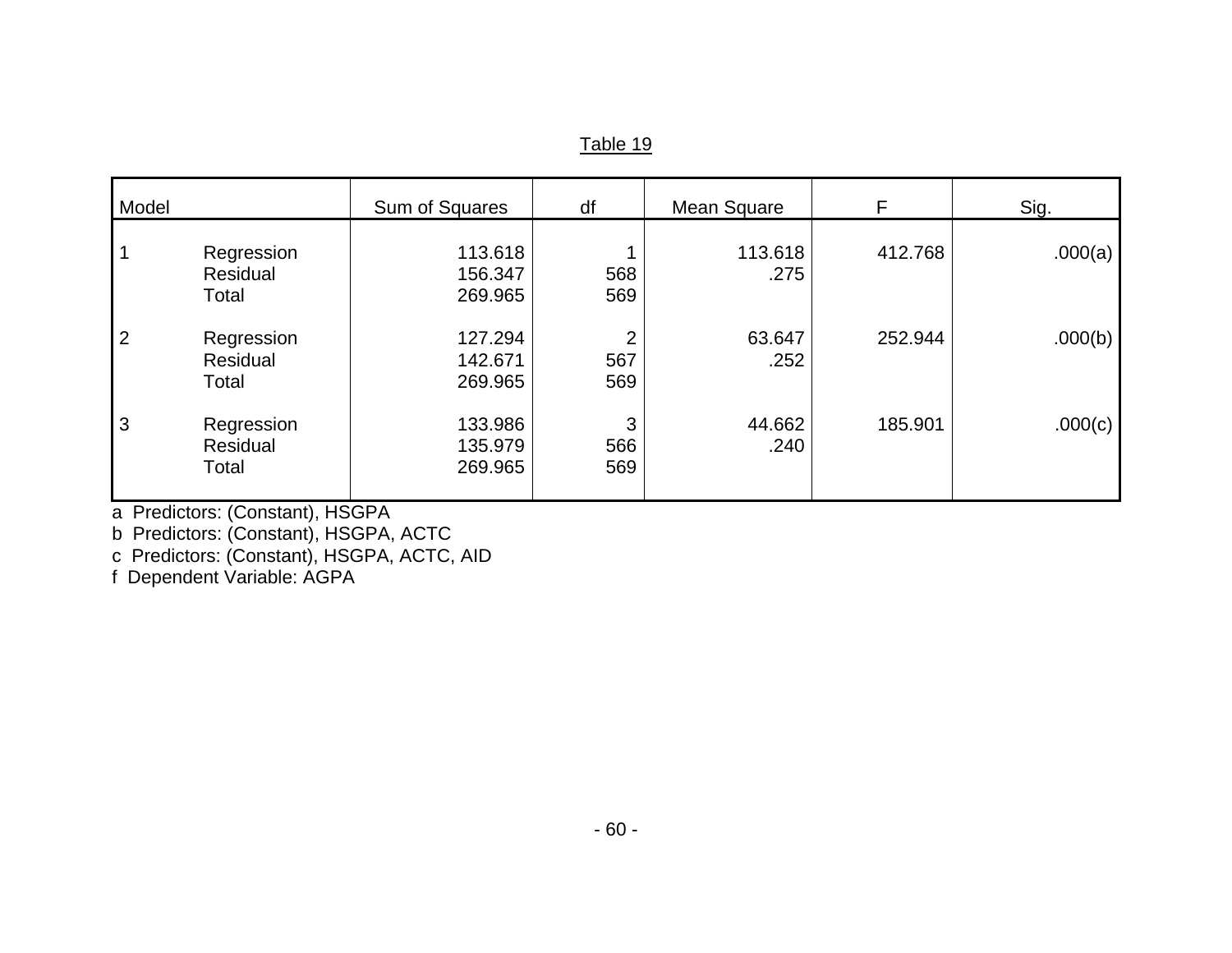### Table 20

| Model          |                                                          |                                  | Unstandardized<br>Coefficients | Standardized<br>Coefficients |                                       | Sig.                         |
|----------------|----------------------------------------------------------|----------------------------------|--------------------------------|------------------------------|---------------------------------------|------------------------------|
|                |                                                          | B                                | Std. Error                     | <b>Beta</b>                  |                                       |                              |
| $\overline{2}$ | (Constant)<br><b>HSGPA</b><br>(Constant)<br><b>HSGPA</b> | .217<br>.803<br>$-198$<br>.609   | .130<br>.040<br>.137<br>.046   | .649<br>.492                 | 1.665<br>20.317<br>$-1.450$<br>13.221 | .096<br>.000<br>.148<br>.000 |
|                | <b>ACTC</b>                                              | .045                             | .006                           | .274                         | 7.372                                 | .000                         |
| 3              | (Constant)<br><b>HSGPA</b><br><b>ACTC</b><br><b>AID</b>  | $-0.510$<br>.608<br>.052<br>.238 | .146<br>.045<br>.006<br>.045   | .491<br>.315<br>.163         | $-3.490$<br>13.499<br>8.482<br>5.278  | .001<br>.000<br>.000<br>.000 |

a Dependent Variable: First Year GPA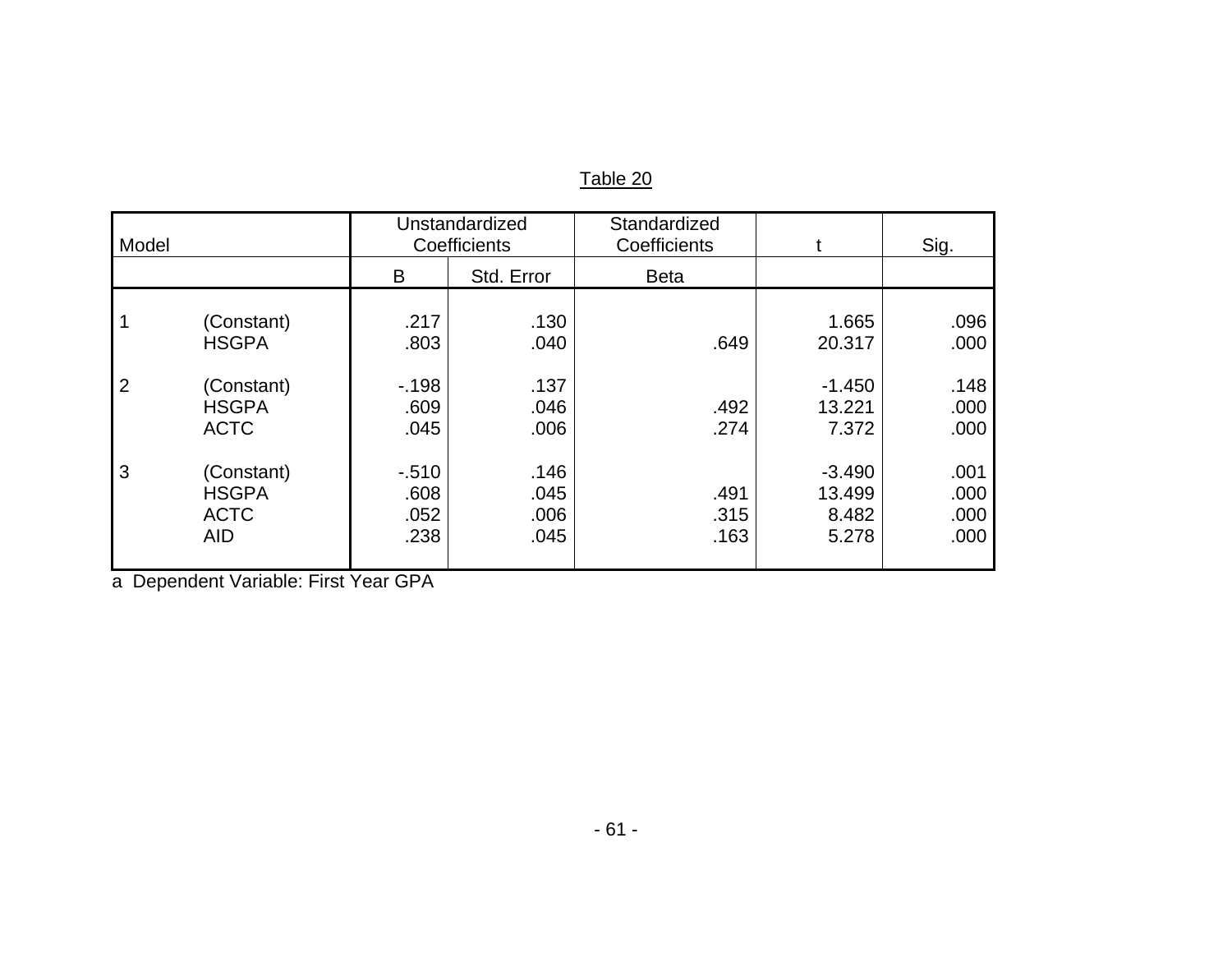Table 21 shows the correlation between variables. This correlation table explains the relationships between independent variables as well as the relationships between the independent variables and the dependent variable.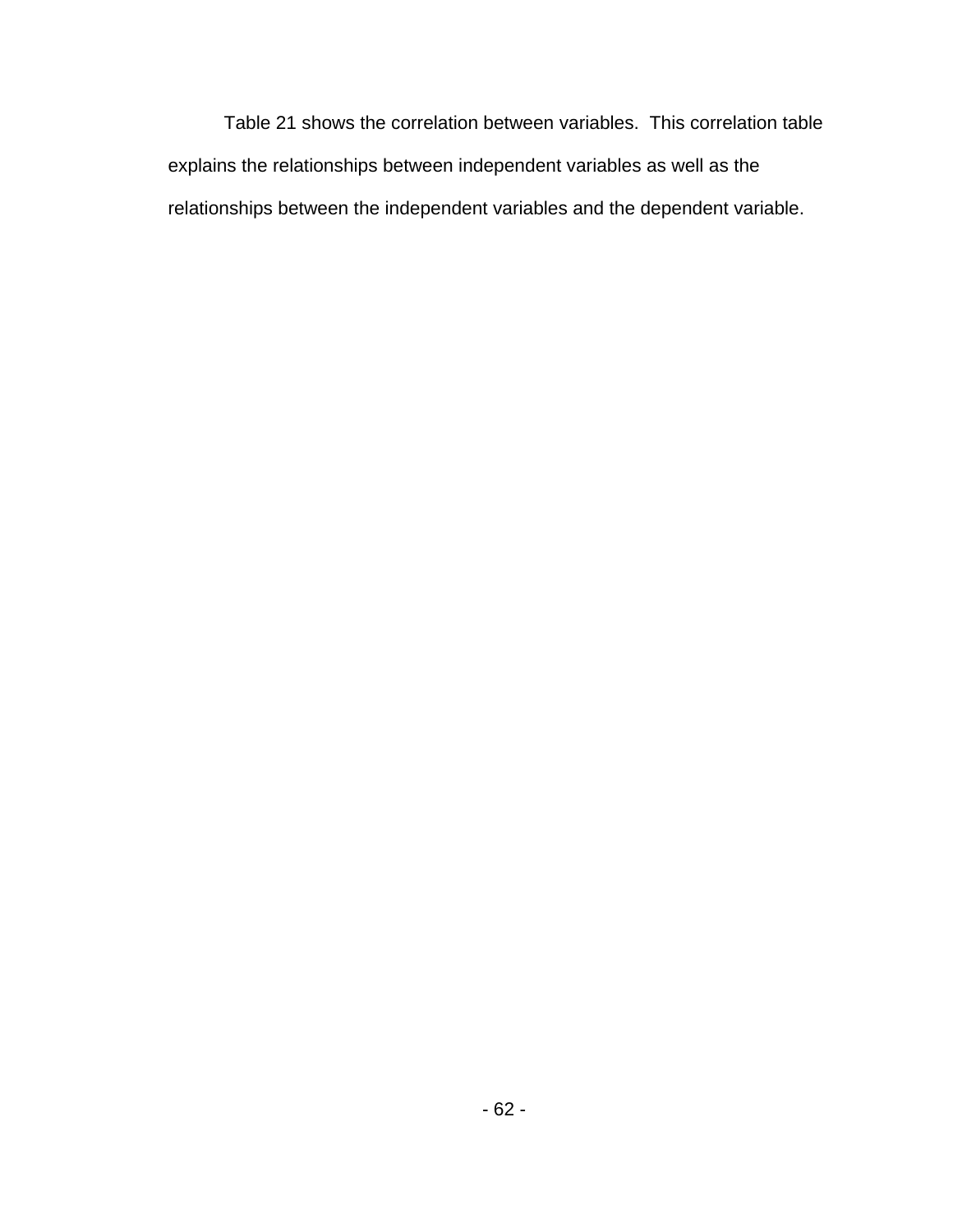| Variables           | Actual<br><b>GPA</b> | Sport<br>Code            | Aid<br><b>Status</b> | Admit<br><b>Status</b>   | Gender                    | Ethnicity  | HS GPA                    | <b>HS</b><br><b>RANK</b> | <b>ACTC</b>              | <b>ACTE</b>              | <b>ACTM</b>              |
|---------------------|----------------------|--------------------------|----------------------|--------------------------|---------------------------|------------|---------------------------|--------------------------|--------------------------|--------------------------|--------------------------|
| <b>Actual GPA</b>   | $\mathbf{1}$         | $.334$ <sup>(**)</sup> ) | .017                 | $.422$ (**)              | $-.320$ (**)              | $-0.025$   | $.649$ <sup>**</sup> )    | $.583$ <sup>(**</sup> )  | $.556$ <sup>(**)</sup> ) | $.533$ <sup>(**)</sup>   | $.531$ <sup>(**)</sup> ) |
| Sport Code          |                      |                          | .059                 | $.341$ <sup>(**)</sup> ) | $-.365$ <sup>**</sup> )   | $-.099(*)$ | $.347$ <sup>(**)</sup> )  | $.285$ <sup>(**)</sup> ) | $.371$ <sup>(**)</sup> ) | $.343$ <sup>(**)</sup> ) | $.335$ <sup>(**)</sup> ) |
| <b>Aid Status</b>   |                      |                          |                      | $-.252$ <sup>**</sup> )  | $-.102(*)$                | $-0.012$   | $-.138$ <sup>**</sup> )   | $-.142$ <sup>**</sup> )  | $-.249$ <sup>**</sup> )  | $-.251$ <sup>**</sup> )  | $-.177$ (**)             |
| <b>Admit Status</b> |                      |                          |                      | 1                        | $-.190$ <sup>(**)</sup> ) | $-0.047$   | $.639$ <sup>(**)</sup> )  | $.669$ <sup>(**</sup> )  | $.628$ <sup>**</sup> )   | $.569$ <sup>(**)</sup> ) | $.584$ <sup>(**)</sup> ) |
| Gender              |                      |                          |                      |                          |                           | .021       | $-.335$ <sup>(**)</sup> ) | $-.278$ <sup>**</sup> )  | $-0.158$ <sup>**</sup> ) | $-.261$ <sup>**</sup> )  | $-.087(*)$               |
| Ethnicity           |                      |                          |                      |                          |                           | 1          | $-071$                    | $-0.033$                 | $-.106(*)$               | $-062$                   | $-.087*$                 |
| <b>HS GPA</b>       |                      |                          |                      |                          |                           |            | 1                         | $.872$ <sup>**</sup> )   | $.572$ <sup>**</sup> )   | $.554$ <sup>(**)</sup> ) | $.548$ <sup>(**)</sup> ) |
| <b>HS RANK</b>      |                      |                          |                      |                          |                           |            |                           | $\mathbf{1}$             | $.535$ <sup>(**)</sup> ) | $.525$ <sup>(**</sup> )  | $.520$ <sup>**</sup> )   |
| <b>ACTC</b>         |                      |                          |                      |                          |                           |            |                           |                          | 1                        | $.888$ <sup>(**</sup> )  | $.869$ <sup>(**</sup> )  |
| <b>ACTE</b>         |                      |                          |                      |                          |                           |            |                           |                          |                          | 1                        | $.685$ <sup>(**</sup> )  |
| <b>ACTM</b>         |                      |                          |                      |                          |                           |            |                           |                          |                          |                          |                          |
|                     |                      |                          |                      |                          |                           |            |                           |                          |                          |                          |                          |

N = 570 \*\* Correlation is significant at the 0.01 level (2-tailed).

\* Correlation is significant at the 0.05 level (2-tailed).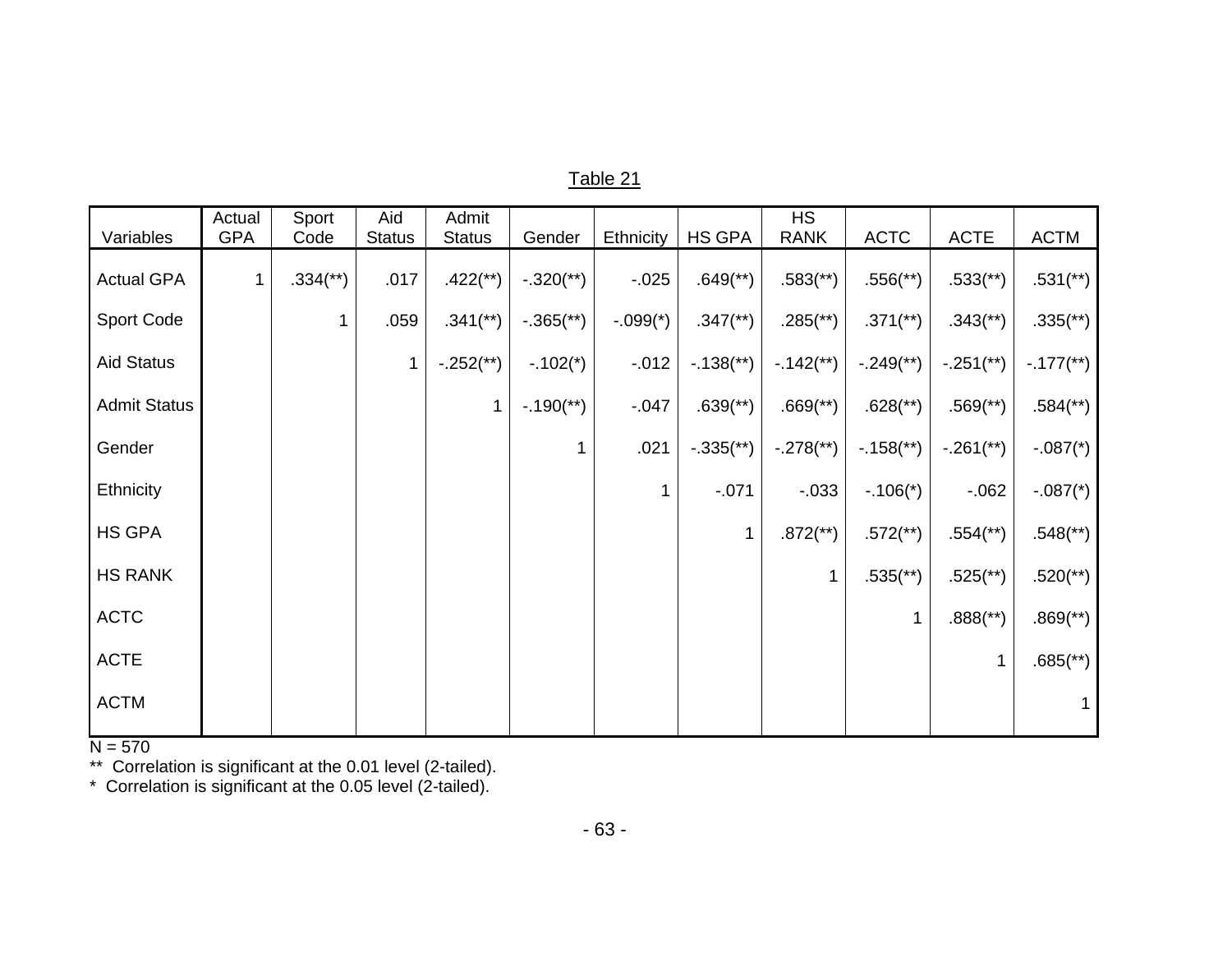# CHAPTER V

# SUMMARY, FINDINGS, DISCUSSION, CONCLUSIONS, AND RECOMMENDATIONS FOR FURTHER STUDY

#### Summary

 The purpose of this study was (1) to compare the first year academic performance of student athletes to the campus predicted first year GPA and (2) identify a more accurate model to predict first year GPA for this population considering the vast differences between student athletes and the general student body.

The analysis of predicted and actual first year performance allowed the researcher to determine if the prediction model used by the Office of University Admissions is an accurate predictor of first year GPA for student athletes. It was determined that the prediction model created by the Office of University Admissions to predict first year GPA for the incoming student body does not accurately predict first year GPA for the student athlete population. This caused the researcher to reject the null hypothesis that the campus formula was an accurate predictor of first year academic performance for student athletes. This analysis further allowed the researcher to identify characteristics of students who seemed to flourish in the structured, supportive environment provided by the academic support system in athletics. In contrast, the researcher was able to

- 64 -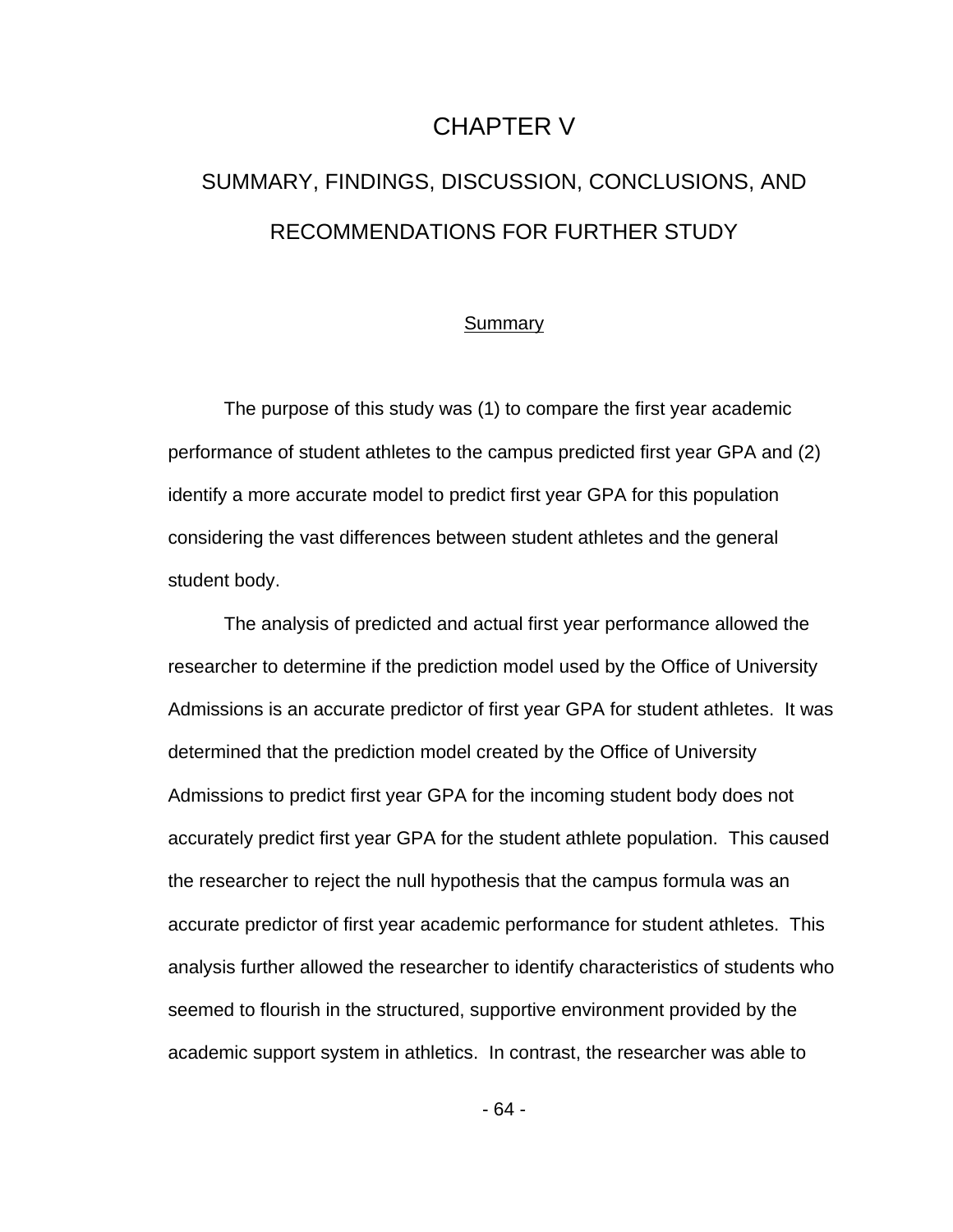identify students who, based on the individual student's incoming ability, struggled to perform at the institution's expectations.

 Based on the rejection of the null hypothesis stated above, a regression analysis was performed in an attempt to identify variables that significantly explain the variance in first year GPA for student athletes. There is an interesting mix of findings that will be presented and discussed in the upcoming sections.

## **Findings**

 This section will present the findings from the research done on academic performance of student athletes at the University of Missouri. The comparison to campus predicted GPA will be presented first, followed by the results from the regression analysis.

 Based on campus's generally accepted prediction equation for the incoming student body, the population of student athletes as a whole outperformed the campus predicted first year GPA by an average of .201 grade points, with approximately 70% of the students performing better than the campus predicted GPA. Further analysis of the data continued to separate and identify students who outperformed the predicted GPA by considerable margins.

The most notable findings are those of students in the special admit category. Initial breakdown of this group showed that the predicted GPA was outperformed by .432 grade points. This seems to be a large discrepancy considering this is in the context of a 4-point scale.

- 65 -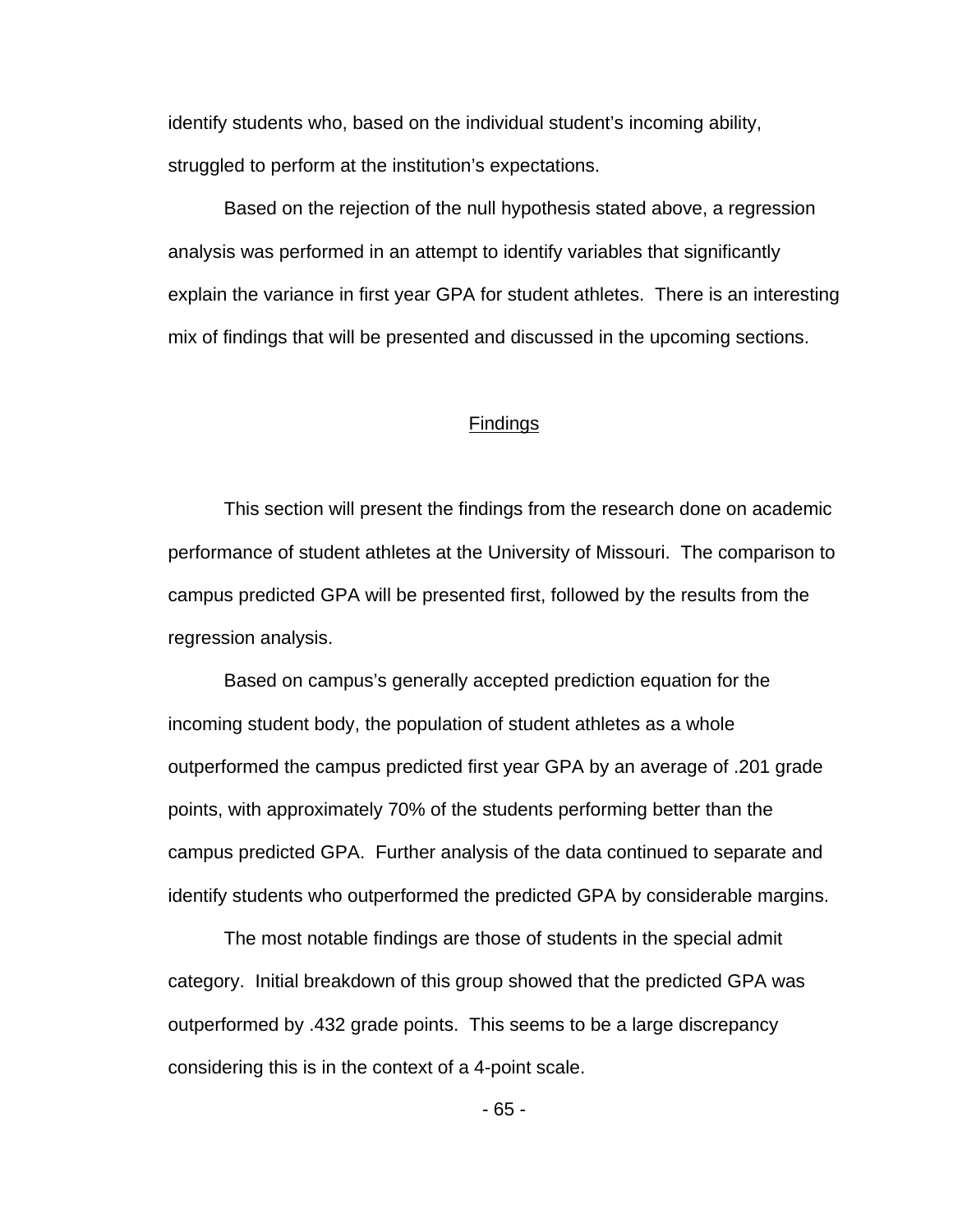The initial analysis of students on athletic scholarship and those that are not on athletic aid shows a small difference. However, further analysis of this variable shows a large discrepancy between male scholarship and male nonscholarship students with male scholarship students outperforming the predicted GPA by .290 grade points while the non-scholarship males performed at a -.003 rate compared to the campus predicted GPA. In addition, an even larger difference is shown when breaking aid status into revenue and non-revenue sports. The outcome shows a difference of more than half of a grade point, with students on athletic scholarship in revenue sports outperforming the predicted GPA by .426 grade points while non-scholarship students participating in revenue sports actually performed at a -.135 grade point margin.

 Another interesting discovery was found when looking at ethnic origin. Students in each category of ethnic origin outperformed the campus predicted GPA, but to what extent was interesting. African American students performed better than Caucasian students when taking academic preparedness into the consideration. African American students outperformed the predicted GPA by .303 grade points while Caucasian students outperformed the predicted GPA by .167 grade points.

 The results not only provided intriguing information on students who outperformed the predicted GPA, but also some who performed poorly compared to the predicted GPA. The most underperforming group is found when looking at regular admit males who participate in revenue sports, but are not on athletic aid. This group performs at a -.229 when compared to the campus predicted GPA.

- 66 -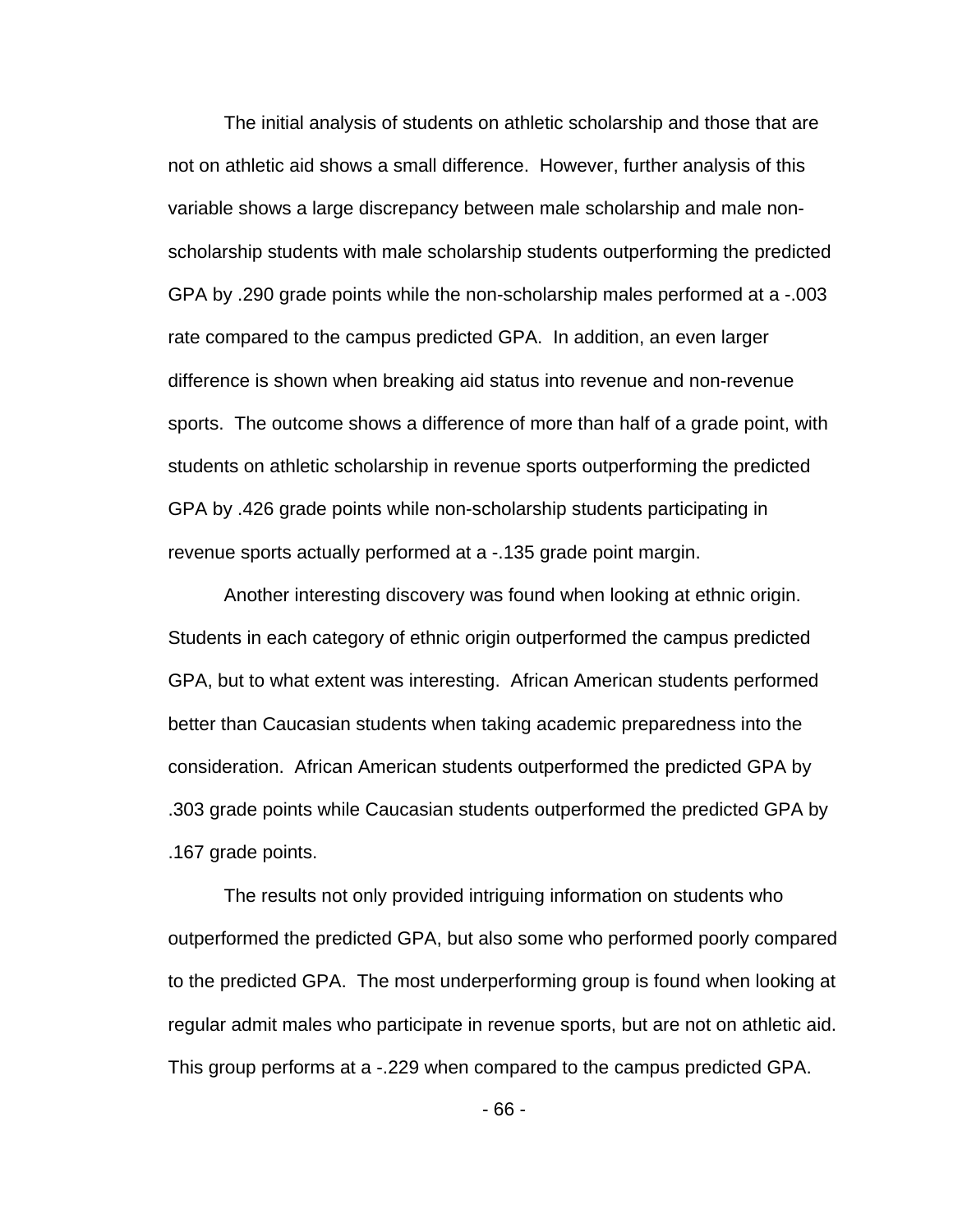Of further interest are the findings that did not differentiate between certain groups. For instance, students in both revenue and non-revenue sports outperformed the predicted GPA, but the difference between these two groups was very small with students in revenue sports at .217 and students in nonrevenue sports at .195 points above the predicted GPA. This was a surprising result considering the large amount of attention that is given to the academic failures of students that participate in revenue producing sports.

Based on the above findings, it was determined that the prediction model used by the Office of University Admissions was not an accurate predictor of first year GPA for student athletes. Thus, the null hypothesis for question 1 was rejected, leading the researcher to attempt to identify a more accurate model to predict first year GPA for the student athlete population.

A stepwise regression analysis was performed and provided a model that showed three variables that significantly predict first year performance for student athletes. Together, high school GPA, ACT composite, and aid status explained nearly 50% of the variance in first year GPA. High School GPA was responsible for explaining 42% of the variance, ACT Composite explaining just over 5% of the variance, and aid status explaining approximately 2.5% of the variance. Two more variables were statistically significant (gender and admit status), but were left out of the results because the variables explained less than 1% of the variance and thus were not considered substantial enough to retain.

Six variables were not significant in predicting first year success, including ACT English score, ACT Math score, high school class rank, race, sport code,

- 67 -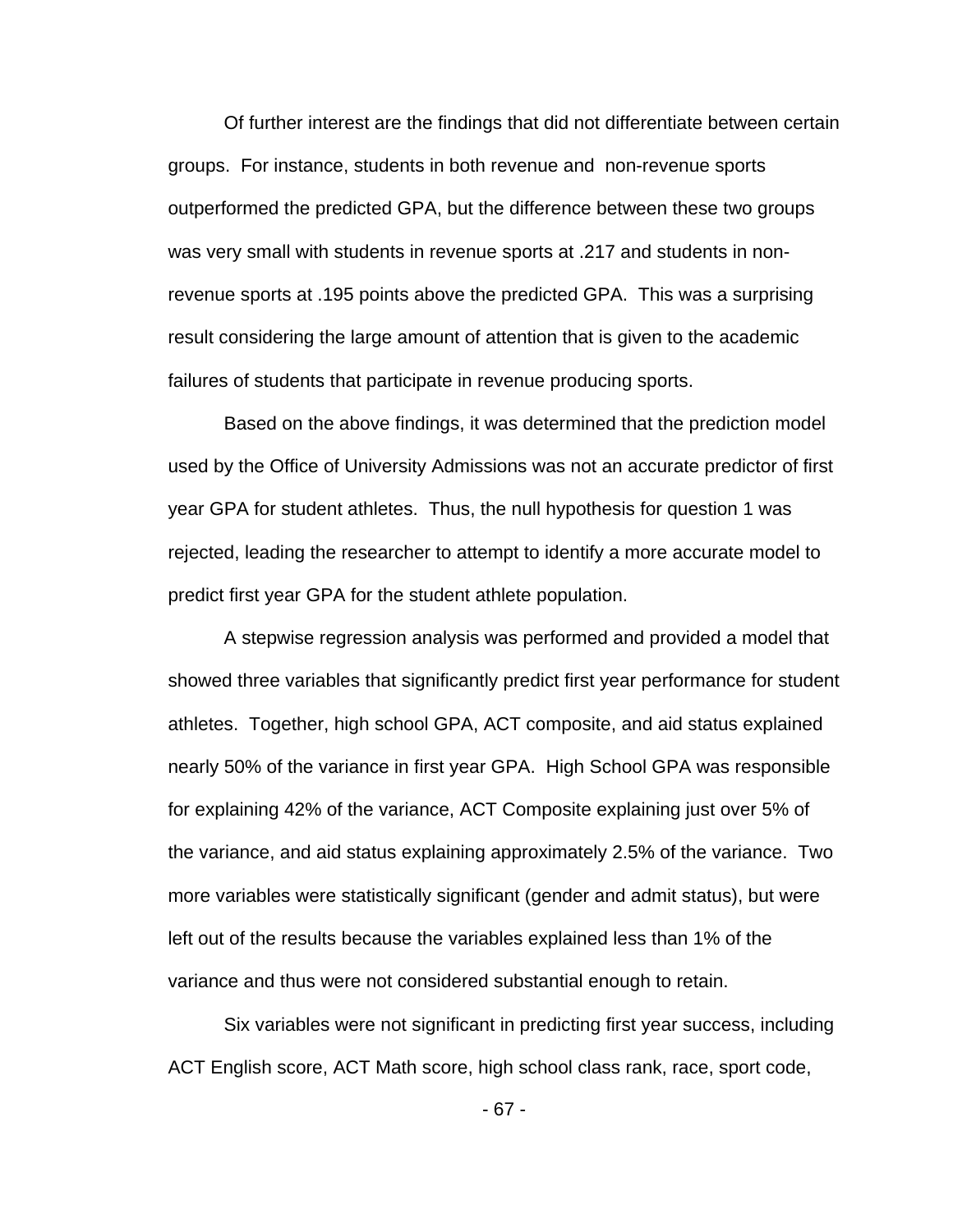and admit status. However, analysis of the correlation coefficient (*r*) table explains why some of these variables were not significant. Independent variables that are highly correlated explain a similar portion of the variance in first year GPA. Thus, the regression analysis will identify the most significant of those highly correlated variables. For example, for obvious reasons the ACT English (*r* = .888) and ACT Math (*r* = .869) variables were significant and highly correlated with the ACT Composite variable. Thus, the ACT Composite variable was accepted while the English and Math sub-score variables were rejected. In addition, high school class rank (*r* = .872) and high school GPA were significant and highly correlated, creating a similar situation to the ACT variables. Further, admit status at the University of Missouri is based on high school GPA (*r* = .639) and class rank  $(r = .669)$ . So, it is understood why those variables were significant with high correlation, leading admit status to be rejected in the regression analysis.

The correlation outcome produced an interesting finding. It was found that sport code was not even moderately correlated with other variables and was not a significant predictor of first year GPA. This was an intriguing result considering the attention given to the perceived poor academic performance of students in revenue producing sports. The regression analysis also concluded that sport participation did not predict first year success.

Continued analysis of the correlation table shows the relationship between the dependent variable (actual first year GPA) and the independent variables. Only two variables, aid status (*r* = .017) and ethnicity (*r* = -.025) were not

- 68 -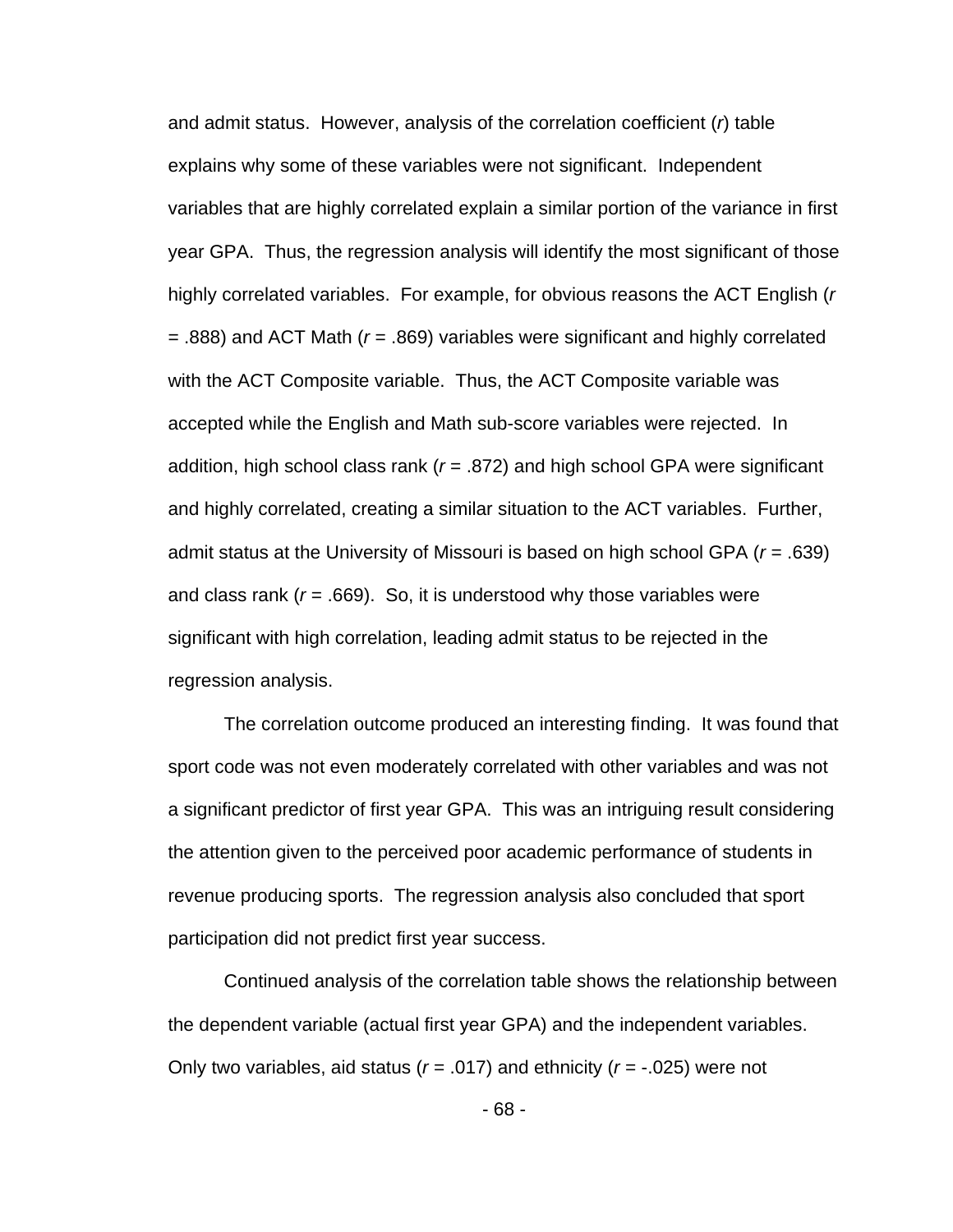significantly correlated to first year GPA. There were five variables, admit status (*r* = .422), high school rank (*r* = .583), ACT composite (*r* = .556), ACT English (*r* = .533), and ACT Math (*r* = .531), that were significant and moderately correlated with first year GPA and one variable, high school GPA (*r* = .649), was significant and highly correlated with first year GPA.

#### **Discussion**

The researcher's purpose for looking at the academic performance of student athletes in relation to the predicted grade point average produced by a verified campus measure was to include the difference in academic preparation of students. To compare grade point averages from one student to another without considering the incoming ability of the student is irresponsible and inaccurate. Unfortunately, this technique is performed and accepted in much of the related literature, such as Shuman & Bowen's 2001 study on the academic performance of student athletes compared to non-athletes and Maloney & McCormick's (1993) study on the academic achievement of student athletes. An accepted formula to predict first year success gives the researcher an opportunity to look at performance in context and evaluate that performance by comparing it to what was expected.

Some very interesting findings were discovered when dissecting the data by demographic categories. The fact that the student athlete population as a whole outperforms the campus predicted GPA by two-tenths of a grade point is

- 69 -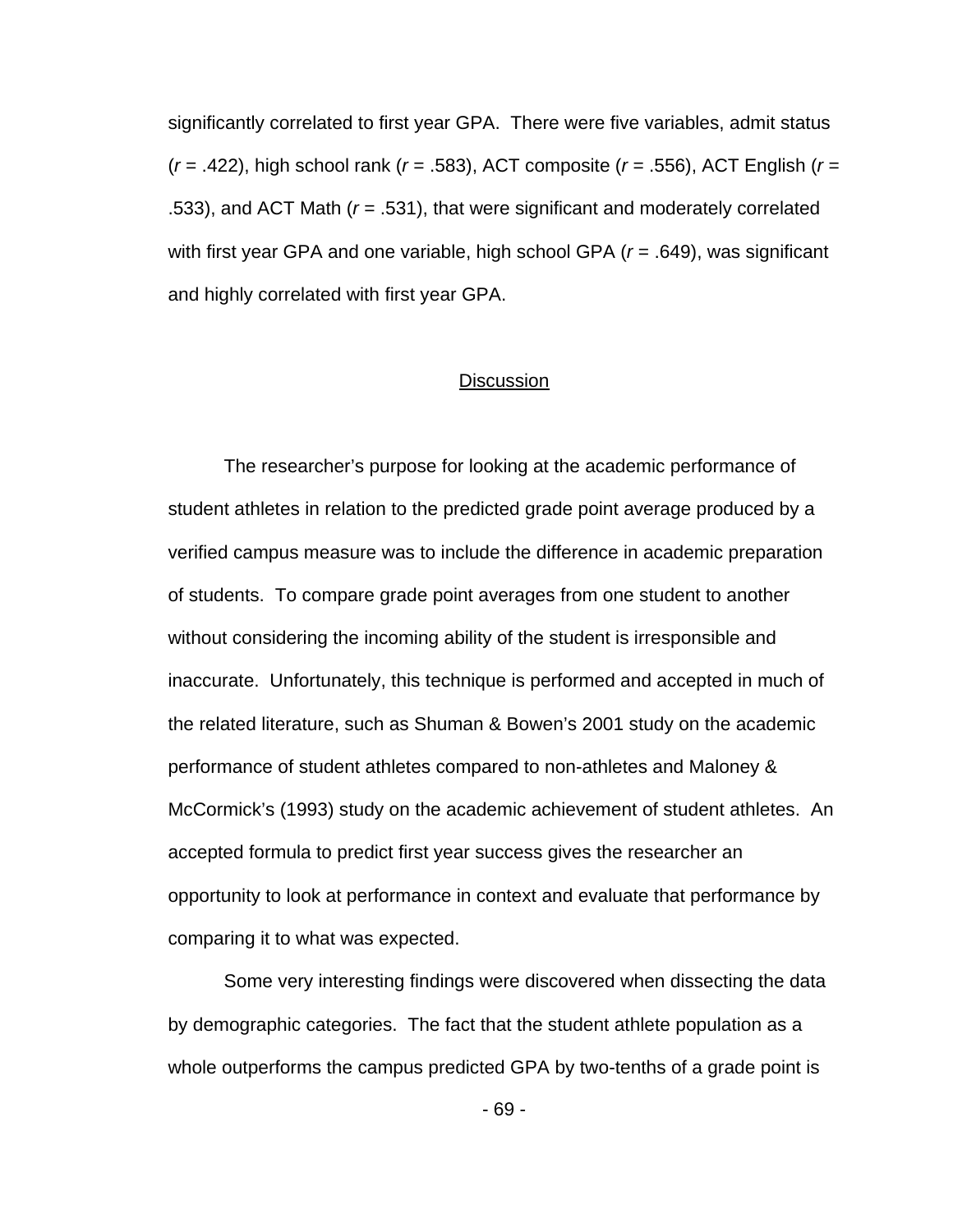not surprising due to the support that is available. However, continued breakdown of the data identifies very interesting findings.

One positive outcome was the performance of African American student athletes. These students performed .303 grade points higher than the campus predicted GPA. This group's performance was interesting to see as it has been stated that African American students tend to perform better when they feel like they are a part of a community and have other people that have similar interests to connect with (Toney & Lowe, 2001). Athletics lends itself to this setting because students are closely connected with other teammates and have many of the same interests. This sense of community has no doubt helped student athletes adapt to college life and find the support needed to surpass expectations in the classroom.

The largest discrepancy in performance proved to be with the special admit population. Although special admits did not meet minimum admissions standards to the University, the institution admitted these students because of the positive benefits that are provided in another area of campus life. Because of the special admission, this group tends to be the most closely monitored. It is important to highlight this group's performance as these students are a responsible part of the University community and must make adequate academic progress once here. The data shows that this is true as special admit student athletes tend to outperform the campus predicted GPA by more than four-tenths of a grade point as a whole and even more when the data is analyzed further. While it was not in the scope of this study, it appears that this performance is

- 70 -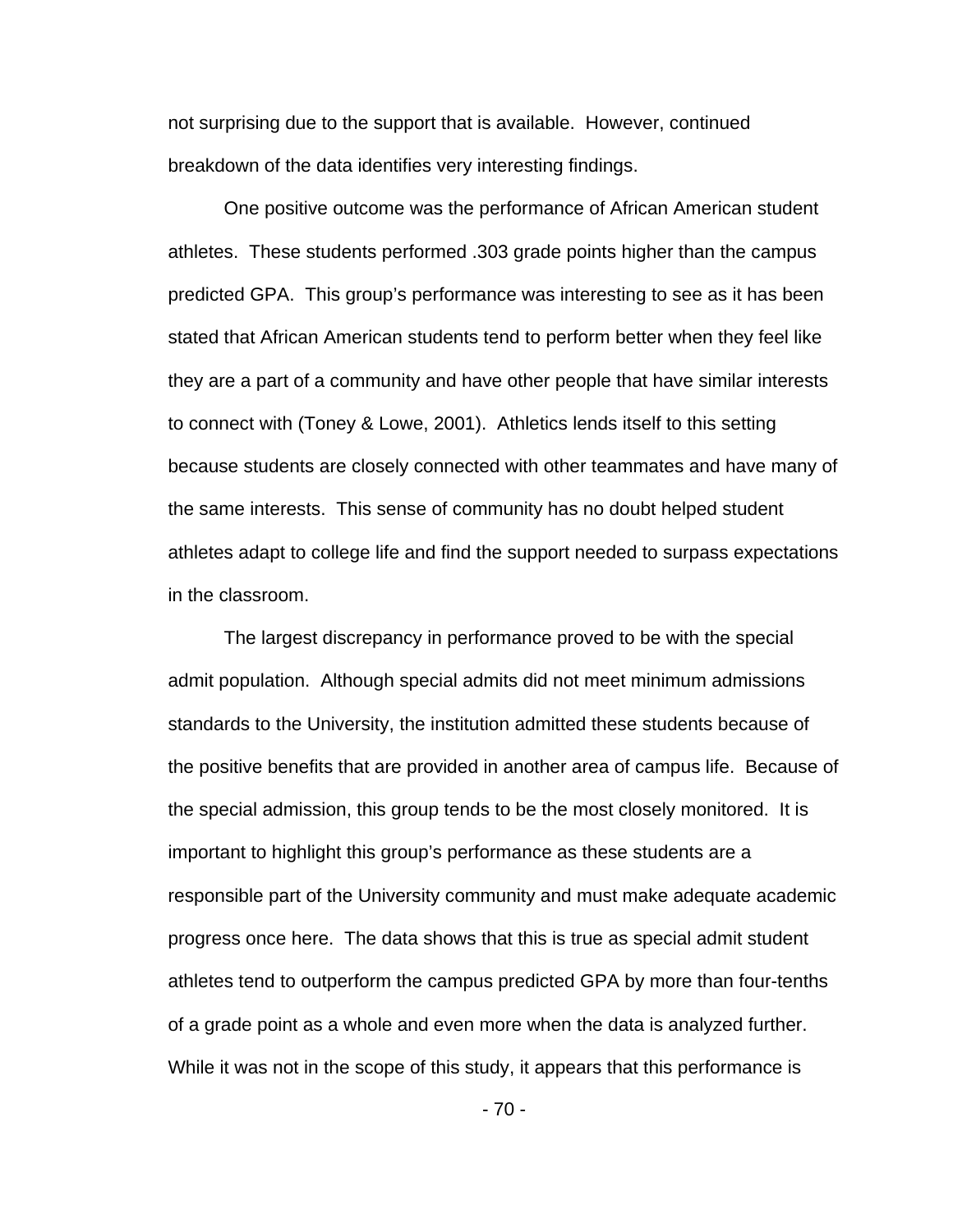largely due to the structure of athletics and the academic support that is provided, including the emphasis put on the academic success of this population. This is a positive finding as it shows the institution's commitment to the student. If an institution is going to admit a student that does not meet minimum standards, then a responsibility is put on the University to provide the support necessary to aid in the academic success of these students. If the institution can not provide that support, it would be irresponsible to admit these students in the first place.

An additional positive viewpoint that is presented from this outcome appears when looking at the proportion of African American students included. 20% of the student athlete population analyzed in this study were African American compared to only 6% of the undergraduate population at Missouri. It is stimulating to see the long term benefits that these students are providing the institution as each student adds to the increasingly diverse population of the student body. It seems like a positive situation for the student, the institution, and society. The student is receiving a quality education, the institution creates an environment filled with diversity and society gets individuals who are able to provide wide contributions to its development.

One finding that is of particular concern is the discrepancy between scholarship and non-scholarship students in revenue sports. While it is impressive to see the scholarship students in this group outperform the predicted GPA by more than four-tenths of a grade point, it is concerning to see the nonscholarship student in this same category perform at such a low level,

- 71 -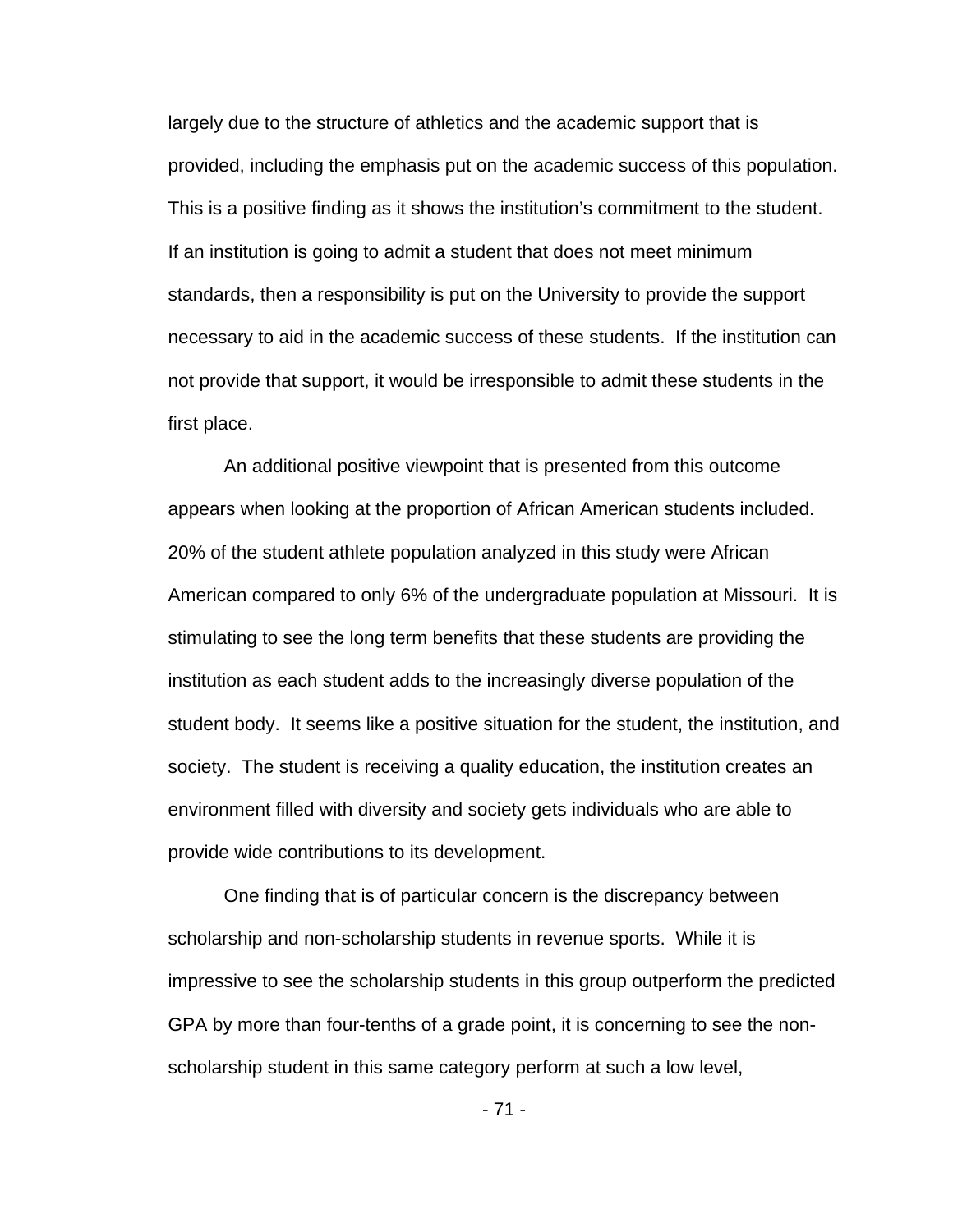underperforming by more than a tenth of a grade point. This is an area that should be addressed by identifying the issues surrounding the problem and providing the necessary support to bring about change. The institution must provide the same emphasis and support for all students, regardless of scholarship status. In return, these students should be held to the same academic responsibility.

The surprising lack of difference between revenue and non-revenue sports was an interesting outcome. Generally, it is presumed that students participating in revenue sports perform at a low academic level. It may be true that these students perform at a lower level when just GPA is compared. However, when incoming ability is taken into consideration, these students are performing similar to other student athletes and better than campus expectations. This was proven as both groups outperformed the campus predicted GPA by approximately .2 grade points. This is another important reason why a context should be identified when looking at the performance of students. While students in revenue sports may perform at a lower level overall than general students, based on the academic ability and the predicted GPA of each student, this group is performing at a similar or slightly higher level.

The second purpose of this study was to identify a model that accounts for the greatest portion of variance in first year academic performance for student athletes. It was not surprising to see high school GPA and ACT Composite as significant predictors of academic success, but it was interesting to see aid status replace the campus' high school class rank variable. Nearly 50% of the variance

- 72 -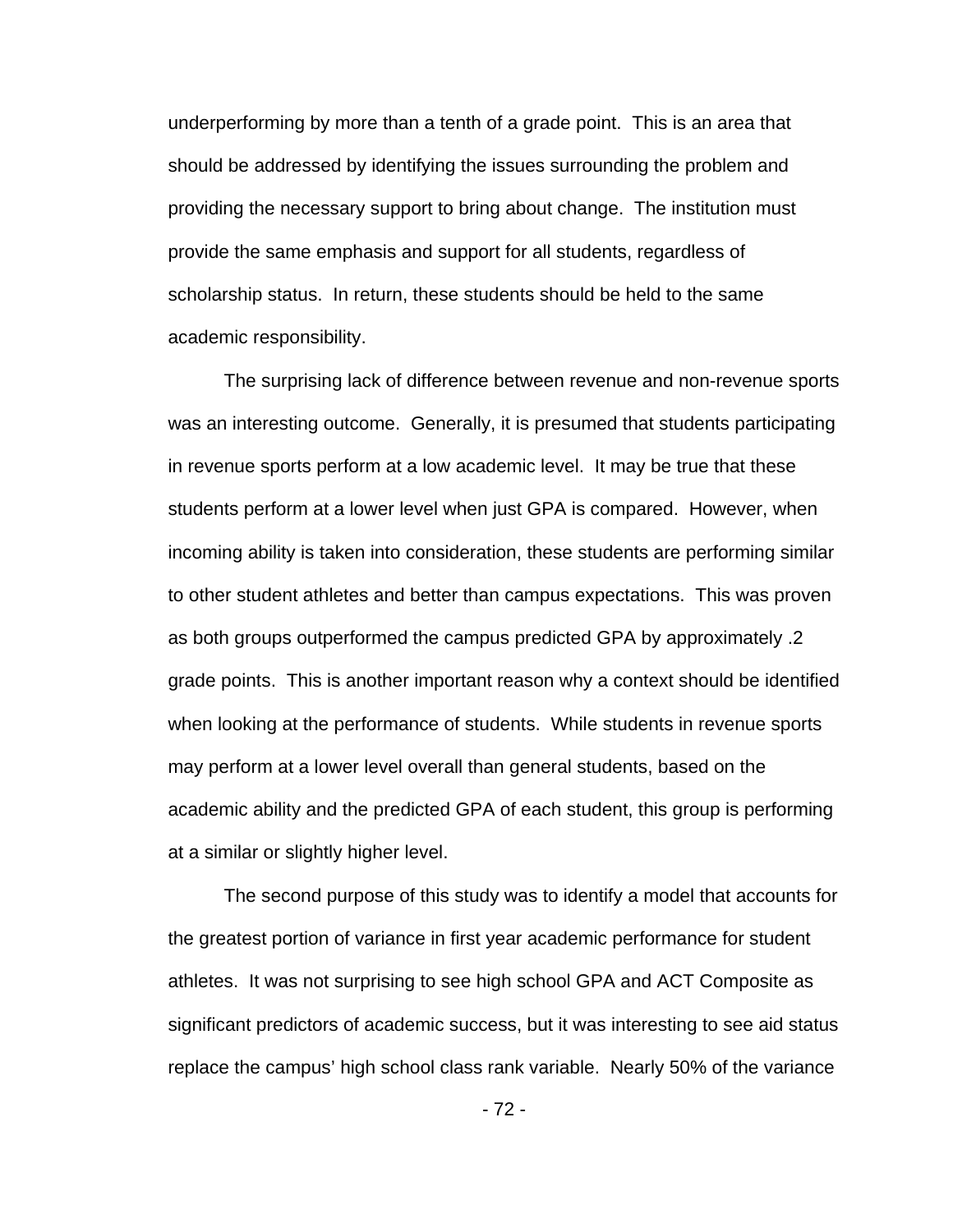in first year performance was predicted with these three variables. While the variables that were significant are noteworthy, the variables that are not significant warrant considerable attention. Sport code was discussed earlier as a variable with interesting findings. In addition, gender and race were variables that were anticipated to be significant in explaining student athlete performance. This is especially interesting due to the attention given by the media expecting males and minority students to perform poorly academically.

This information should prove significant for the institution and student support center for athletics. With the increased attention put on the academic success of student athletes by the NCAA, the institution will be held more accountable than ever. The punishments dealt by the NCAA to institutions with below average academic performance could cripple the athletic department's ability to compete with national counterparts. The academic performance of these student athletes also reflect on the institution as a whole. With the attention given to publicly released data, the University's name is attached to this performance, thus giving these students the ability to affect the public perception of the University. This research provides the institution with the data necessary to identify students who may need extra academic attention and can be utilized to mandate specific programming for these students.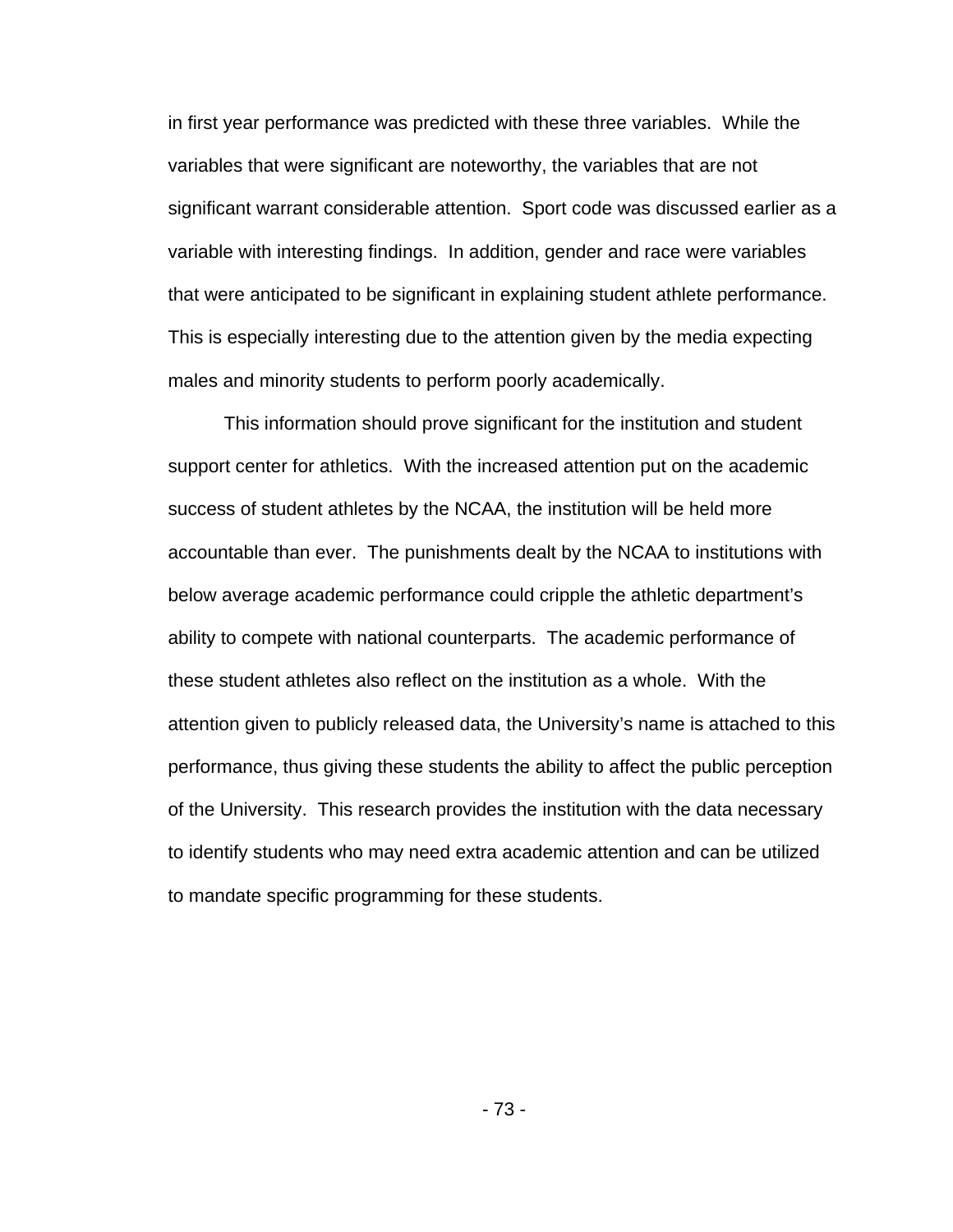#### **Conclusions**

These findings continue to support the purpose of the current study to initially compare performance to a standard measuring tool. Without the context given in this study, one might assume that many of the students identified performed poorly in their academic endeavors. In contrast, when academic preparedness was taken into consideration, most student athletes proved to perform at or above expected performance levels.

It is commendable that student athletes as a whole outperform the campus predicted GPA while accepting the challenging task of balancing a rigorous academic schedule and demanding athletic commitment. While this study did not attempt to identify causation, this performance is in no doubt aided by the structured nature of athletics, the community that it creates and the support that is provided. However, it also shows that the University is fulfilling the commitment to the student when he/she accepts to attend an institution to compete in athletics.

Academic support systems for student athletes provide a nurturing, controlled environment that aid in the individual development and growth as a student and not just as an athlete. This commitment to academic growth is surely a key component to the academic success of the student athlete population. Continued investment and emphasis put on the academic excellence of the student athlete population is supported in research by Lambertson (1998), when departments with required programming for student athletes averaged a

- 74 -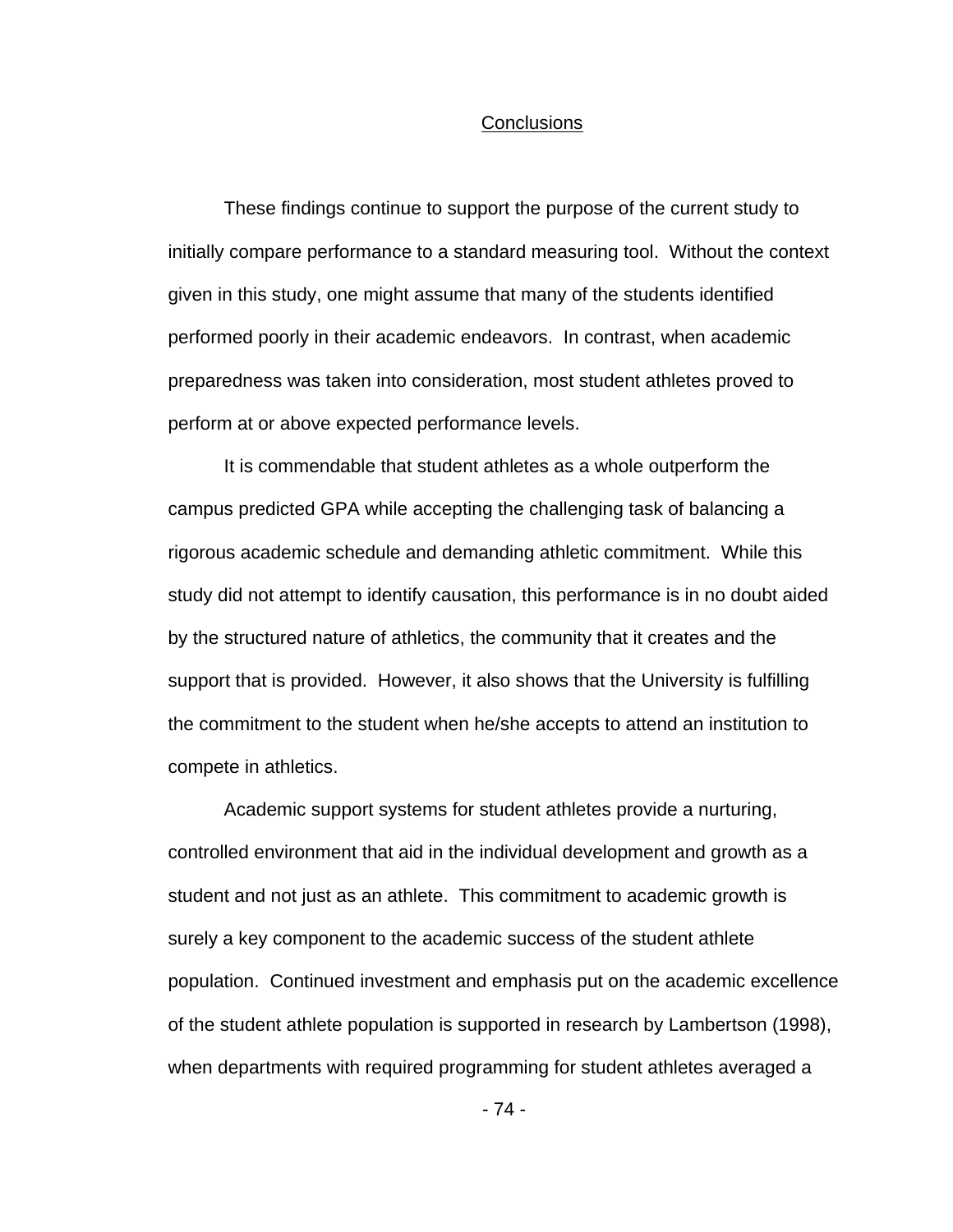14% higher graduation rate than programs with no mandatory programming. If a non-targeted approach has such a profound affect on graduation, the current research can open up the doors of possibility for these academic support programs. If resources and attention can be focused to those students who need the most assistance, the first year success of these students will lead to retention and the ultimate goal of graduation.

#### Recommendations for Further Study

While a significant model was identified, only 50% of the variance in first year performance was defined. Future research should identify additional variables that could define additional variance in the first year academic performance of student athletes. The difficulty in this is that the possibilities are endless and thus provides an obstacle as to which way the researcher should continue. However, this research leads to so many additional questions, that one could spend a career diving deeper into academic performance of the intriguing population that is the student athlete.

Additional research could be continued on the current model to further develop the ability to predict the academic success of student athletes at the University of Missouri. As the profile of student changes, so does the model. Thus, if the model is to an accurate benefit to the institution, it must be kept current with each incoming class.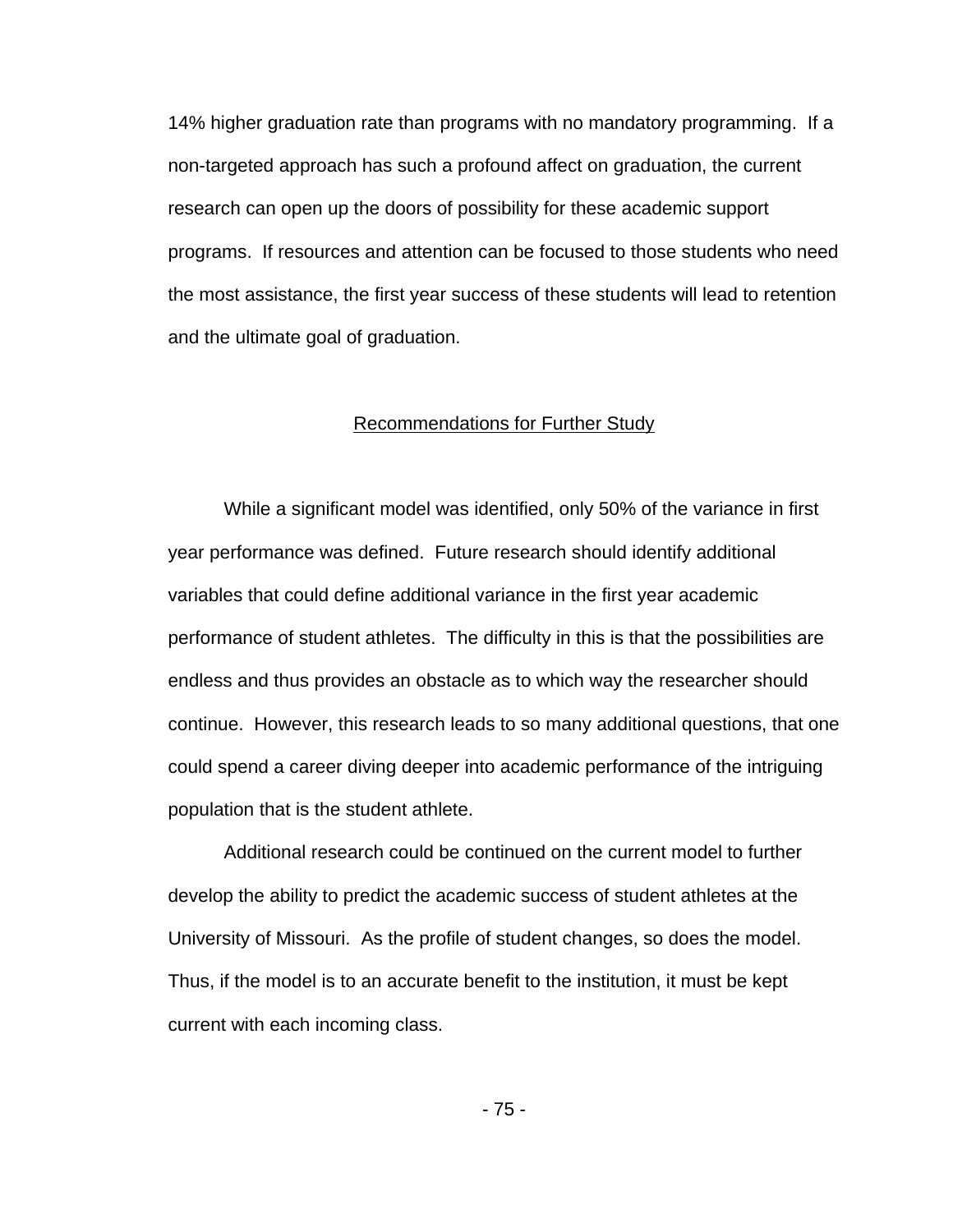Another possibility for future research rests with the ability to take this model to other institutions in an attempt to identify significant predictors within each institution. The current outcomes will provide the University of Missouri the ability to identify students who need additional support to be successful at the institution. Other institutions are suggested to look at similar research in order to provide the programs necessary to ensure the academic success of student athletes.

It is suggested that the administration at the University of Missouri utilize the current research in order to evaluate the current performance of student athletes as well as increase programming for those falling below campus expectations. Continued assessment of programming and student performance will provide the institution with further research and data on incoming student athletes.

 Due to the nature of the transfer student, a predicted GPA is not created for this population. Further research may be able to look into the ability and performance of these students in order to identify a similar model. Unfortunately, much of the incoming academic information is not readily available for these students so the research must be creative in identifying ways to define incoming ability.

 Another important aspect to consider when looking at specific sport teams is the impact that the coach has on his/her students. The philosophy of the coach has a profound affect on the emphasis put on academic success. Further

- 76 -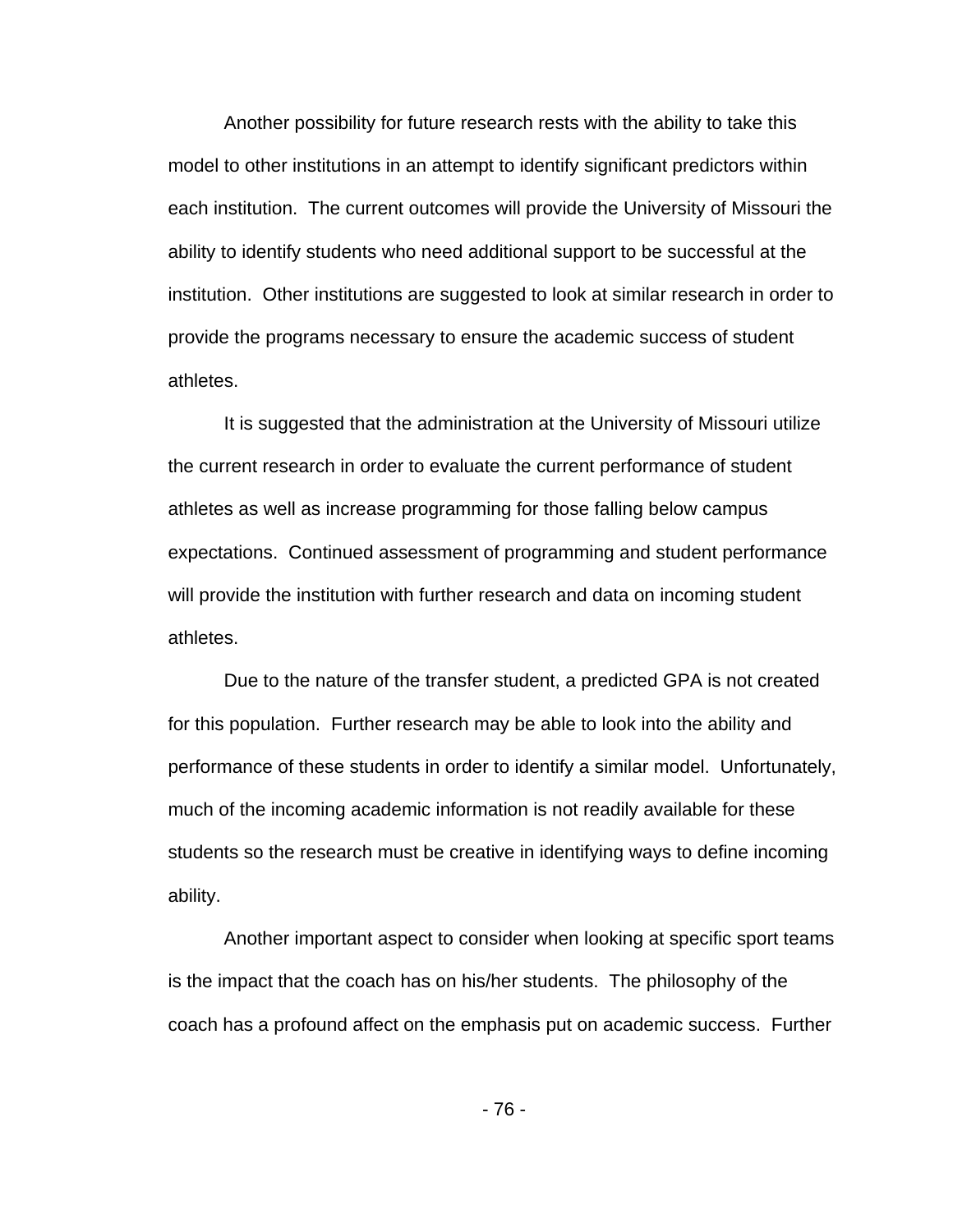research would benefit by identifying a method to measure individual coach's influence on academic performance.

 This research provided a foundation for future research concerning the academic performance of student athletes at the University of Missouri. As important as this research is in identifying a model with which to start from, this research provides ample opportunity to continue defining variables that affect first year student athlete academic success.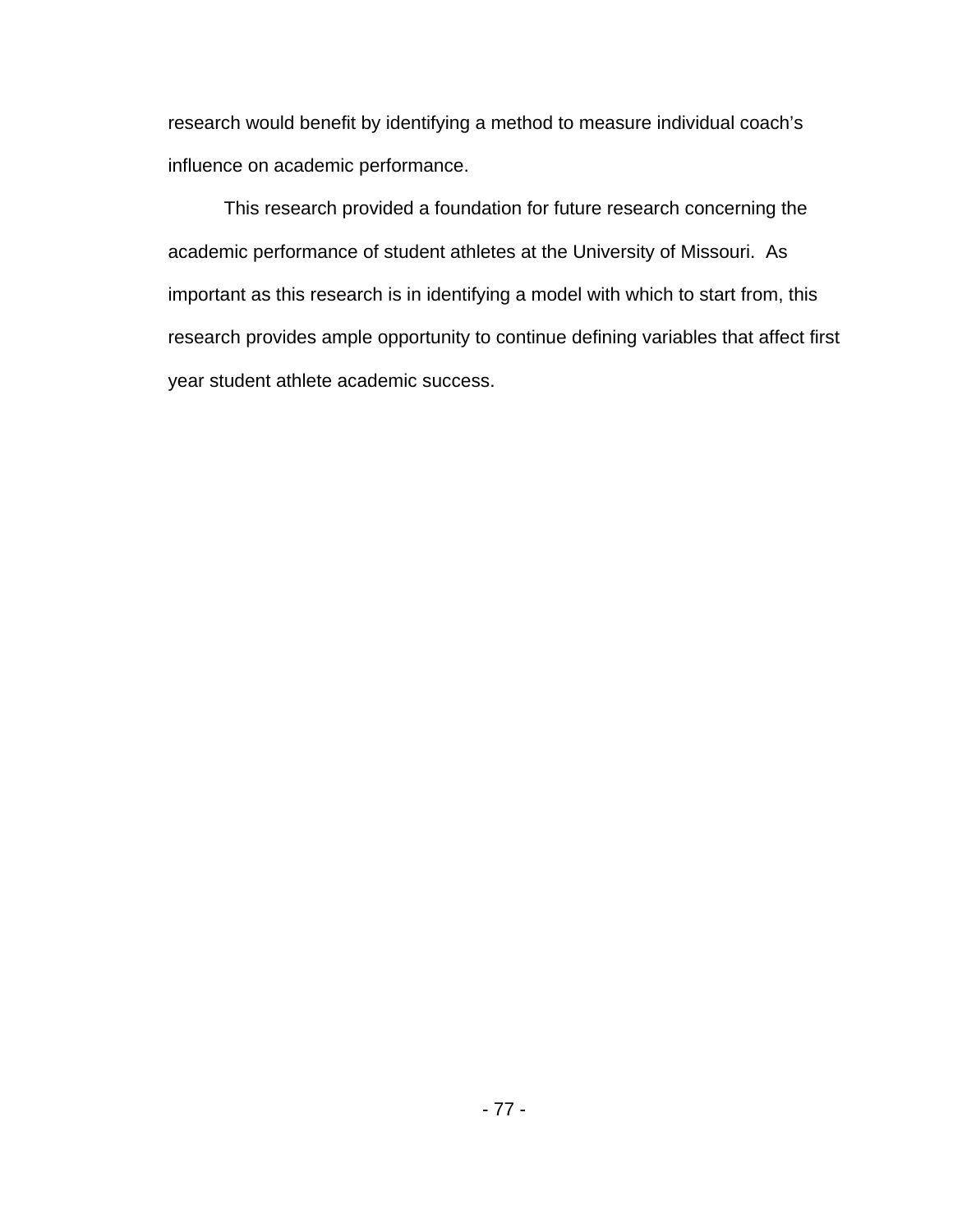## References

 Allen, W.R. (1986). *Gender and campus race differences in black student academic performance, racial attitudes, and college satisfaction*. Atlanta, GA: Southern Education Foundation.

Astin, A. (1993). *What matters in college?* San Francisco: Jossey-Bass.

Brown, G.T., (2005, February 14). APR 101. The NCAA News Online. Ncaa.org.

 Bryant, C. (1992, January 1). Athletes will meet the challenge of stricter academic regulations. *The NCAA News*, 4.

Debard, S., Spielmans, G., & Julka, D. (2004). Predictors of academic achievement and retention among college freshman: A longitudinal study. *College Student Journal*, 38 (1).

Duvall, H. (1986, September 15). Test-score requirement is proposition 48 flaw. *The NCAA News*, 2-3.

 Engstrom, C. M., & Sedlacek, W. E. (1991). A study of prejudice toward university student athletes. *Journal of Counseling & Development*, 70, 189-193.

 Eveln, J. (2000). Retention: graduation's critical component. *Black Issues in Higher Education*, 17 (3), 6.

 Flaxman, E. (1983). Helping minority students with nontraditional skills enter and complete college. Urban and Minority Education; Teachers College, Columbia University.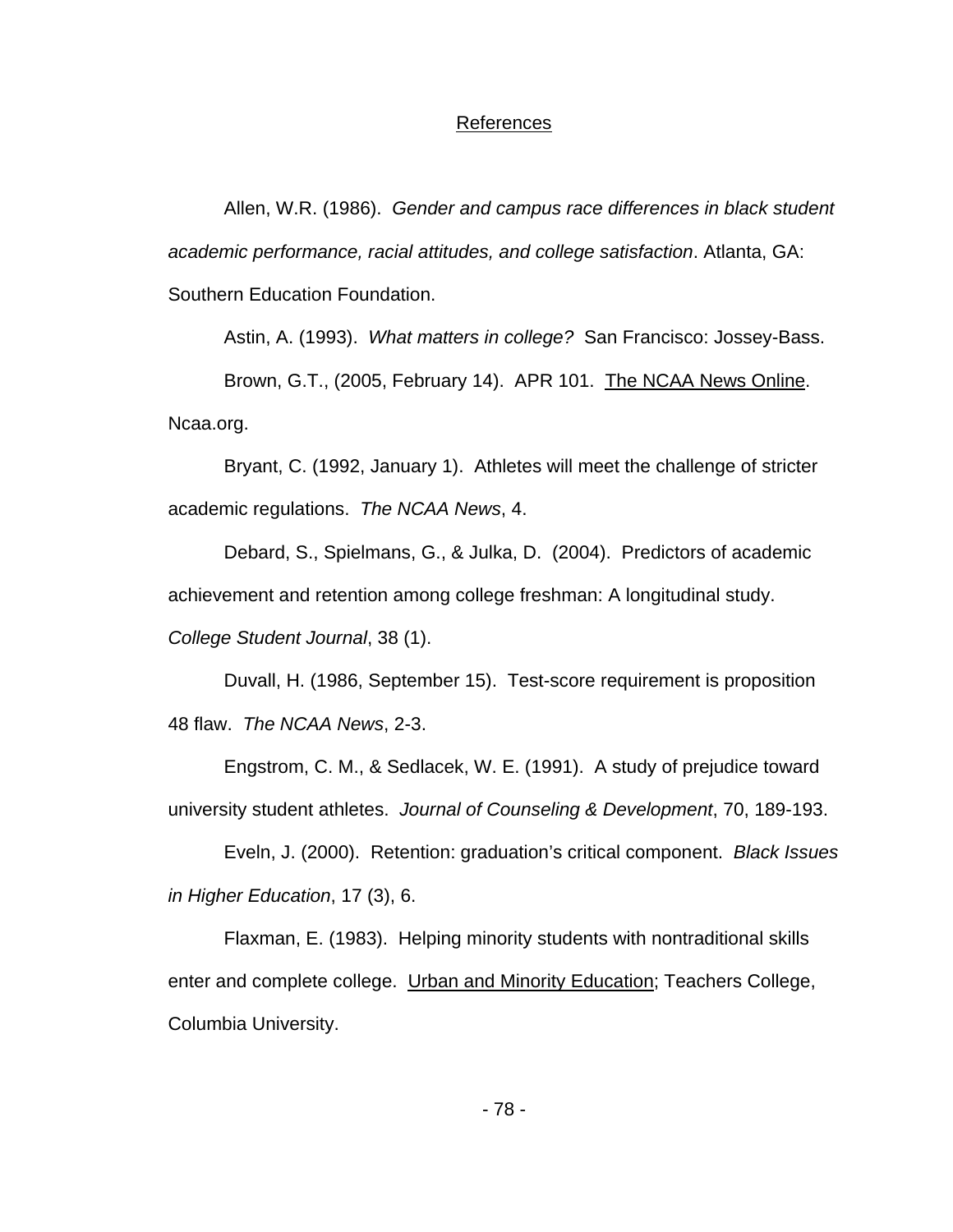Houston, L.N. (1980). Predicting academic achievement among specially admitted black female college students. *Educational and Psychological Measurement*, 40, 1189-1195.

 Lawlor, S., Richman, S. & Richman, C.L. (December 1997). The validity of using the SAT as a criterion for black and white students' admission to college. *College Student Journal*, 31, 507-515.

Lederman, D. & Oberlander, S. (1989, August, 5). NCAA reports increase in number of "partial qualifiers" in division I. *The Chronicle of Higher Education*, A33.

 Maloney, M & McCormick, R. E. An examination of the role that intercollegiate athletic participation plays in academic achievement. *Journal of Human Resources*, Summer 1993, 28, 555-570.

Marot, M. (2005, March 1). Preliminary report puts D-1 schools on academic notice. The Buffalo News.

 McGrath, M. & Braunstein, A. (1997). The prediction of freshman attrition: an examination of the importance of certain demographic, academic, financial, and social factors. *College Student Journal*, 31, 396-408.

 Miller, R. (2003, Spring). The Role of Athletics in Higher Education. *Major Themes in Economics*, 31-47.

 Miller, S.S., Rivell, J.A., & Walker, B. (1991). Weighted admission standards at public flagship universities. *The Journal of College Admission*, 131, 15-19.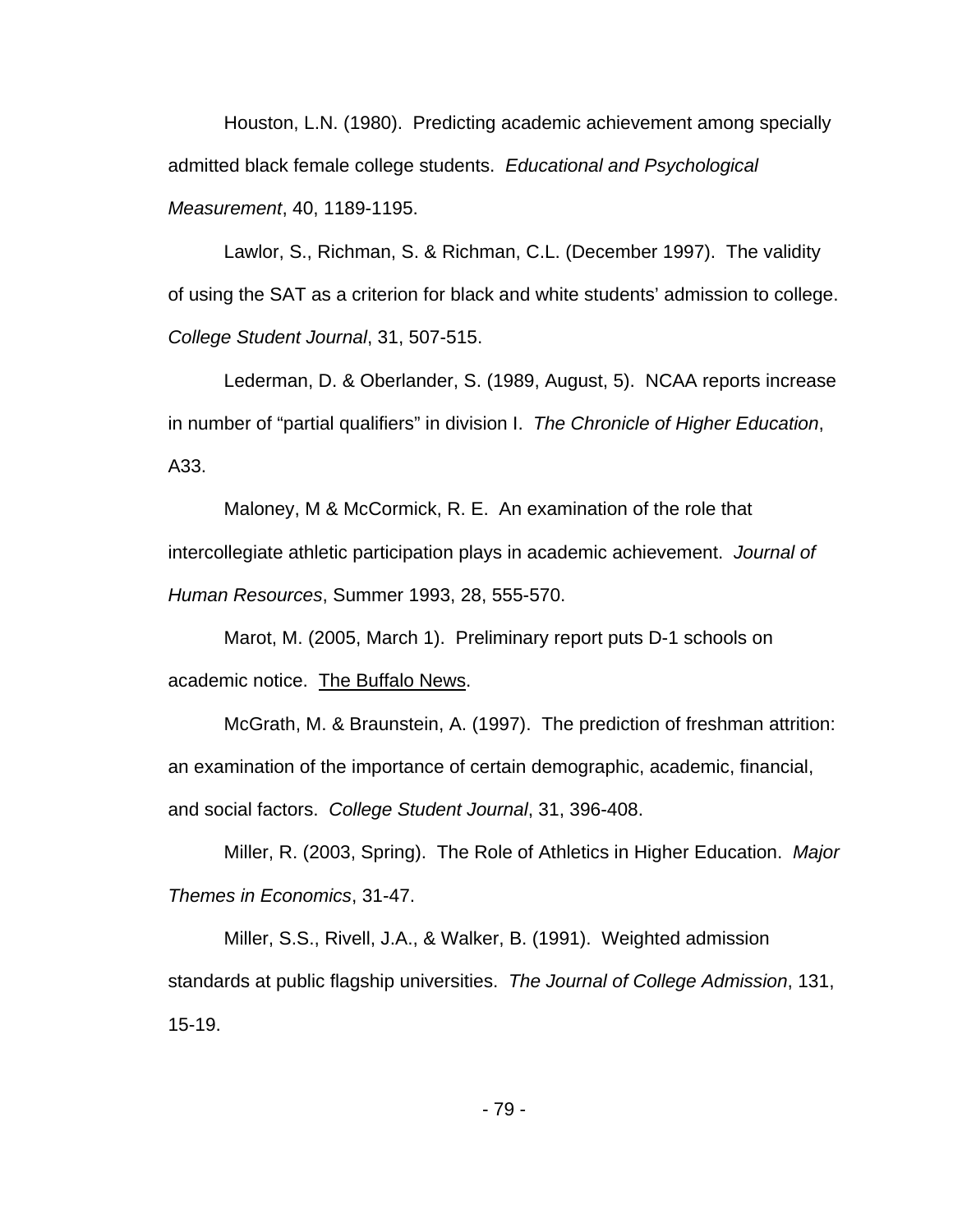Mouw, J.T. & Khanna, R.K. (1993, September). Prediction of academic success: a review of the literature and some recommendations. *College Student Journal*, 27, 328-336.

 Murtaugh, P.A., Burns, L.D., & Schuster, J. Predicting the retention of university students. Research in Higher Education, 40 (3), 355-371.

 National Academic Advising Association. (2005). Additional NCAA division I academic reform initiatives: Academic support discussion document. nacada.ksu.edu.

 National Collegiate Athletic Association. (2006). History of academic reform. ncaa.org.

 Podhajsky, M.J. (1997, Summer). Rank-in-class: current advantages and future challenges. *Journal of College Admission*, 156, 20-27.

 Pope, L. (2006, August 4). NCAA approves academic penalties. The Journal Gazette.

 Reith, K.M. (1995, February 2). NCAA study shows black participation rebounds after proposition 48. *The NCAA News*.

 Rudolph, F. (1990). *The American college and university*. Athens, Georgia: University of Georgia Press.

Schontz, L. (2005, January 23) NCAA puts focus on graduation rates. St. Louis Post Dispatch. Stltoday.com.

 Schwartz, R. A. & Washington, C. M (Summer, 2002). Predicting academic performance and retention among African American freshman men. NASPA Journal, 39, 4, 354-370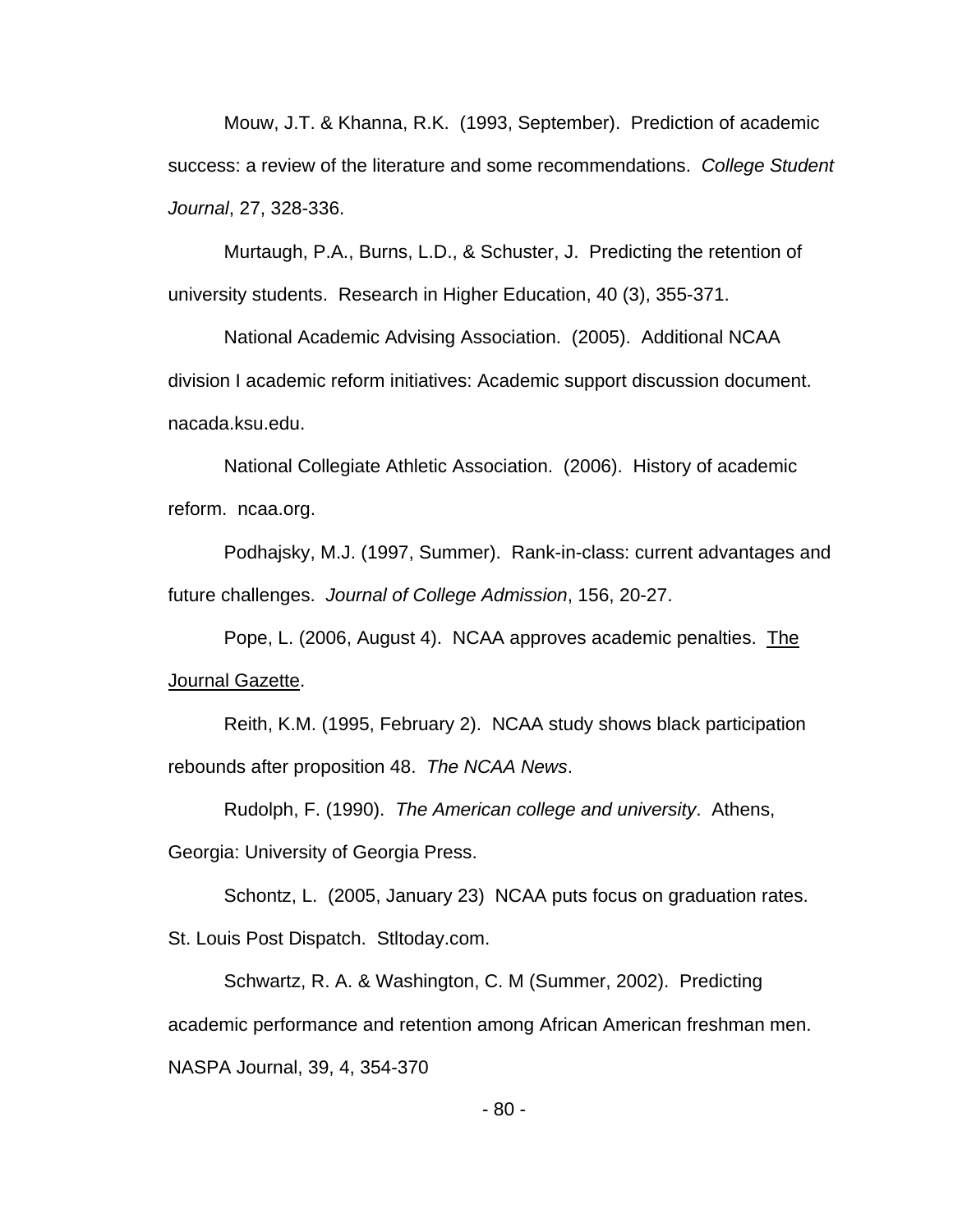Sedlacek, W. & Adams-Gaston, J. (1992). Predicting the academic success of student-athletes using SAT and non-cognitive variables. *Journal of Counseling and Development*, 70, 724-727.

Segner, S. (1978). First-quarter grade-point average as a predictor of two-year and four-year graduation of community college transfer students (Doctoral Dissertation, North Carolina State University, 1987). Dissertation Abstracts International, 19791210.

Shulman, J.L. & Bowen, W.G. (2001). *The game of life*. Princeton, New Jersey: Princeton University Press.

Sojka, G.S. (2003). Evolution of the Student-Athlete in America. *Journal of Popular Culture*, 54-67.

Ting, S.R. (1997). Estimating academic success in the first year of college for specially admitted white students: A model of combining cognitive and psychological predictors. *Journal of College Student Development*, 38, 401-409.

Tinto, V. (1987). *Leaving college: rethinking the causes and cures of student attrition*. Chicago, Illinois: The University of Chicago Press.

Toney, Michael & Lowe, Anna. (2001, Spring). Average minority students: A viable recruitment pool. *The Journal of College Admission*, Spring, 10-15.

University of Missouri-Columbia Admissions Office Website. 28 fast facts. [http://admissions.missouri.edu/aboutUs/fastFacts.php.](http://admissions.missouri.edu/aboutUs/fastFacts.php)

University of Missouri-Columbia Athletic Website.

http://www.mutigers.com.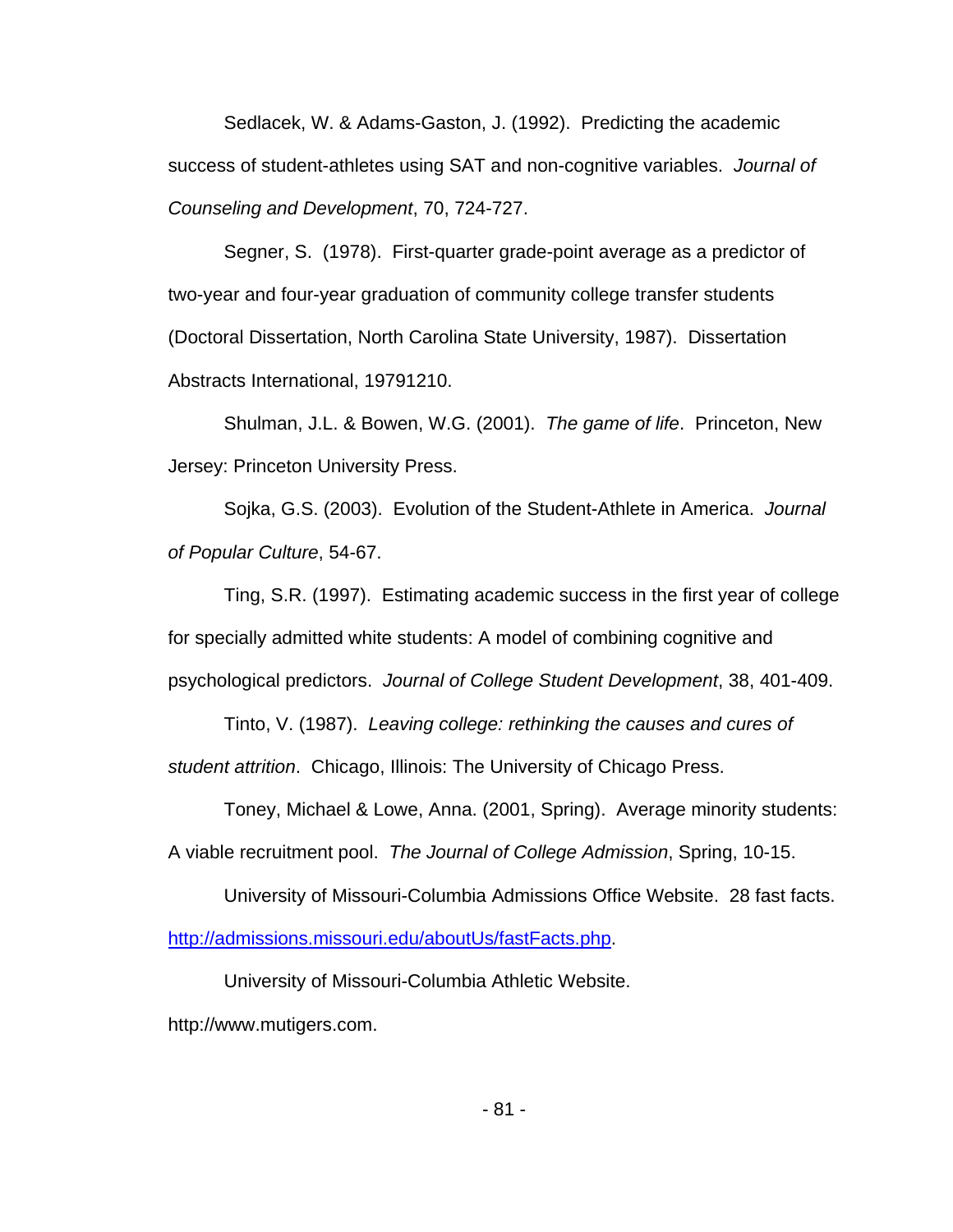White, T.J. & Sedlacek, W.E. (1986, Spring). Noncognitive predictors: grades and retention of specially-admitted students. *The Journal of College Admissions*, 111, 20-23.

 Young, B. & Sowa, C. (1992). Predictors of academic success for black student athletes. *Journal of College Student Development*, 33, 318-324.

 Young, J.W. & Barrett, C.A. (1992, Fall). Analyzing high school transcripts to improve prediction of college performance. *Journal of College Admission*, 137, 25-29.